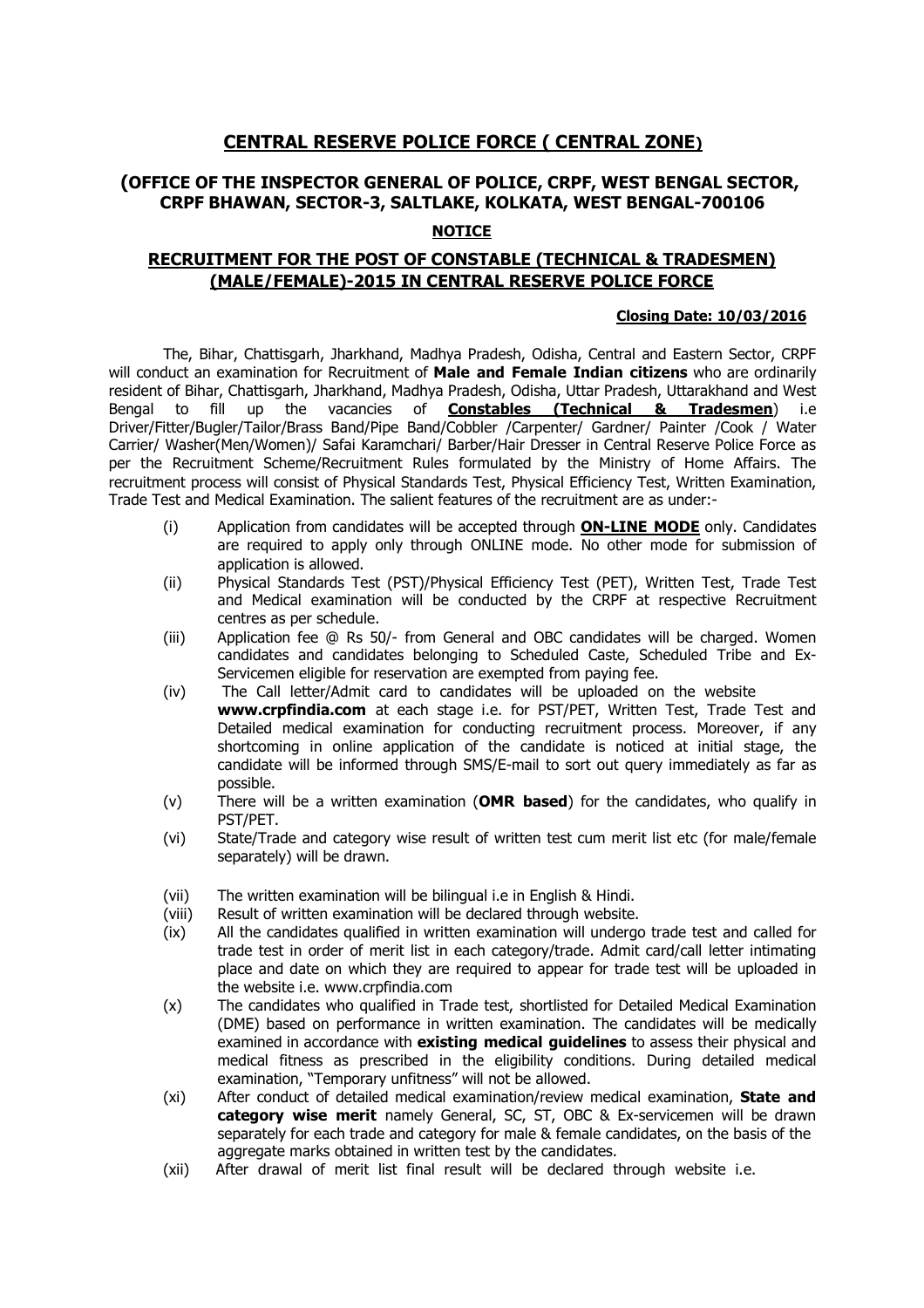www.crpfindia.com and list of selected candidates State/Trade/Category wise will be uploaded in CRPF website.

## **2**. **Pay Scale: – Pay Band –1, Rs 5200-20200 + Grade Pay Rs 2000/-**

(Minimum pay in pay band is Rs 6460/-P.M.). The post will carry dearness allowance, ration money, free accommodation, free uniform, free medical facilities, free leave pass (once in a year during leave) and other allowances as admissible under the rules in the Force).

# **3.** State/Trades/Category wise **total number of vacancies to be filled through Constable (Tech & Trades) Exam -2015 are as under:-**

**(Abbreviations used are: Genl- General, OBC – Other Backward Class, SC- Scheduled Caste, ST- Scheduled Tribe, Ex.S- Ex. Servicemen), CT- Constable**

### **(A) VACANCIES FOR CANDIDATES BELONGING TO BIHAR STATE**

| <b>NAME OF POST/TRADE</b>              | Genl           | Genl<br>Ex. S  | <b>OBC</b>     | <b>OBC</b><br>Ex. S | <b>SC</b>      | <b>SC</b><br>Ex.<br>S | <b>ST</b>      | <b>ST</b><br>Ex. S | <b>TOTAL</b>   |
|----------------------------------------|----------------|----------------|----------------|---------------------|----------------|-----------------------|----------------|--------------------|----------------|
| CT/DRIVER (MALE)                       | 23             | 5              | 15             | $\overline{2}$      | 10             | $\overline{2}$        | $\overline{0}$ | $\overline{0}$     | 57             |
| CT/FITTER (MALE)                       | 12             | $\overline{2}$ | 8              | 1                   | 5              | $\overline{0}$        | $\overline{0}$ | $\overline{0}$     | 28             |
| CT/BUGLER(MALE)                        | 16             | $\overline{2}$ | 8              | $\mathbf{0}$        | 5              | $\overline{0}$        | $\overline{0}$ | $\overline{0}$     | 31             |
| CT/TAILOR(MALE)                        | 1              | $\overline{0}$ | $\mathbf 1$    | $\mathbf{0}$        | $\mathbf 0$    | $\overline{0}$        | $\overline{0}$ | $\overline{0}$     | $\overline{2}$ |
| CT/COBBLER(MALE)                       | $\overline{2}$ | $\overline{0}$ | $\mathbf{1}$   | $\overline{0}$      | $\mathbf{0}$   | $\overline{0}$        | $\overline{0}$ | $\overline{0}$     | $\overline{3}$ |
| CT/GARDENER(MALE)                      | $\mathbf{1}$   | $\mathbf{0}$   | 0              | $\Omega$            | $\Omega$       | $\overline{0}$        | $\overline{0}$ | $\overline{0}$     | $\mathbf 1$    |
| CT/PAINTER (MALE)                      | $\mathbf{1}$   | $\mathbf 0$    | 1              | $\overline{0}$      | 0              | $\overline{0}$        | $\overline{0}$ | $\overline{0}$     | $\overline{2}$ |
| CT/CARPENTER (MALE)                    | $\mathbf{1}$   | $\overline{0}$ | $\Omega$       | $\overline{0}$      | $\mathbf{0}$   | $\overline{0}$        | $\overline{0}$ | $\overline{0}$     | $\mathbf{1}$   |
| CT/COOK (MALE)                         | 18             | $\overline{2}$ | 9              | $\mathbf{1}$        | 5              | 1                     | $\mathbf{0}$   | $\overline{0}$     | 36             |
| CT/WATER CARRIER (MALE)                | 10             | $\mathbf{1}$   | $\overline{5}$ | $\mathbf{1}$        | 3              | $\overline{0}$        | $\overline{0}$ | $\overline{0}$     | 20             |
| CT/WASHER MAN (MALE)                   | $\overline{2}$ | $\mathbf 0$    | $\mathbf 1$    | $\overline{0}$      | $\mathbf{0}$   | $\overline{0}$        | $\overline{0}$ | $\overline{0}$     | 3              |
| CT/SAFAIKARAMCHARAI<br>(MALE)          | 7              | 1              | 4              | $\overline{0}$      | 2              | $\overline{0}$        | $\overline{0}$ | $\overline{0}$     | 14             |
| CT/BARBER(MALE)                        | $\overline{2}$ | $\overline{0}$ | $\mathbf 1$    | $\overline{0}$      | $\mathbf{0}$   | $\overline{0}$        | $\overline{0}$ | $\overline{0}$     | 3              |
| CT/BUGLER (FEMALE)                     | $\mathbf{1}$   | $\mathbf{0}$   | $\overline{0}$ | $\overline{0}$      | $\overline{1}$ | $\overline{0}$        | $\overline{0}$ | $\overline{0}$     | $\overline{2}$ |
| CT/COOK(FEMALE)                        | $\mathbf{1}$   | $\overline{0}$ | $\overline{0}$ | $\overline{0}$      | $\mathbf{0}$   | $\overline{0}$        | $\overline{0}$ | $\overline{0}$     | $\mathbf{1}$   |
| CT/WATER CARRIER(FEMALE)               | $\mathbf{1}$   | $\mathbf{0}$   | $\Omega$       | $\overline{0}$      | $\mathbf{0}$   | $\overline{0}$        | $\overline{0}$ | $\overline{0}$     | 1              |
| CT/WASHER WOMEN(FEMALE)                | $\mathbf{1}$   | $\overline{0}$ | 0              | $\overline{0}$      | $\mathbf{0}$   | $\overline{0}$        | 0              | $\overline{0}$     | $\mathbf 1$    |
| CT/HAIR DRESSER (FEMALE)               | $\mathbf{1}$   | $\mathbf 0$    | $\overline{0}$ | $\overline{0}$      | $\mathbf{0}$   | $\overline{0}$        | $\overline{0}$ | $\overline{0}$     | $\mathbf 1$    |
| <b>CT/SAFAI KARAMCHARI</b><br>(FEMALE) | 2              | $\overline{0}$ | 1              | $\overline{0}$      | $\overline{0}$ | $\overline{0}$        | $\overline{0}$ | $\overline{0}$     | 3              |
| <b>TOTAL</b>                           | 103            | 13             | 55             | 5                   | 31             | 3                     | 0              | $\mathbf{0}$       | 210            |

## **(B) VACANCIES FOR CANDIDATES BELONGING TO CHATTISGARH STATE**

| <b>NAME OF POST/TRADE</b> | Genl | Genl<br>Ex. S | <b>OBC</b> | <b>OBC</b><br>Ex. S | <b>SC</b> | <b>SC</b><br>Ex.<br>s | <b>ST</b> | <b>ST</b><br>Ex. S | <b>TOTAL</b> |
|---------------------------|------|---------------|------------|---------------------|-----------|-----------------------|-----------|--------------------|--------------|
| CT/DRIVER (MALE)          | 22   | 0             | 2          | 0                   | 8         | 0                     | 17        | 0                  | 49           |
| CT/FITTER (MALE)          | 13   |               |            | 0                   | 3         | 0                     | 9         | 0                  | 26           |
| CT/BUGLER(MALE)           | 4    | 0             | 0          | 0                   |           | 0                     | 3         | 0                  | 8            |
| CT/TAILOR(MALE)           |      |               | 0          | 0                   | 0         | 0                     | 0         | 0                  |              |
| CT/COBBLER(MALE)          | ᅩ    | 0             | 0          | 0                   | 0         | 0                     | 0         | 0                  |              |
| CT/COOK (MALE)            | 4    |               |            |                     |           | 0                     | ີ         | 0                  | 9            |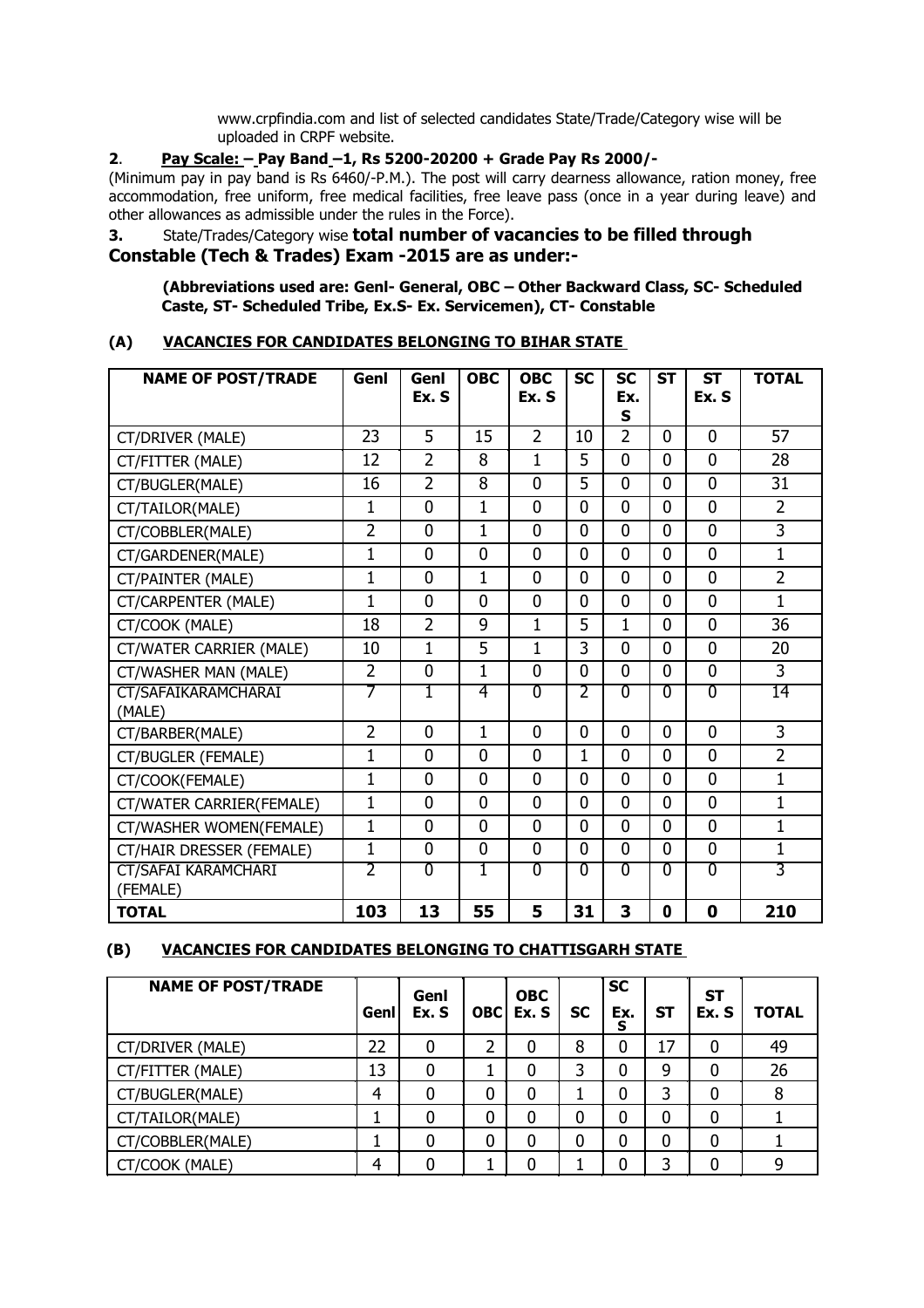| CT/WATER CARRIER (MALE)      |  |   |    |    |     |
|------------------------------|--|---|----|----|-----|
| CT/WASHER MAN (MALE)         |  |   |    |    |     |
| CT/SAFAIKARAMCHARAI (MALE)   |  |   |    |    |     |
| CT/BARBER(MALE)              |  |   |    |    |     |
| CT/SAFAI KARAMCHARI (FEMALE) |  |   |    |    |     |
| <b>TOTAL</b>                 |  | 4 | L5 | 35 | 106 |

# **(C) VACANCIES FOR CANDIDATES BELONGING TO JHARKHAND STATE**

| <b>NAME OF POST/TRADE</b>              | Genl         | Genl<br>Ex. S  | <b>OBC</b>     | <b>OBC</b><br>Ex. SI | <b>SC</b>      | <b>SC</b><br>Ex. SI | <b>ST</b>      | <b>ST</b><br>Ex. S | <b>TOTAL</b> |
|----------------------------------------|--------------|----------------|----------------|----------------------|----------------|---------------------|----------------|--------------------|--------------|
| CT/DRIVER (MALE)                       | 29           | 4              | 5              |                      | 6              |                     | 15             |                    | 62           |
| CT/FITTER (MALE)                       | 6            | 1              | $\overline{2}$ | $\overline{0}$       | $\overline{2}$ | $\overline{0}$      | 3              | $\mathbf{0}$       | 14           |
| CT/BUGLER(MALE)                        | 5            | 0              | 1              | 0                    | 1              | 0                   | 3              | $\mathbf{0}$       | 10           |
| CT/TAILOR(MALE)                        | 4            | 1              | $\mathbf{0}$   | $\overline{0}$       | 1              | $\overline{0}$      | 1              | $\mathbf{0}$       | 7            |
| CT/COBBLER(MALE)                       | 1            | $\Omega$       | $\Omega$       | $\overline{0}$       | 0              | 0                   | $\Omega$       | $\overline{0}$     | 1            |
| CT/GARDENER(MALE)                      | 1            | 0              | $\mathbf{0}$   | $\overline{0}$       | 0              | 0                   | $\mathbf{0}$   | $\mathbf 0$        | 1            |
| CT/PAINTER (MALE)                      | 1            | 0              | $\Omega$       | 0                    | 0              | 0                   | $\Omega$       | $\mathbf{0}$       | 1            |
| CT/COOK (MALE)                         | 5            | 1              | 1              | $\overline{0}$       | $\overline{2}$ | $\overline{0}$      | 3              | $\mathbf{0}$       | 12           |
| CT/WATER CARRIER (MALE)                | 3            | 0              | 1              | $\overline{0}$       | 1              | 0                   | $\overline{2}$ | $\overline{0}$     | 7            |
| CT/WASHER MAN (MALE)                   | $\mathbf{1}$ | 0              | $\mathbf{0}$   | 0                    | 0              | $\overline{0}$      | $\mathbf 0$    | $\mathbf 0$        | 1            |
| CT/SAFAIKARAMCHARAI (MALE)             | 3            | $\overline{0}$ | 1              | $\overline{0}$       | 0              | $\overline{0}$      | 1              | $\Omega$           | 5            |
| CT/BARBER(MALE)                        | $\mathbf{1}$ | 0              | $\mathbf{0}$   | $\overline{0}$       | 0              | 0                   | $\mathbf{0}$   | $\overline{0}$     | 1            |
| <b>CT/SAFAI KARAMCHARI</b><br>(FEMALE) | 1            | 0              | $\Omega$       | $\overline{0}$       | $\Omega$       | $\overline{0}$      | $\mathbf{0}$   | $\overline{0}$     | 1            |
| <b>TOTAL</b>                           | 61           | 7              | 11             | $\mathbf{1}$         | 13             | 1                   | 28             | 1                  | 123          |

# **(D) VACANCIES FOR CANDIDATES BELONGING TO MADHYA PRADESH STATE**

| <b>NAME OF POST/TRADE</b>  | <b>OBC</b><br><b>OBC</b><br>Genl<br>Genl |       | SC             | <b>SC</b>      | <b>ST</b>      | <b>ST</b> | <b>TOTAL</b>   |                |                |
|----------------------------|------------------------------------------|-------|----------------|----------------|----------------|-----------|----------------|----------------|----------------|
|                            |                                          | Ex. S |                | Ex. S          |                | Ex. S     |                | Ex. S          |                |
| CT/DRIVER (MALE)           | 11                                       |       | 4              | 0              | 4              | 0         | 10             | 0              | 30             |
| CT/FITTER (MALE)           | $\overline{7}$                           | 0     | $\overline{2}$ | $\overline{0}$ | $\overline{2}$ | 0         | 3              | 0              | 14             |
| CT/BUGLER(MALE)            | 10                                       | 1     | 3              | 0              | 3              | $\Omega$  | 4              | 0              | 21             |
| CT/TAILOR(MALE)            | 1                                        | 0     | $\overline{0}$ | 0              | 0              | 0         | 1              | $\overline{0}$ | $\overline{2}$ |
| CT/COBBLER(MALE)           | 1                                        | 0     | $\overline{0}$ | $\overline{0}$ | 0              | 0         | 1              | $\overline{0}$ | $\overline{2}$ |
| CT/GARDENER(MALE)          | 1                                        | 0     | $\overline{0}$ | 0              | 0              | 0         | $\overline{0}$ | $\overline{0}$ |                |
| CT/CARPENTER (MALE)        | 1                                        | 0     | $\mathbf{0}$   | $\Omega$       | $\Omega$       | 0         | $\Omega$       | $\overline{0}$ | 1              |
| CT/COOK (MALE)             | 11                                       | 1     | 4              | $\Omega$       | 4              | 0         | 5              | $\overline{0}$ | 25             |
| CT/WATER CARRIER (MALE)    | 6                                        | 1     | $\overline{2}$ | $\Omega$       | 2              | 0         | 3              | 0              | 14             |
| CT/WASHER MAN (MALE)       | 1                                        | 0     | $\Omega$       | $\Omega$       | 0              | 0         | $\overline{2}$ | $\overline{0}$ | 3              |
| CT/SAFAIKARAMCHARAI (MALE) | 5                                        | 0     | $\overline{2}$ | 0              | 1              | 0         | 2              | 0              | 10             |
| CT/BARBER(MALE)            | $\mathbf{1}$                             | 0     | $\mathbf{0}$   | 0              | 0              | 0         | 1              | 0              | $\mathfrak{p}$ |
| CT/BUGLER (FEMALE)         | 1                                        | 0     | $\mathbf{0}$   | $\mathbf{0}$   | 0              | 0         | $\Omega$       | 0              |                |
| CT/COOK(FEMALE)            | 1                                        | 0     | $\mathbf{0}$   | 0              | 0              | 0         | $\Omega$       | $\overline{0}$ |                |
| CT/WATER CARRIER(FEMALE)   | 1                                        | 0     | $\overline{0}$ | 0              | 0              | 0         | $\mathbf 0$    | $\overline{0}$ |                |
| CT/WASHER WOMEN(FEMALE)    | 1                                        |       | $\mathbf{0}$   | 0              | 0              | 0         | $\Omega$       | 0              |                |
| CT/SAFAI KARAMCHARI        | $\overline{2}$                           | 0     | $\mathbf{0}$   | 0              | 0              | 0         | 1              | 0              | 3              |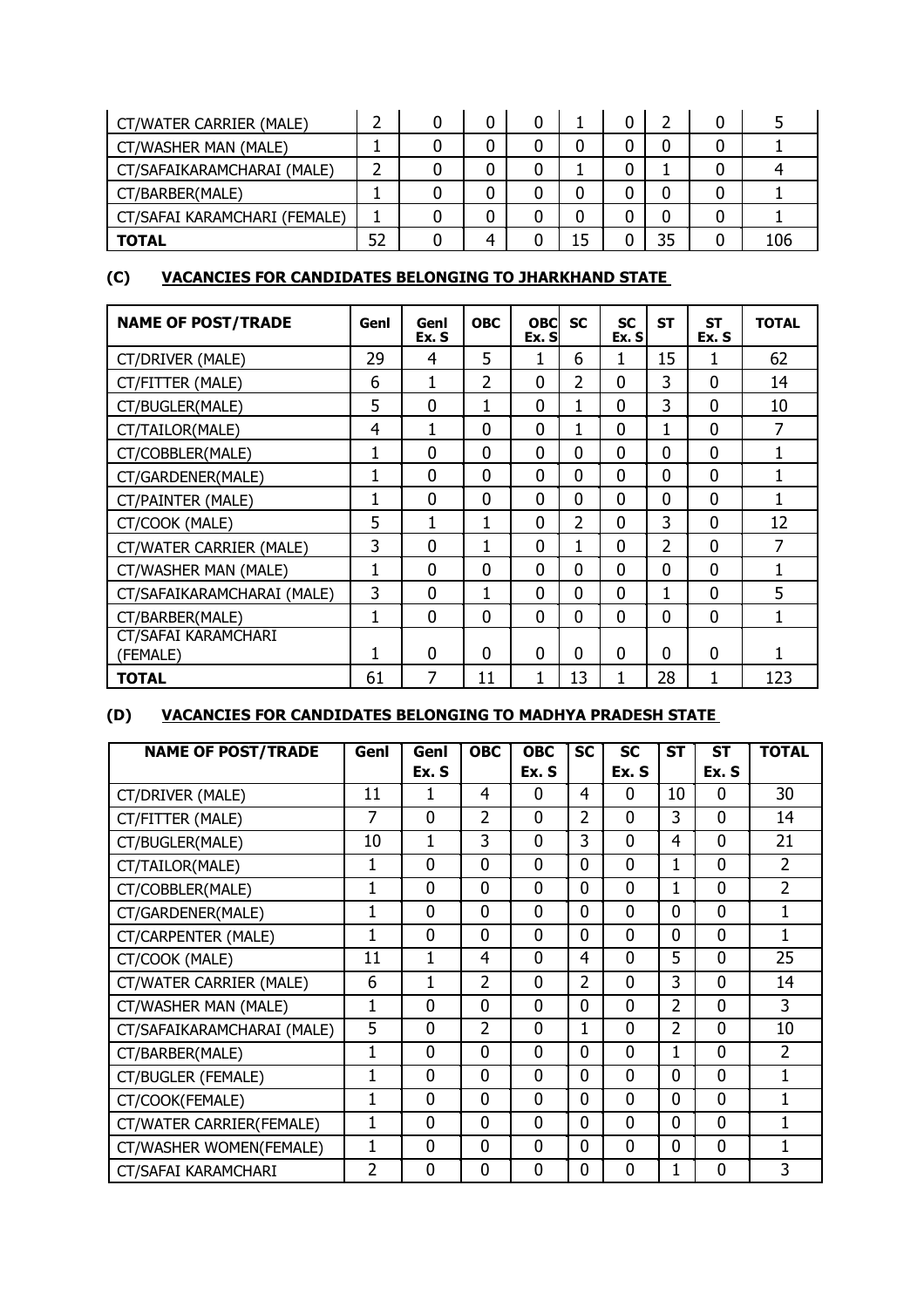| (FEMALE)     |              |   |   |        |                   |     |                            |
|--------------|--------------|---|---|--------|-------------------|-----|----------------------------|
| <b>TOTAL</b> | $\sim$<br>◡∠ | ↵ | . | L<br>∸ | $\mathbf{a}$<br>ັ | . . | $\sim$ $\sim$ $\sim$<br>ᅩJ |

# **(E) VACANCIES FOR CANDIDATES BELONGING TO ODISHA STATE**

| <b>NAME OF POST/TRADE</b>  | Genl | Genl           | <b>OBC</b>     |                | <b>OBC</b><br><b>SC</b> |                | <b>ST</b>      | <b>ST</b>      | <b>TOTAL</b>   |
|----------------------------|------|----------------|----------------|----------------|-------------------------|----------------|----------------|----------------|----------------|
|                            |      | Ex. S          |                | Ex. S          |                         | Ex. S          |                | Ex. S          |                |
| CT/DRIVER (MALE)           | 6    |                | 2              | 0              | 4                       | 0              | 6              | 0              | 19             |
| CT/FITTER (MALE)           | 4    | $\overline{0}$ | 0              | 0              | 1                       | $\mathbf 0$    | 0              | $\mathbf 0$    | 5              |
| CT/BUGLER(MALE)            | 5    | 1              | 1              | 0              | $\overline{2}$          | 0              | 3              | $\mathbf 0$    | 12             |
| CT/TAILOR(MALE)            | 2    | $\overline{0}$ | $\overline{0}$ | $\overline{0}$ | $\Omega$                | $\mathbf 0$    | $\overline{0}$ | $\overline{0}$ | $\overline{2}$ |
| CT/COBBLER(MALE)           | 1    | $\mathbf{0}$   | $\mathbf 0$    | 0              | 0                       | 0              | 0              | $\mathbf 0$    |                |
| CT/CARPENTER (MALE)        | 1    | $\overline{0}$ | $\overline{0}$ | 0              | 0                       | 0              | 0              | $\mathbf 0$    |                |
| CT/COOK (MALE)             | 7    | 1              | $\overline{2}$ | 0              | $\overline{2}$          | 0              | 3              | $\mathbf 0$    | 15             |
| CT/WATER CARRIER (MALE)    | 4    | $\overline{0}$ | 1              | $\overline{0}$ | 1                       | $\overline{0}$ | $\overline{2}$ | $\mathbf 0$    | 8              |
| CT/WASHER MAN (MALE)       | 1    | $\mathbf 0$    | 0              | 0              | 0                       | 0              | 0              | $\Omega$       |                |
| CT/SAFAIKARAMCHARAI (MALE) | 3    | $\overline{0}$ | 1              | 0              | 1                       | 0              | 1              | $\mathbf 0$    | 6              |
| CT/BARBER(MALE)            | 1    | $\mathbf{0}$   | $\mathbf 0$    | 0              | $\mathbf{0}$            | 0              | 0              | $\mathbf 0$    |                |
| CT/COOK(FEMALE)            | 1    | $\mathbf{0}$   | $\overline{0}$ | $\Omega$       | $\Omega$                | $\overline{0}$ | $\Omega$       | $\Omega$       |                |
| CT/SAFAI KARAMCHARI        |      | $\Omega$       | 0              | 0              | $\Omega$                | $\Omega$       | 0              | $\Omega$       |                |
| (FEMALE)                   |      |                |                |                |                         |                |                |                |                |
| TOTAL                      | 37   | 3              | 7              | $\Omega$       | 11                      | $\mathbf 0$    | 15             | $\mathbf 0$    | 73             |

# **(F) VACANCIES FOR CANDIDATES BELONGING TO UTTARAKHAND STATE**

| <b>NAME OF POST/TRADE</b>  | Genl | Genl<br>Ex. S | <b>OBC</b>   | <b>OBC</b><br>Ex. S | <b>SC</b>      | <b>SC</b><br>Ex.<br>S | <b>ST</b>   | <b>ST</b><br>Ex. S | <b>TOTAL</b>  |
|----------------------------|------|---------------|--------------|---------------------|----------------|-----------------------|-------------|--------------------|---------------|
| CT/DRIVER (MALE)           | 2    | 0             | $\mathbf 0$  | $\mathbf 0$         | $\overline{2}$ | 0                     | $\mathbf 0$ | 0                  | 4             |
| CT/FITTER (MALE)           |      | 0             | $\Omega$     | $\Omega$            | 2              | 0                     | $\Omega$    | 0                  | 3             |
| CT/BUGLER(MALE)            | 2    | $\Omega$      | $\mathbf 0$  | 0                   |                | 0                     | $\mathbf 0$ | 0                  | 3             |
| CT/TAILOR(MALE)            |      | 0             | $\mathbf 0$  | $\mathbf 0$         | $\mathbf 0$    | 0                     | $\mathbf 0$ | $\overline{0}$     |               |
| CT/COOK (MALE)             | 3    | 0             | $\mathbf 0$  | $\mathbf 0$         |                | 0                     | $\mathbf 0$ | 0                  | 4             |
| CT/WATER CARRIER (MALE)    |      | $\Omega$      | $\Omega$     | $\mathbf 0$         |                | 0                     | $\mathbf 0$ | 0                  | $\mathfrak z$ |
| CT/WASHER MAN (MALE)       |      | $\mathbf 0$   | $\mathbf{0}$ | 0                   | $\mathbf 0$    | 0                     | $\mathbf 0$ | 0                  |               |
| CT/SAFAIKARAMCHARAI (MALE) |      | $\mathbf 0$   | $\mathbf{0}$ | 0                   | $\mathbf 0$    | 0                     | $\mathbf 0$ | 0                  |               |
| CT/BARBER(MALE)            |      | $\mathbf 0$   | $\mathbf{0}$ | $\mathbf 0$         | $\mathbf 0$    | 0                     | $\mathbf 0$ | 0                  |               |
| <b>TOTAL</b>               | 13   | 0             | 0            | 0                   | 7              | 0                     | 0           | 0                  | 20            |

# **(G) VACANCIES FOR CANDIDATES BELONGING TO UTTER PRADESH STATE**

| <b>NAME OF POST/TRADE</b> | Genl | Genl  | <b>OBC</b> | <b>OBC</b> | <b>SC</b> | SC    | SТ | <b>ST</b> | <b>TOTAL</b> |
|---------------------------|------|-------|------------|------------|-----------|-------|----|-----------|--------------|
|                           |      | Ex. S |            | Ex. S      |           | Ex. S |    | Ex. S     |              |
| CT/DRIVER (MALE)          | 31   | 3     | 16         |            | 31        | ີ     |    | 0         | 87           |
| CT/FITTER (MALE)          | 12   |       | 6          |            | 19        |       |    | 0         | 43           |
| CT/BUGLER(MALE)           | 27   | 3     | 14         | າ          | 11        |       |    | 0         | 59           |
| CT/TAILOR(MALE)           |      | 0     |            | 0          | າ         |       | 0  | 0         | 5            |
| CT/COBBLER(MALE)          | 3    | 0     |            |            |           |       |    | 0         | b            |
| CT/GARDENER(MALE)         |      |       |            |            |           |       |    | 0         |              |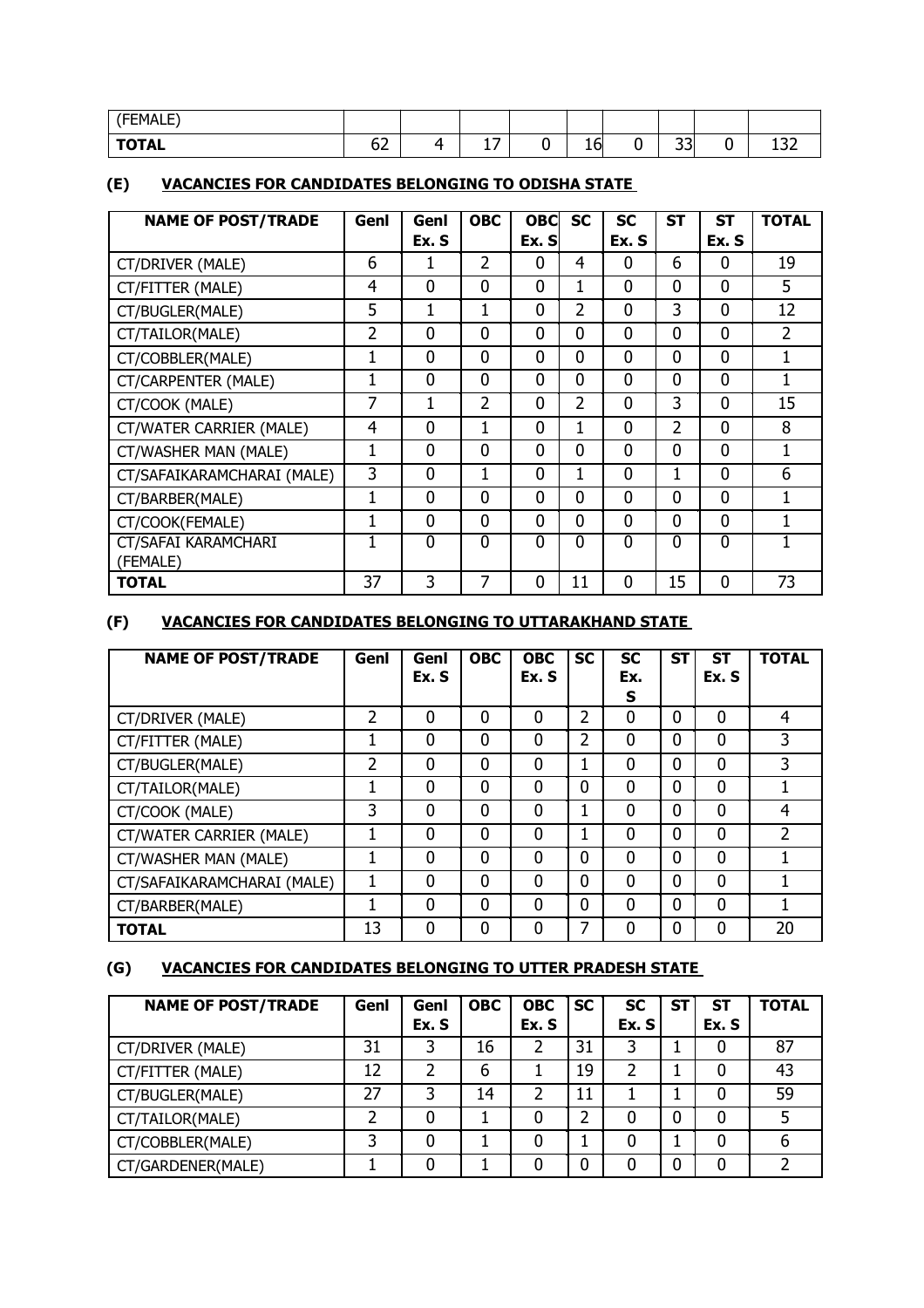| CT/PAINTER (MALE)                      | 1              | $\mathbf{0}$   | 0              | $\mathbf{0}$   | 0              | $\mathbf 0$    | $\mathbf{0}$   | 0              | 1              |
|----------------------------------------|----------------|----------------|----------------|----------------|----------------|----------------|----------------|----------------|----------------|
| CT/PIPE BAND(MALE)                     | 1              | $\mathbf{0}$   | $\Omega$       | $\overline{0}$ | 1              | $\mathbf{0}$   | $\overline{0}$ | $\overline{0}$ | $\overline{2}$ |
| CT/CARPENTER (MALE)                    | 1              | $\mathbf{0}$   | 1              | $\overline{0}$ | 1              | $\Omega$       | 1              | $\overline{0}$ | 4              |
| CT/COOK (MALE)                         | 32             | 3              | 17             | $\overline{2}$ | 13             | 1              | 1              | $\overline{0}$ | 69             |
| CT/WATER CARRIER (MALE)                | 18             | $\overline{2}$ | 10             | 1              | 7              | $\mathbf{1}$   | $\overline{0}$ | $\overline{0}$ | 39             |
| CT/WASHER MAN (MALE)                   | 3              | 0              | $\overline{2}$ | $\overline{0}$ | 1              | $\mathbf 0$    | 0              | $\overline{0}$ | 6              |
| CT/SAFAIKARAMCHARAI (MALE)             | 16             | $\overline{2}$ | 6              | 1              | 7              | 1              | 1              | $\overline{0}$ | 34             |
| CT/BARBER(MALE)                        | 3              | $\mathbf{0}$   | $\overline{2}$ | $\overline{0}$ | 1              | $\overline{0}$ | $\overline{0}$ | $\overline{0}$ | 6              |
| CT/BUGLER (FEMALE)                     | 1              | $\overline{0}$ | $\overline{1}$ | $\overline{0}$ | 0              | $\overline{0}$ | $\overline{2}$ | $\overline{0}$ | 4              |
| CT/GARDNER (FEMALE)                    | 1              | $\overline{0}$ | $\Omega$       | $\overline{0}$ | $\Omega$       | $\overline{0}$ | 1              | $\Omega$       | $\overline{2}$ |
| CT/TAILOR(FEMALE)                      | 1              | 0              | $\Omega$       | $\overline{0}$ | $\Omega$       | $\mathbf 0$    | $\Omega$       | $\Omega$       | 1              |
| CT/PAINTER (FEMALE)                    | 1              | 0              | $\overline{0}$ | $\overline{0}$ | $\overline{0}$ | 1              | $\overline{0}$ | $\overline{0}$ | $\overline{2}$ |
| CT/COOK(FEMALE)                        | 1              | $\mathbf 0$    | 1              | $\mathbf{0}$   | $\Omega$       | $\mathbf 0$    | $\overline{0}$ | $\overline{0}$ | $\overline{2}$ |
| CT/WATER CARRIER(FEMALE)               | 1              | 0              | $\Omega$       | $\mathbf{0}$   | $\Omega$       | $\mathbf 0$    | $\Omega$       | $\overline{0}$ | 1              |
| CT/WASHER WOMEN(FEMALE)                | $\overline{2}$ | $\overline{0}$ | $\Omega$       | $\overline{0}$ | $\Omega$       | $\mathbf{0}$   | $\overline{0}$ | $\overline{0}$ | $\overline{2}$ |
| CT/HAIR DRESSER (FEMALE)               | 1              | $\overline{0}$ | $\Omega$       | $\overline{0}$ | $\Omega$       | $\overline{0}$ | $\overline{0}$ | $\Omega$       | 1              |
| <b>CT/SAFAI KARAMCHARI</b><br>(FEMALE) | 3              | $\mathbf{0}$   | 1              | $\mathbf{0}$   | 3              | $\mathbf 0$    | 0              | $\Omega$       |                |
| <b>TOTAL</b>                           | 163            | 15             | 80             | 9              | 98             | 10             | 1<br>0         | $\Omega$       | 385            |

## **(H) VACANCIES FOR CANDIDATES BELONGING TO WEST BENGAL STATE**

| <b>NAME OF POST/TRADE</b>              | <b>OBC</b><br>Genl<br><b>OBC</b><br>Genl |                | <b>SC</b>      | <b>SC</b>      | S              | <b>ST</b>      | <b>TOTAL</b>   |                |                |
|----------------------------------------|------------------------------------------|----------------|----------------|----------------|----------------|----------------|----------------|----------------|----------------|
|                                        |                                          | Ex. S          |                | Ex. S          |                | Ex. S          | т              | Ex. S          |                |
| CT/DRIVER (MALE)                       | 27                                       | 3              | 13             | 1              | 15             | $\overline{2}$ | 4              | 0              | 65             |
| CT/FITTER (MALE)                       | 13                                       | 1              | 5              | $\mathbf 0$    | 5              | 0              | 1              | 0              | 25             |
| CT/BUGLER(MALE)                        | 13                                       | 1              | 5              | 1              | 5              | 1              | 1              | 0              | 27             |
| CT/TAILOR(MALE)                        | 2                                        | $\mathbf{0}$   | $\mathbf{0}$   | $\mathbf 0$    | 0              | $\mathbf 0$    | $\Omega$       | $\overline{0}$ | $\overline{2}$ |
| CT/COBBLER(MALE)                       | 2                                        | $\mathbf{0}$   | $\mathbf{0}$   | $\mathbf 0$    | $\Omega$       | 0              | $\Omega$       | $\overline{0}$ | $\overline{2}$ |
| CT/GARDENER(MALE)                      | 1                                        | 0              | 0              | $\mathbf 0$    | 0              | $\mathbf 0$    | $\Omega$       | 0              | 1              |
| CT/CARPENTER (MALE)                    | 1                                        | $\mathbf{0}$   | $\mathbf{0}$   | $\overline{0}$ | $\Omega$       | $\mathbf 0$    | $\overline{0}$ | $\overline{0}$ | 1              |
| CT/COOK (MALE)                         | 14                                       | $\overline{2}$ | 6              | 1              | 6              | 1              | $\overline{2}$ | $\overline{0}$ | 32             |
| CT/WATER CARRIER (MALE)                | 8                                        | $\mathbf{1}$   | 4              | $\overline{0}$ | 4              | $\mathbf{0}$   | $\mathbf{1}$   | $\overline{0}$ | 18             |
| CT/WASHER MAN (MALE)                   | 3                                        | $\overline{0}$ | 0              | $\mathbf 0$    | 0              | 0              | $\overline{0}$ | $\overline{0}$ | 3              |
| CT/SAFAIKARAMCHARAI (MALE)             | 5                                        | $\mathbf{1}$   | $\overline{2}$ | $\overline{0}$ | 3              | $\overline{0}$ | $\mathbf{1}$   | $\overline{0}$ | 12             |
| CT/BARBER(MALE)                        | 3                                        | $\overline{0}$ | 0              | $\mathbf 0$    | $\overline{0}$ | $\mathbf{0}$   | 0              | $\overline{0}$ | 3              |
| CT/BUGLER (FEMALE)                     | 1                                        | $\mathbf{0}$   | $\overline{0}$ | $\mathbf 0$    | $\overline{0}$ | $\mathbf 0$    | $\overline{0}$ | $\overline{0}$ | 1              |
| CT/COOK(FEMALE)                        | 1                                        | $\overline{0}$ | $\overline{0}$ | $\mathbf 0$    | 0              | 0              | 0              | $\overline{0}$ | 1              |
| CT/WATER CARRIER(FEMALE)               | 1                                        | $\overline{0}$ | $\overline{0}$ | $\overline{0}$ | $\overline{0}$ | $\mathbf 0$    | $\overline{0}$ | $\overline{0}$ | 1              |
| CT/WASHER WOMEN(FEMALE)                | 1                                        | $\overline{0}$ | 0              | $\Omega$       | $\Omega$       | 0              | 0              | $\overline{0}$ | 1              |
| CT/HAIR DRESSER (FEMALE)               | $\mathbf{1}$                             | $\mathbf 0$    | 0              | $\mathbf 0$    | $\Omega$       | 0              | $\Omega$       | 0              | 1              |
| <b>CT/SAFAI KARAMCHARI</b><br>(FEMALE) | 2                                        | $\overline{0}$ | $\Omega$       | $\overline{0}$ | $\Omega$       | $\overline{0}$ | $\Omega$       | $\overline{0}$ | 7              |
| <b>TOTAL</b>                           | 99                                       | 9              | 35             | 3              | 38             | 4              | 10             | 0              | 198            |

# **Note :-**

(i) The numbers of Vacancies given above are tentative and may increase or decrease at any time/stage of recruitment process, due to administrative reasons.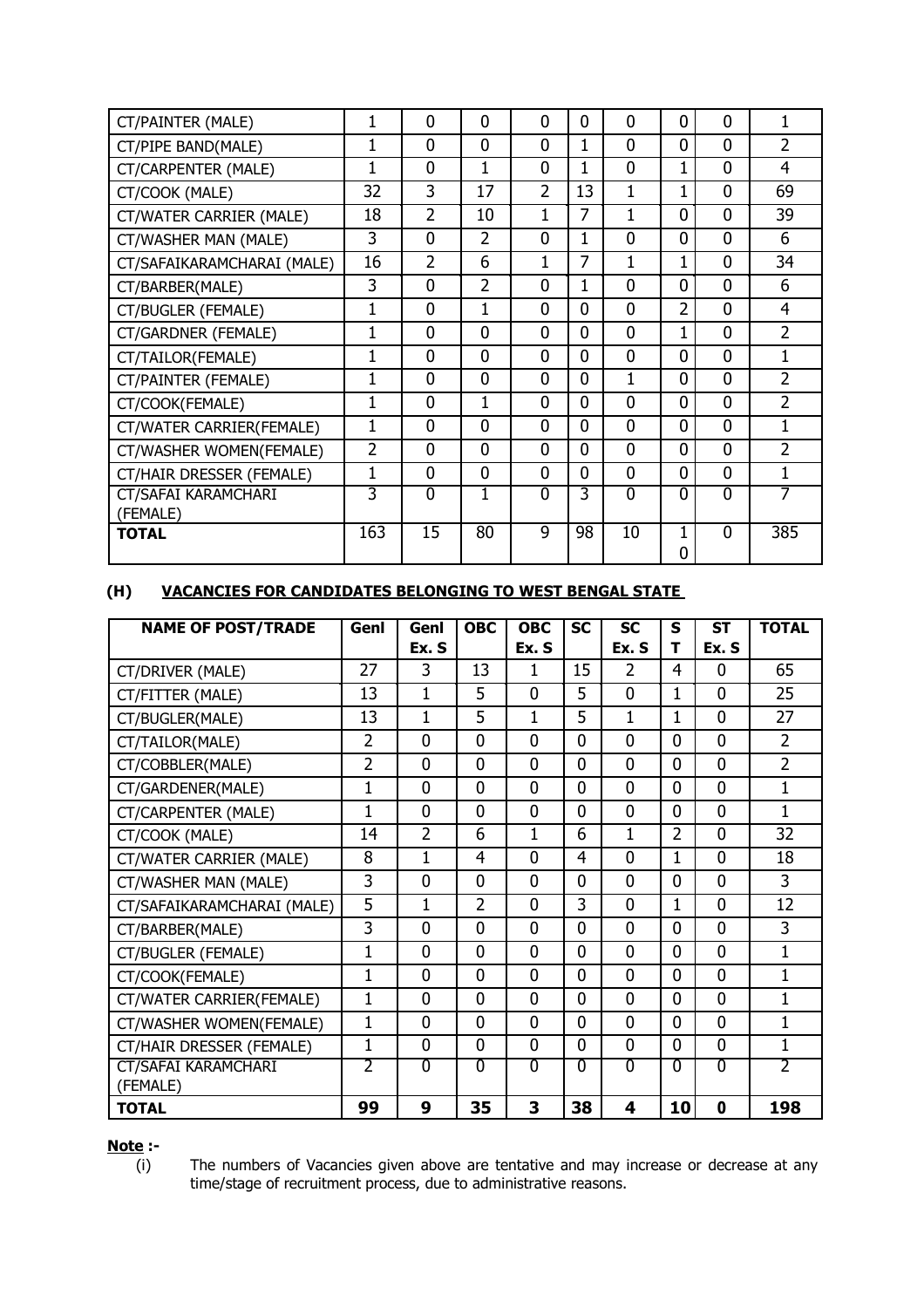- (ii) There will be **restriction of domiciliary status for recruitment of above posts.** The candidates belonging to the States of **(Name of States)** will only be considered for recruitment **in their respective States** on production of valid **"Domicile certificate"** to prove their domiciliary status, issued by the competent revenue authorities so authorized by the concerned State.
- (iii) Candidates should bring their original certificates only for verifications of date of birth, domicile status & caste at the time of PST/PET. Sarkariresult.com However, they should also bring their all original requisite certificates at the time of detailed medical examination for proper checking/scrutiny of testimonials.
	- (iv) **Zone wise advertisements notification has been issued, incorporating vacancies of states falling within its jurisdiction.** A candidate has to apply against such advertised vacancies of home state only. Wards of serving personnel of CRPF applying from their home state (domicile) will appear from home state, and will be considered against vacancies of their domicile home state only.

Wards of CRPF personnel who are residing with them and such personnel serving at place other than their domiciled state but within their Zone in which their domiciled state falls, may also apply & appear from the state within the Zone, in which his/her father/mother is posted. However they will be considered against vacancies of domiciled home state falling within Zone only. **Reiterated, that in case CRPF ward is applying from serving personnel posting place, the state must fall in their home state zone only**. To avail this concession, they have to submit photocopy of certificate issued from the unit Commander as per format annexed to this notification **(Annexure-VII).** However,

they will not be entitled to avail any relaxation of the State from which they are appearing if they are not actually domiciled in such State.

- (v) **Candidate can apply for only one post (trade). Written/trade test will be conducted for the applied post/trade.**
- (vi) If suitable Ex-servicemen candidates are not available, vacancies reserved for Ex-Servicemen will be filled up by non-Ex-servicemen candidates of respective categories.
- (vii) The posts are combatised and purely temporary in nature but likely to continue.
- (viii) Candidates selected for appointment are liable to serve anywhere in Indian Territory and abroad.
- (ix) New contributory pension scheme to Central Govt. Employees which has come into effect from 01/01/2004 will be applicable to all selected candidates.

## **4. NATIONALITY/CITIZENSHIP:**

A candidate must be a citizen of India.

## **5. (A) ELIGIBILITY CRITERIA**

| a) Age                     | For CT/DVR    | Between 21 to 27 years. (The crucial date for determining                     |  |  |  |  |  |  |  |  |
|----------------------------|---------------|-------------------------------------------------------------------------------|--|--|--|--|--|--|--|--|
|                            |               | the age will be 1 <sup>st</sup> January 2016. Candidate should not            |  |  |  |  |  |  |  |  |
|                            |               | have been born earlier than 02/01/1989 and not later                          |  |  |  |  |  |  |  |  |
|                            |               | than 01/01/1995). Relaxable in respect of the candidates                      |  |  |  |  |  |  |  |  |
|                            |               | for SC/ST/OBC and other special categories of personnel in                    |  |  |  |  |  |  |  |  |
|                            |               | accordance with the instructions issued by Central                            |  |  |  |  |  |  |  |  |
|                            |               | Government from time to time.                                                 |  |  |  |  |  |  |  |  |
|                            | For all       | Between 18 to 23 years. (The crucial date for determining                     |  |  |  |  |  |  |  |  |
|                            | other posts   | the age will be $1st$ January 2016. <b>Candidate should not</b>               |  |  |  |  |  |  |  |  |
|                            | (CT/Tech &    | have been born earlier than 02/01/1993 and not later                          |  |  |  |  |  |  |  |  |
|                            | <b>Trades</b> | than 01/01/1998). Relaxable in respect of the candidates                      |  |  |  |  |  |  |  |  |
|                            | except        | for SC/ST/OBC and other special categories of personnel in                    |  |  |  |  |  |  |  |  |
|                            | CT/DVR)       | accordance with the instructions issued by Central                            |  |  |  |  |  |  |  |  |
|                            |               | Government from time to time.                                                 |  |  |  |  |  |  |  |  |
|                            |               | (Note: -Candidates should note that only the Date of Birth as recorded in the |  |  |  |  |  |  |  |  |
|                            |               | Matriculation/Secondary Examination Certificate or an equivalent certificate  |  |  |  |  |  |  |  |  |
|                            |               | will be accepted by the CRPF for determining the age and no subsequent        |  |  |  |  |  |  |  |  |
|                            |               | request for its change will be considered or granted)                         |  |  |  |  |  |  |  |  |
| b)                         | Age           | There will be relaxation in age for SC/ST/OBC, Ex Servicemen                  |  |  |  |  |  |  |  |  |
| <b>Relaxation</b> (For all |               | and other categories of persons in accordance with the                        |  |  |  |  |  |  |  |  |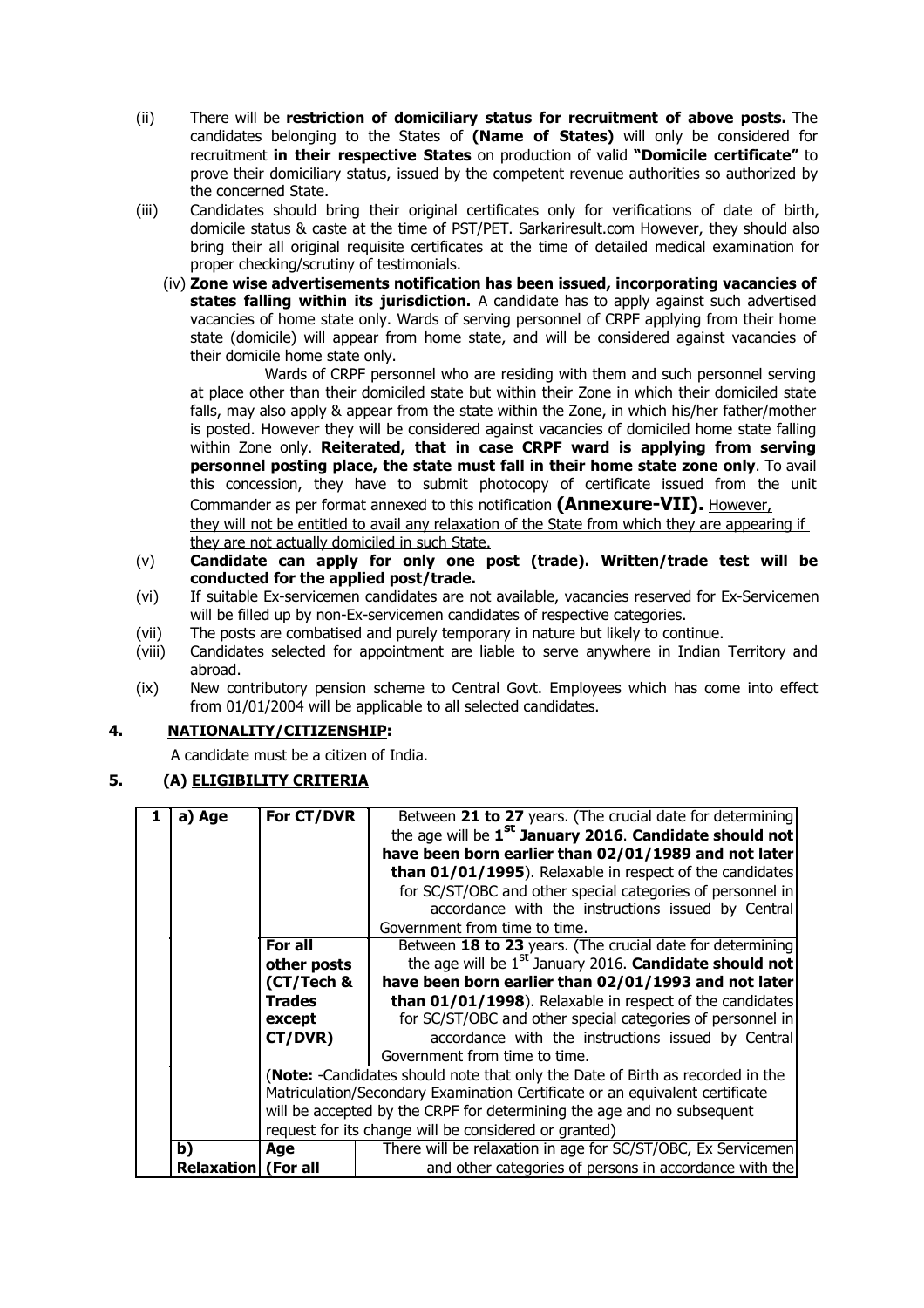|   |               | Posts/               |    | Government orders on the subject.                                                                                                                                                                                                                                                                                                                                                                                                                                                                                                                                                                                                                                                                                                                                                                    |
|---|---------------|----------------------|----|------------------------------------------------------------------------------------------------------------------------------------------------------------------------------------------------------------------------------------------------------------------------------------------------------------------------------------------------------------------------------------------------------------------------------------------------------------------------------------------------------------------------------------------------------------------------------------------------------------------------------------------------------------------------------------------------------------------------------------------------------------------------------------------------------|
|   |               | Trades)              | 1. | Upper age limit is relaxable up to 5 years for SC/ ST                                                                                                                                                                                                                                                                                                                                                                                                                                                                                                                                                                                                                                                                                                                                                |
|   |               |                      |    | candidates and 3 years for OBC candidates. There will be                                                                                                                                                                                                                                                                                                                                                                                                                                                                                                                                                                                                                                                                                                                                             |
|   |               |                      |    | relaxation in age for Ex-Servicemen in accordance with the                                                                                                                                                                                                                                                                                                                                                                                                                                                                                                                                                                                                                                                                                                                                           |
|   |               |                      |    | Government orders on the subject.                                                                                                                                                                                                                                                                                                                                                                                                                                                                                                                                                                                                                                                                                                                                                                    |
|   |               |                      | 2  | The children and dependent family members of those who<br>were killed in the riots of 1984 would be eligible for                                                                                                                                                                                                                                                                                                                                                                                                                                                                                                                                                                                                                                                                                     |
|   |               |                      |    | relaxation in upper age by 5 years. If the applicant belongs<br>to SC/ST or OBC category, the relaxation so provided in<br>this clause will be in addition to the age relaxation as<br>applicable in $(1)$ above. To obtain this relaxation a                                                                                                                                                                                                                                                                                                                                                                                                                                                                                                                                                        |
|   |               |                      |    | certificate from the concerned District Magistrate of the<br>district where the victim was killed, should be produced at                                                                                                                                                                                                                                                                                                                                                                                                                                                                                                                                                                                                                                                                             |
|   |               |                      |    | the time of recruitment.                                                                                                                                                                                                                                                                                                                                                                                                                                                                                                                                                                                                                                                                                                                                                                             |
|   |               |                      | 3  | Upper age limit upto 05 years is also relaxable for those<br>persons who had originally been domiciled in the State of J<br>& K during the period from $1^{st}$ January, 1980 to 31 <sup>st</sup><br>December, 1989. The persons claiming relaxation under this<br>category should produce a certificate to the effect that they<br>had been domiciled in the State of J & K during the period<br>from $1st$ January, 1980 to $31st$ December, 1989 from the<br>District Magistrate within whose jurisdiction they had<br>originally resided or from any authority designated in this<br>behalf by the Govt. of J & K. If the applicant belongs to<br>SC/ST or OBC category, the relaxation so provided in this<br>clause will be in addition to the age relaxation as applicable<br>in $(1)$ above. |
|   |               |                      | 4  | The children and dependent family members of those who<br>were killed in the riots of 2002 in Gujarat would be eligible<br>for relaxation in upper age by 5 years. If the applicant<br>belongs to SC/ST or OBC category, the relaxation so<br>provided in this clause will be in addition to the age<br>relaxation as applicable in $(1)$ above. To obtain this<br>relaxation a certificate from the concerned District<br>Magistrate of the district where the victim was killed, should<br>be produced at the time of recruitment.                                                                                                                                                                                                                                                                 |
| 2 |               |                      |    | <b>EDUCATIONAL/TECHNICAL QUALIFICATIONS</b>                                                                                                                                                                                                                                                                                                                                                                                                                                                                                                                                                                                                                                                                                                                                                          |
|   |               |                      |    |                                                                                                                                                                                                                                                                                                                                                                                                                                                                                                                                                                                                                                                                                                                                                                                                      |
|   | <b>CT/DVR</b> | <b>Education</b>     |    | Matriculation / Xth class pass or equivalent from a                                                                                                                                                                                                                                                                                                                                                                                                                                                                                                                                                                                                                                                                                                                                                  |
|   |               | <b>Qualification</b> |    | recognized Board, or university recognized by the Central or                                                                                                                                                                                                                                                                                                                                                                                                                                                                                                                                                                                                                                                                                                                                         |
|   |               |                      |    | State Govt.                                                                                                                                                                                                                                                                                                                                                                                                                                                                                                                                                                                                                                                                                                                                                                                          |
|   |               | <b>Technical</b>     |    | Should possess "Transport Vehicle" driving license and                                                                                                                                                                                                                                                                                                                                                                                                                                                                                                                                                                                                                                                                                                                                               |
|   |               | <b>Qualification</b> |    | pass the driving test at the time of recruitment.                                                                                                                                                                                                                                                                                                                                                                                                                                                                                                                                                                                                                                                                                                                                                    |
|   | CT/FTR        | <b>Education</b>     |    | Matriculate or 10 class pass in 10+2 examination                                                                                                                                                                                                                                                                                                                                                                                                                                                                                                                                                                                                                                                                                                                                                     |
|   |               | Qualification        |    | system from a recognized board or equivalent.                                                                                                                                                                                                                                                                                                                                                                                                                                                                                                                                                                                                                                                                                                                                                        |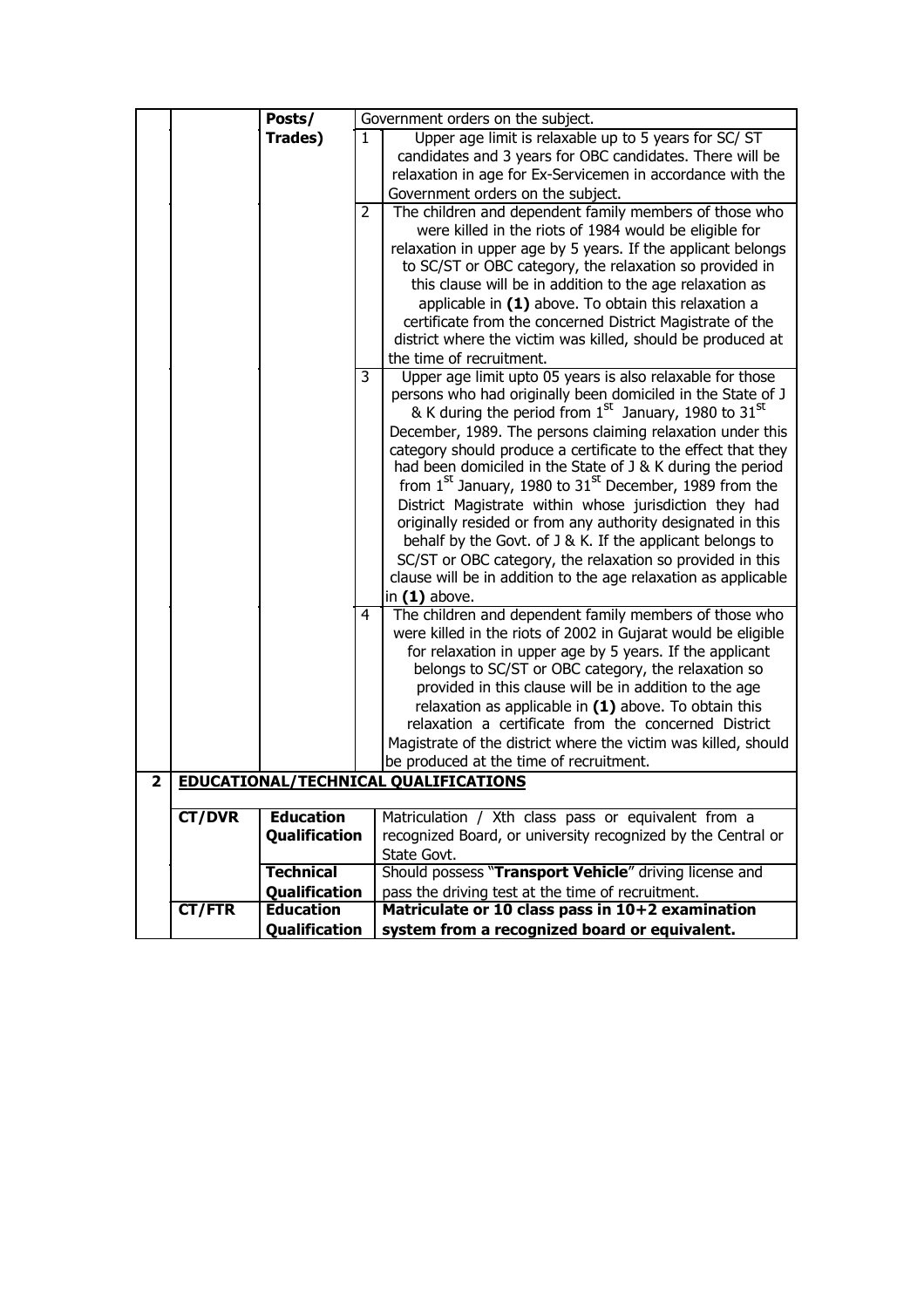| For all<br><b>Tradesmen</b> | <b>Technical</b><br>Qualification<br><b>Education</b><br>Qualification | certificate in Mechanic Motor Vehicle recognized by National<br>or State Council for Vocational training or any other<br>recognized institution and one year practical experience in<br>the field of concerned trade OR National or State<br>apprenticeship certificate in Mechanic Motor Vehicle Trade<br>of three year duration from a recognized institution and one<br>year practical experience in the field of concerned trade.<br><b>Note:-The wards of CRPF personnel who have undergone</b><br>training in ITIs run by CRPF may be exempted from one<br>year practical experience. Their technical knowledge and<br>aptitude for the job should be considered for their<br>enrolment in CRPF.<br>Matriculation / Xth class pass or equivalent from a<br>recognized Board, or university recognized by the Central or<br>State Govt. |                                                                                                                                                                                                                                                                                                                                                                                                                                                                                                                             |                |  |
|-----------------------------|------------------------------------------------------------------------|----------------------------------------------------------------------------------------------------------------------------------------------------------------------------------------------------------------------------------------------------------------------------------------------------------------------------------------------------------------------------------------------------------------------------------------------------------------------------------------------------------------------------------------------------------------------------------------------------------------------------------------------------------------------------------------------------------------------------------------------------------------------------------------------------------------------------------------------|-----------------------------------------------------------------------------------------------------------------------------------------------------------------------------------------------------------------------------------------------------------------------------------------------------------------------------------------------------------------------------------------------------------------------------------------------------------------------------------------------------------------------------|----------------|--|
|                             | <b>Technical</b><br>Qualification                                      |                                                                                                                                                                                                                                                                                                                                                                                                                                                                                                                                                                                                                                                                                                                                                                                                                                              | Must be proficient and worked in respective trades.                                                                                                                                                                                                                                                                                                                                                                                                                                                                         |                |  |
| 3<br>a)                     | <b>Height</b>                                                          |                                                                                                                                                                                                                                                                                                                                                                                                                                                                                                                                                                                                                                                                                                                                                                                                                                              | <b>Male</b>                                                                                                                                                                                                                                                                                                                                                                                                                                                                                                                 | <b>Female</b>  |  |
| <b>Physical</b>             |                                                                        |                                                                                                                                                                                                                                                                                                                                                                                                                                                                                                                                                                                                                                                                                                                                                                                                                                              | 170 Cms                                                                                                                                                                                                                                                                                                                                                                                                                                                                                                                     | 157 Cms        |  |
| <b>Standard</b>             | <b>Chest</b>                                                           | <b>Unexpended</b><br>80 Cms                                                                                                                                                                                                                                                                                                                                                                                                                                                                                                                                                                                                                                                                                                                                                                                                                  | <b>Expended</b><br>Minimum Expansion<br>5 Cms                                                                                                                                                                                                                                                                                                                                                                                                                                                                               | Not Applicable |  |
|                             | <b>Weight</b>                                                          | as per medical standards.                                                                                                                                                                                                                                                                                                                                                                                                                                                                                                                                                                                                                                                                                                                                                                                                                    | For males and females: Proportionate to height and age                                                                                                                                                                                                                                                                                                                                                                                                                                                                      |                |  |
| b)<br><b>Relaxation</b>     |                                                                        | Cms for females.<br>ii)<br>females.                                                                                                                                                                                                                                                                                                                                                                                                                                                                                                                                                                                                                                                                                                                                                                                                          | Height i) The Minimum height for all candidates belonging to<br>Scheduled Tribes will be 162.5 Cms for males and 150<br>The minimum height for all Schedule Tribe candidates<br>hailing from the North-Eastern States of Arunachal<br>Pradesh, Manipur, Meghalaya, Mizoram, Nagaland,<br>Sikkim & Tripura and Left Wing Extremism affected<br>districts will be 160 Cms for males and 147.5 Cms for<br>iii) The Minimum height for all candidates belonging to<br>falling in the categories of Garhwalis, Kumaonis, Dogras, |                |  |
|                             |                                                                        |                                                                                                                                                                                                                                                                                                                                                                                                                                                                                                                                                                                                                                                                                                                                                                                                                                              | Marathas and candidates belonging to the States of<br>Assam, Himachal Pradesh and Jammu & Kashmir will be<br>165 Cms for male and 155 Cms for females.                                                                                                                                                                                                                                                                                                                                                                      |                |  |
|                             |                                                                        |                                                                                                                                                                                                                                                                                                                                                                                                                                                                                                                                                                                                                                                                                                                                                                                                                                              | iv) The Minimum height will be 162.5 cms for males and<br>152.5 cms for females for the candidates hailing from<br>the North-Eastern States of Arunachal Pradesh, Manipur,<br>Meghalaya, Mizoram, Nagaland, Sikkim & Tripura and<br>candidates hailing from Gorkha Territorial Administration<br>(GTA) comprising of the three Sub-Divisions of<br>Darjeeling District namely Darjeeling, Kalimpong and<br>Kurseong and includes the following "Mouzas" Sub-                                                                |                |  |
|                             |                                                                        | Division of these Districts:-<br>(1) Lohagarh Tea Garden (2) Lohagarh Forest (3)<br>Rangmohan (4) Barachenga (5) Panighata (6) Chota<br>Adalpur (7) Paharu (8) Sukna Forest (9) Sukna Part-I<br>(10) Pantapati Forest-I (11) Mahanadi Forest (12)<br>Champasari Forest (13) Salbari Chhat part-II (14)<br>Sitong Forest (15) Sivoke Hill Forest (16) Sivoke Forest<br>(17) Chhota Chenga (18) Nipania.                                                                                                                                                                                                                                                                                                                                                                                                                                       |                                                                                                                                                                                                                                                                                                                                                                                                                                                                                                                             |                |  |
|                             | <b>Chest</b>                                                           | i)                                                                                                                                                                                                                                                                                                                                                                                                                                                                                                                                                                                                                                                                                                                                                                                                                                           | The minimum chest for all male candidates belonging                                                                                                                                                                                                                                                                                                                                                                                                                                                                         |                |  |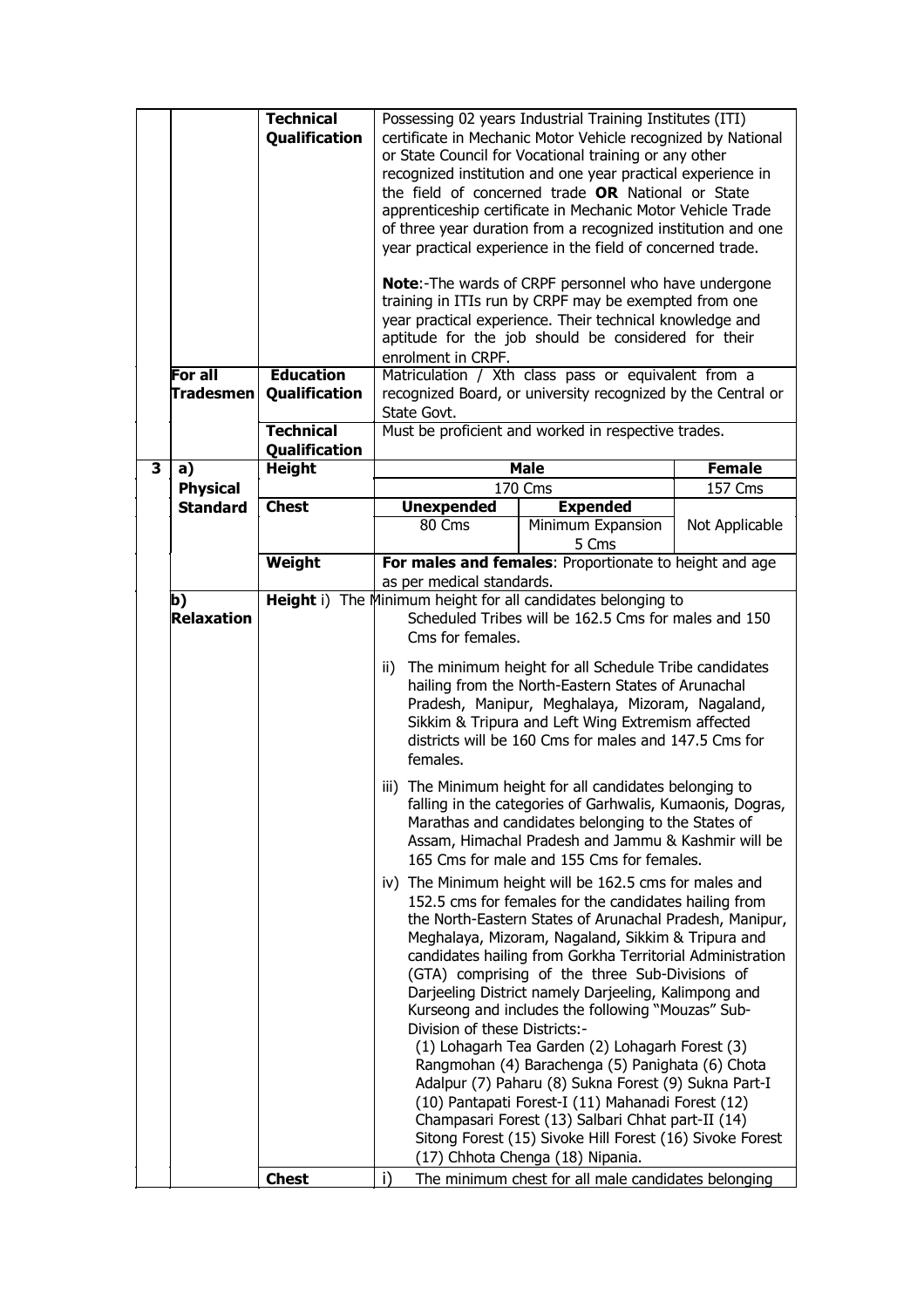|                  |                    |                                                                                                |                           | to Scheduled Tribes will be 76 Cms (minimum 05 Cms                                                           |                |  |  |
|------------------|--------------------|------------------------------------------------------------------------------------------------|---------------------------|--------------------------------------------------------------------------------------------------------------|----------------|--|--|
|                  |                    |                                                                                                | expansion).               |                                                                                                              |                |  |  |
|                  |                    | ii)                                                                                            |                           | The minimum chest of male candidates falling in the                                                          |                |  |  |
|                  |                    |                                                                                                |                           | categories of Garhwalis, Kumaonis, Dogras, Marathas                                                          |                |  |  |
|                  |                    |                                                                                                |                           | and candidates belonging to the States of Assam,                                                             |                |  |  |
|                  |                    |                                                                                                |                           | Himachal Pradesh and Jammu & Kashmir will be 78                                                              |                |  |  |
|                  |                    |                                                                                                |                           | Cms (minimum 05 Cms expansion).                                                                              |                |  |  |
|                  |                    | iii)                                                                                           |                           | The minimum chest of male candidates hailing from                                                            |                |  |  |
|                  |                    |                                                                                                |                           | North-Eastern States of Arunachal Pradesh, Manipur,                                                          |                |  |  |
|                  |                    |                                                                                                |                           | Meghalaya, Mizoram, Nagaland, Sikkim, Tripura and                                                            |                |  |  |
|                  |                    |                                                                                                |                           | Gorkha Territorial Administration(GTA)comprising of                                                          |                |  |  |
|                  |                    |                                                                                                |                           | the three Sub-Divisions of Darjeeling District namely<br>Darjeeling, Kalimpong and Kurseong and includes the |                |  |  |
|                  |                    |                                                                                                |                           | following "Mouzas" Sub-Division of these Districts:-                                                         |                |  |  |
|                  |                    |                                                                                                |                           | (1) Lohagarh Tea Garden (2) Lohagarh Forest (3)                                                              |                |  |  |
|                  |                    |                                                                                                |                           | Rangmohan (4) Barachenga (5) Panighata (6) Chota                                                             |                |  |  |
|                  |                    |                                                                                                |                           | Adalpur (7) Paharu (8) Sukna Forest (9) sukna Part-I                                                         |                |  |  |
|                  |                    |                                                                                                |                           | (10) Pantapati Forest-I (11) Mahanadi Forest (12)                                                            |                |  |  |
|                  |                    |                                                                                                |                           | Champasari Forest (13) Salbari Chhat part-II (14)                                                            |                |  |  |
|                  |                    |                                                                                                |                           | Sitong Forest (15) Sivoke Hill Forest (16) Sivoke Forest                                                     |                |  |  |
|                  |                    |                                                                                                |                           | (17) Chhota Chenga (18) Nipania will be 77 cms                                                               |                |  |  |
|                  |                    |                                                                                                |                           | unexpanded (with minimum 05 cms expansion).                                                                  |                |  |  |
|                  |                    | Note :- Relaxation in height and chest (as the case may be) as mentioned above                 |                           |                                                                                                              |                |  |  |
|                  |                    | will be permissible only on production of certificate at the time of PST/PET in                |                           |                                                                                                              |                |  |  |
|                  |                    | the proforma as prescribed in Annexure-VI from the competent authorities of                    |                           |                                                                                                              |                |  |  |
|                  | CT/DVR&            | the District where he/she ordinarily resides.<br>05 Kms race to be completed within 24 minutes |                           |                                                                                                              |                |  |  |
| c) PET           | <b>FTR</b>         |                                                                                                |                           |                                                                                                              |                |  |  |
|                  | <b>Other posts</b> |                                                                                                |                           | 1.6 Kms race to be completed within 10 minutes by male                                                       |                |  |  |
|                  |                    |                                                                                                |                           | candidates and 12 minutes by female candidates                                                               |                |  |  |
| 4 Medical        | <b>Eye Sight</b>   | (i)                                                                                            |                           | The minimum distant vision should be 6/6 & 6/6 of                                                            |                |  |  |
| <b>Standards</b> | <b>For</b>         |                                                                                                |                           | both eyes without correction i.e. without wearing of                                                         |                |  |  |
|                  | CT(Dvr)            |                                                                                                | glasses.                  |                                                                                                              |                |  |  |
|                  |                    | (ii)                                                                                           |                           | Further, the colour perception standard should be                                                            |                |  |  |
|                  |                    |                                                                                                |                           | CP-II as contained in the new guidelines issued by                                                           |                |  |  |
|                  |                    | <b>Visual</b>                                                                                  |                           | Govt. of India during 2015 with details as:-<br><b>Acuity</b> Better eye                                     | N <sub>6</sub> |  |  |
|                  |                    | unaided                                                                                        |                           | Worse eye                                                                                                    | N9             |  |  |
|                  |                    |                                                                                                | (NEAR VISION)             |                                                                                                              |                |  |  |
|                  |                    |                                                                                                | <b>Uncorrected visual</b> | Better eye                                                                                                   | 6/6            |  |  |
|                  |                    | acuity                                                                                         |                           | Worse eye                                                                                                    | 6/6            |  |  |
|                  |                    |                                                                                                | (DISTANCE VISION)         |                                                                                                              |                |  |  |
|                  |                    | <b>Refraction</b>                                                                              |                           | Visual correction of any kind is not                                                                         |                |  |  |
|                  |                    |                                                                                                |                           | permitted even by glasses.                                                                                   |                |  |  |
|                  |                    | <b>Color Vision</b><br><b>Remarks</b>                                                          |                           | CP II BY ISIHARA.                                                                                            |                |  |  |
|                  | <b>Eye Sight</b>   | (i)                                                                                            |                           | Binocular vision is required.<br>The minimum distant vision should be $6/6$ & $6/6$ of                       |                |  |  |
|                  | For CT(Ftr)        |                                                                                                |                           | both eyes without correction i.e. without wearing of                                                         |                |  |  |
|                  |                    |                                                                                                | glasses.                  |                                                                                                              |                |  |  |
|                  |                    | (ii)                                                                                           |                           | Further, the colour perception standard should be                                                            |                |  |  |
|                  |                    | CP-III as contained in the new guidelines issued by                                            |                           |                                                                                                              |                |  |  |
|                  |                    |                                                                                                |                           | Govt. of India during 2015 with details as:-                                                                 |                |  |  |
|                  |                    |                                                                                                | <b>Visual Acuity</b>      | Better eye                                                                                                   | N <sub>6</sub> |  |  |
|                  |                    |                                                                                                |                           |                                                                                                              |                |  |  |
|                  |                    | unaided                                                                                        |                           | Worse eye                                                                                                    | N9             |  |  |
|                  |                    |                                                                                                | (Near Vision)             |                                                                                                              |                |  |  |
|                  |                    | acuity                                                                                         | <b>Uncorrected visual</b> | Better eye<br>Worse eye                                                                                      | 6/6<br>6/9     |  |  |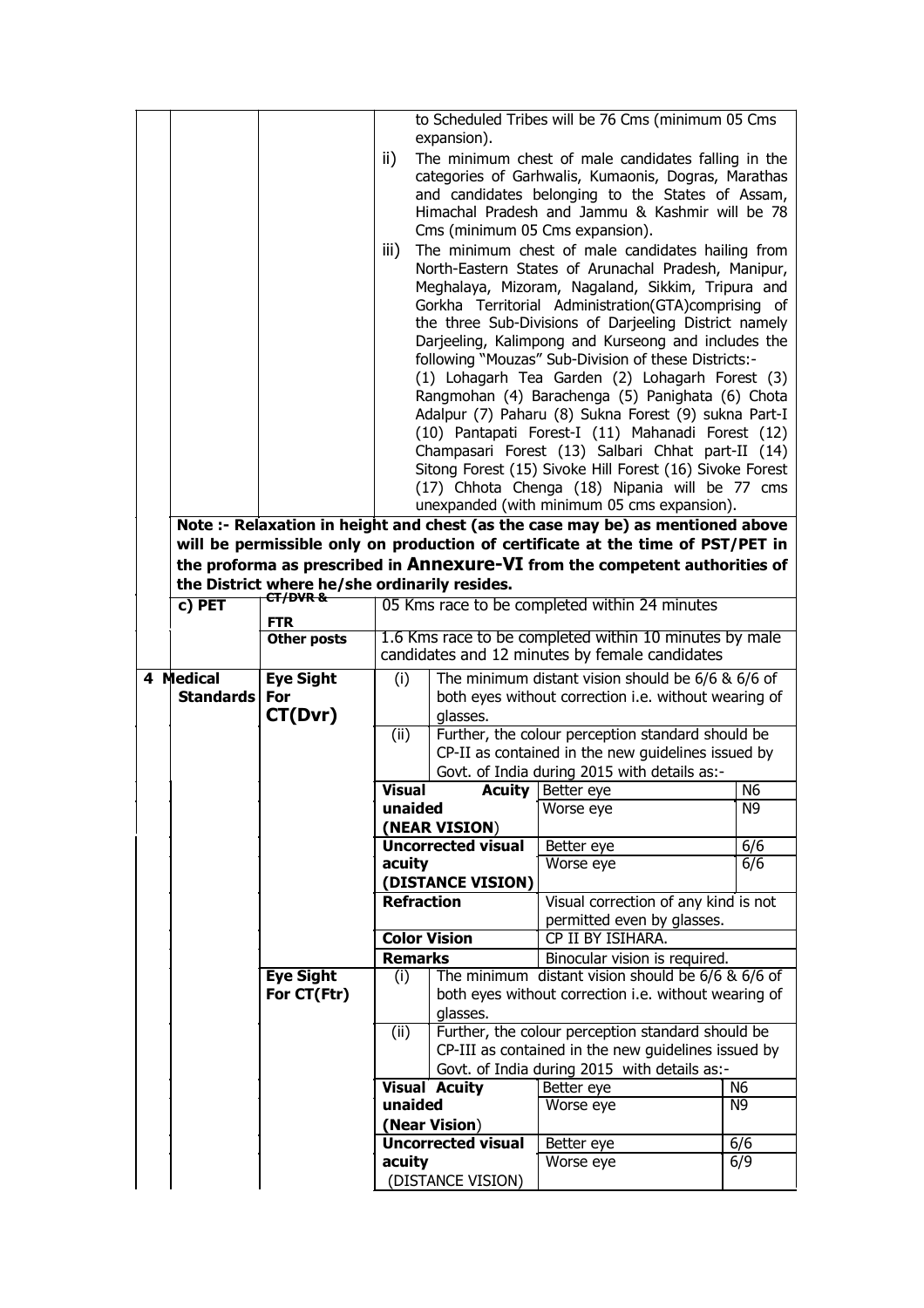|                  | <b>Refraction</b>         |                                        |                       | Visual correction of any kind is not                                                                |                |  |
|------------------|---------------------------|----------------------------------------|-----------------------|-----------------------------------------------------------------------------------------------------|----------------|--|
|                  |                           |                                        |                       | permitted even by glasses.                                                                          |                |  |
|                  | <b>Color Vision</b>       |                                        |                       | CP III BY ISIHARA.                                                                                  |                |  |
|                  | <b>Remarks</b>            |                                        |                       | - In right handed person, the Right                                                                 |                |  |
|                  |                           |                                        |                       | eye is better eye and vice versa.                                                                   |                |  |
|                  |                           |                                        |                       | - Binocular vision is required.                                                                     |                |  |
| <b>Eye Sight</b> | (i)                       |                                        |                       | The minimum distant vision should be $6/6$ & $6/6$                                                  | of             |  |
| For all other    |                           |                                        |                       | both eyes without correction i.e. without wearing                                                   | of             |  |
| posts except     |                           | glasses.                               |                       |                                                                                                     |                |  |
| CT/Dvr           | (i)                       |                                        |                       | Further, the colour perception standard should be CP-                                               |                |  |
| & CT/Ftr         |                           |                                        |                       | IV as contained in the new quidelines issued by Govt.                                               |                |  |
|                  |                           | of India during 2015 with details as:- |                       |                                                                                                     |                |  |
|                  | <b>Visual Acuity</b>      |                                        |                       | Better eye                                                                                          | N6             |  |
|                  | unaided                   |                                        |                       | Worse eye                                                                                           | N <sub>9</sub> |  |
|                  | (NEAR VISION)             |                                        |                       |                                                                                                     |                |  |
|                  | <b>Uncorrected visual</b> |                                        |                       | Better eye                                                                                          | 6/6            |  |
|                  | acuity                    |                                        |                       | Worse eye                                                                                           | 6/9            |  |
|                  |                           | (DISTANCE VISION)                      |                       |                                                                                                     |                |  |
|                  | <b>Refraction</b>         |                                        |                       | $\triangleright$ Visual correction of any                                                           | kind is        |  |
|                  |                           |                                        |                       | not permitted for distant.                                                                          |                |  |
|                  |                           |                                        |                       | $\triangleright$ Should be able to read with                                                        |                |  |
|                  |                           |                                        |                       | glasses for near vision ONLY.                                                                       |                |  |
|                  | <b>Color Vision</b>       |                                        |                       | CP IV BY ISIHARA.                                                                                   |                |  |
|                  | <b>Remarks</b>            |                                        |                       | $\triangleright$ In right handed person, the                                                        |                |  |
|                  |                           |                                        |                       | Right eye is better eye and vice<br>versa.                                                          |                |  |
|                  |                           |                                        | $\blacktriangleright$ | Binocular vision is required.                                                                       |                |  |
|                  |                           |                                        |                       | $\triangleright$ Minimum colour                                                                     | perception     |  |
|                  |                           |                                        |                       | required is to recognized RED                                                                       |                |  |
|                  |                           |                                        |                       | & GREEN colours.                                                                                    |                |  |
|                  |                           |                                        |                       | <b>Note:-</b> Candidates must not have knock knee, flat foot, varicose vein or squint in eyes. They |                |  |
|                  |                           |                                        |                       | must be in good mental and physical health for duties in all places including in high               |                |  |

must be in good mental and physical health for duties in all places including in high altitude and be fit to serve in border areas with extreme climatic conditions and must be free from any defect likely to interfere with the efficient performance of the duties.

- **NOTE-I** Ex-servicemen who have already secured employment in civil side under Central Government in Group "C" & "D" posts on regular basis after availing of the benefits of reservation given to ex-servicemen for their re-employment are NOT eligible for fee concession or for claiming benefits of reservation under Ex-S. category. Sarkariresult.com However, they are eligible for age relaxation.
- **NOTE-II** The period of "Call up Service" of an Ex-Serviceman in the Armed Forces shall also be treated as service rendered in the Armed Forces for purpose of age relaxation.
- **NOTE-III** For any serviceman of the three Armed Forces of the Union to be treated as Ex -Serviceman for the purpose of securing the benefits of reservation, he must have already acquired, at the relevant time of submitting his application for the Post / Service, the status of exserviceman and /or is in a position to establish his acquired entitlement by documentary evidence from the competent authority that he would complete specified term of engagement with the Armed Forces within the stipulated period of one year from the **CLOSING DATE 10/03/2016**
- **NOTE-IV** AGE CONCESSION IS **NOT ADMISSIBLE** TO SONS, DAUGHTERS AND DEPENDENTS OF EX-SERVICEMEN.

| IVV I L-V |       |                         |     | TVI TCC URINCIR OF LA SCIVICCINCITION (NC DOSE OF CONSIGNIC ) TCCNI, OCTTQUE ) IN CIVITT. |
|-----------|-------|-------------------------|-----|-------------------------------------------------------------------------------------------|
|           | (i)   | Physical Standard       |     | Measurement to be recorded (Should not be disqualified)                                   |
|           | (ii)  | <b>Medical Category</b> | . . | Should be SHAPE-I/AYE & as per direct recruitment.                                        |
|           | (iii) | Character               |     | :   Minimum requirement will be good character certificate.                               |
|           |       |                         |     | Copy of discharge certificate may also be attached                                        |
|           | (v)   | Education               |     | : As per Ex. servicemen Rule                                                              |
|           |       |                         |     |                                                                                           |

**NOTE-V** For recruitment of Ex-servicemen for the post of Constable (Tech. & Trade) in CRPF:-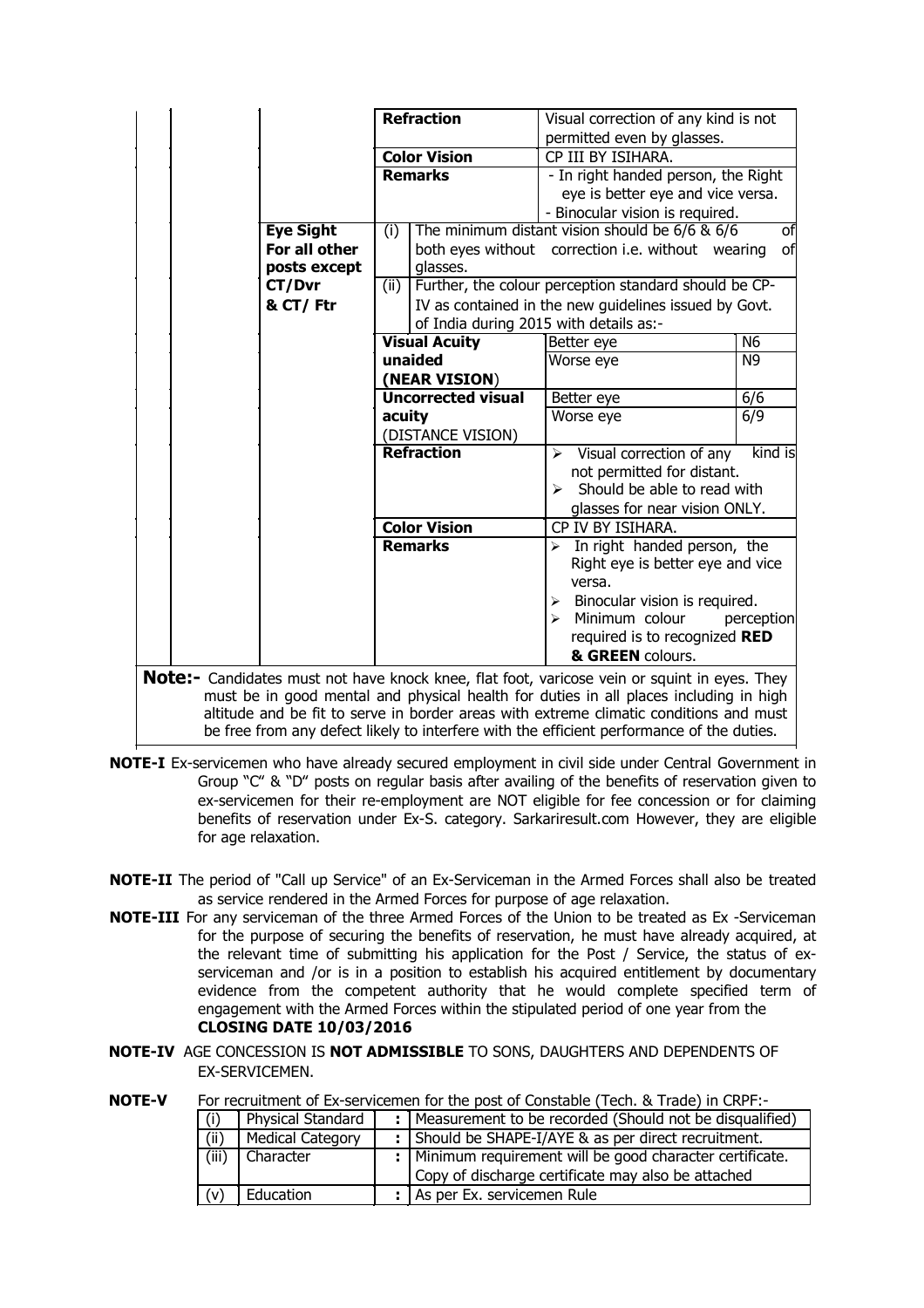| (vi) | Age Limit                                                                                                                          |  | Age concession for Ex-Servicemen will be allowed in<br>accordance with the orders issued by the Govt. of India<br>from time to time and they will be allowed to deduct<br>Military service from their actual age and such resultant<br>age should not exceed the Prescribed age limit by more<br>than three years. |  |
|------|------------------------------------------------------------------------------------------------------------------------------------|--|--------------------------------------------------------------------------------------------------------------------------------------------------------------------------------------------------------------------------------------------------------------------------------------------------------------------|--|
|      | Note:- Other terms and condition for re-employment of ex-servicemen as mentioned in<br>F ' / I ' A ' A ' A ' I A ' I ' A ' I ' A ' |  |                                                                                                                                                                                                                                                                                                                    |  |

Ex-servicemen (Re-employment in Central Civil Service and Posts) Amendment Rules, 2012 and any other instruction issued by GOI from time to time, will also be applicable.

**NOTE-VI** No race/Physical Efficiency Test will be held for Ex-servicemen at the time of their recruitment in CRPF. However, Ex-servicemen will be required to appear in written test, trade test & medical examination.

**EXPLANATION 1**: An Ex-Serviceman **means** a person who has served in any rank whether as a combatant or non-combatant in the Regular Army, Navy, Air Force of the Indian Union, and

- (i) who retired from such service after earning his/her pension. This would also include persons who are retired/retire at their own request but after having earned their pension; or
- (ii) who has been released from such service on medical grounds attributable to military service/circumstances beyond his control and awarded medical or other disability pension; or
- (iii) who has been released, otherwise than on his own request from such service as a result of reduction in establishment; or
- (iv) who has been released from such service after completing the specific period of engagements, otherwise than at his own request or by way of dismissal or discharge on account of misconduct or inefficiency, and has been given a gratuity; and includes personnel of the Territorial Army of the following categories, namely:-
	- (a) Pension holders for continuous embodied service,
	- (b) Persons with disability attributable to military service; and
	- (c) Gallantry award winners.

**EXPLANATION 2:** The persons serving in the Armed Forces of the Union, who on retirement from service, would come under the category of "ex-serviceman" may be permitted to apply for reemployment one year before the completion of the specified terms of engagement and avail themselves of all concessions available to ex-servicemen but shall not be permitted to leave the uniform until they complete the specified term of engagement in the Armed Forces of the Union.

## **EXPLANATION 3: (1) Children means**

- a) son (including adopted son) or
- b) daughter (including adopted daughter)

#### **(2) Dependent family member means**

- a) spouse or
- b) children or
- c) Brother or sister in the case of unmarried victim who was wholly dependent on that victim at the time of his getting killed in the riots would be eligible. In order to be eligible for upper age relaxation in the category of SC/ST and OBC as mention in Para 5(A) 1 (b) 2 & 4, the applicant should produce a certificate to that effect from the concerned District Collector/District Magistrate wherein the victim was killed.

## **(B) PROCESS OF CERTIFICATION AND FORMAT OF CERTIFICATES**:

(i) Candidates who wish to be considered against vacancies reserved/or seek age-relaxation **must submit requisite certificate** from the competent authority. Otherwise, their claim for SC/ST/OBC/Ex S status will not be entertained and their candidature/ applications will be considered under **General (UR**) category. The formats of the certificates are annexed. Certificates obtained in any other format will not be accepted. Candidates claiming OBC status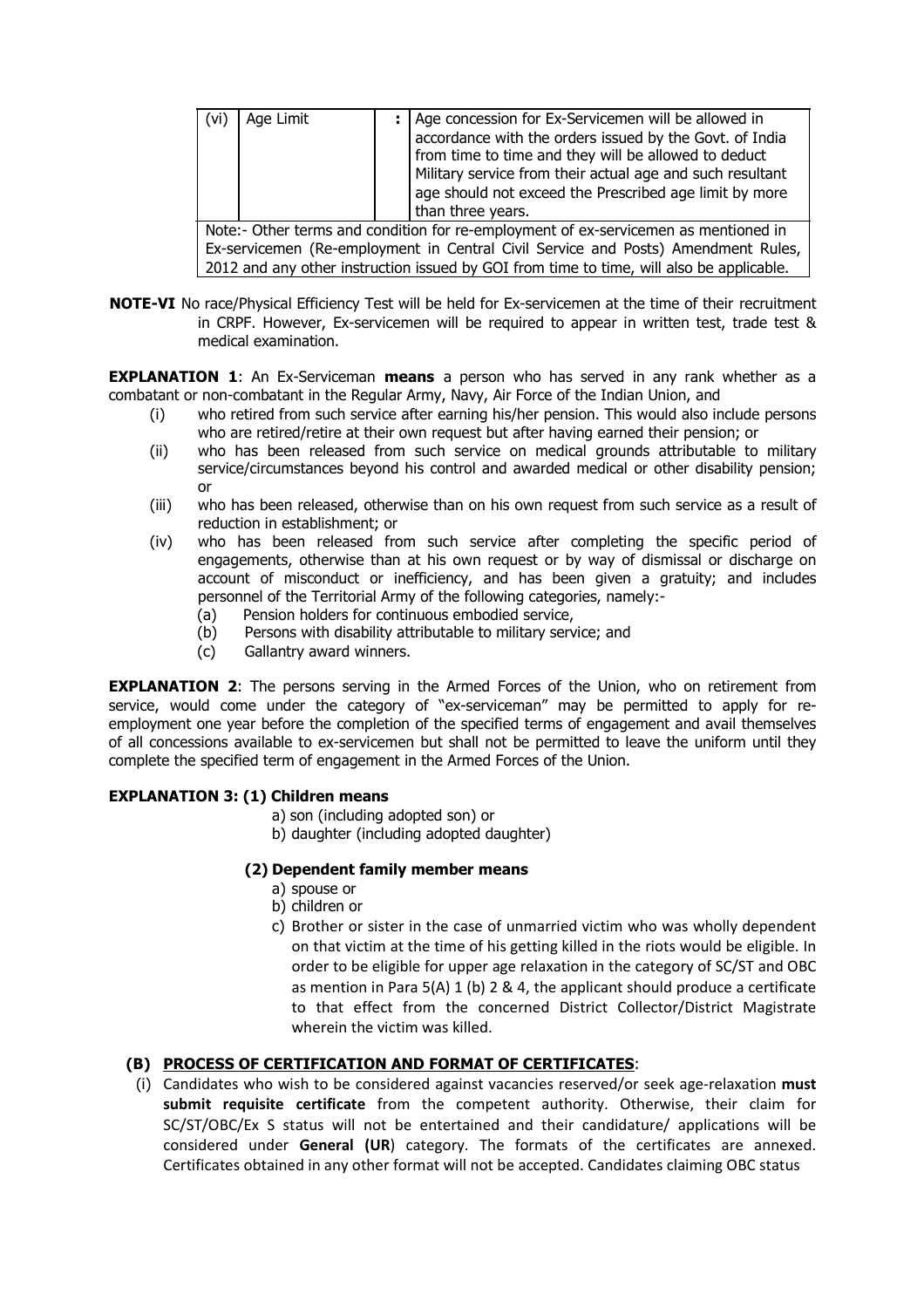may note that the OBC certificate should have been obtained **within three years** before the closing date i.e. 10/03/2016. The Department has decided to accept OBC certificate, in the prescribed format, issued after the closing date for receipt of application but issued on or before the date of their document verification, as valid proof of belonging to OBC.

- (ii) **Candidates will be considered for recruitment in their respective State/ UT on production of valid "Domicile Certificate" issued by the competent authority so authorized by the concerned State/ UT to prove their domiciliary status at the time of documents verification failing which his/her candidature will be cancelled forthright.**
- (iii) **Caste certificate issued from other than domicile State of candidate will not be considered. Both certificate (Caste and Domicile) should be issued by the same State. If Caste certificate is to be submitted by the candidate from other than domicile then such candidate will be treated as General category.**
- (iv) Since the State of Assam is not issuing Domicile Certificate/ PRC, candidates belonging to the state of Assam are not required to submit the same. However, their selection will be subject to verification of residential status from the concerned District Authorities.
- (v) West Pakistani refugees who have settled in J&K but have not been given the status of citizens of the State will be recruited without the condition of having a domicile certificate from the designated authority of the J&K State. A certificate issued by the Sarpanch / Numberdar of a candidate's village to the effect that the person belonged to the West Pakistani Refugees category, alongwith a copy of the electoral roll showing the name of the candidate in the voters list for elections to the parliamentary constituency (as they do not enjoy voting rights to the state legislative assembly) be accepted as proof of their being West Pakistani Refugees for recruitment. Sarkariresult.com, In so far as the scheduled castes among the said refugees are concerned, the state government have already issued certificates indicating the SC status & stating specifically that the person is not a permanent resident of the State but is ordinarily residing in the village, these certificate may be accepted as proof of being West Pakistani Refugees of SC status accordingly.

#### **NOTE-Candidates are warned that they will be permanently debarred from the examination in case they fraudulently claim SC/ST/OBC/Ex. Ser. status.**

## **6. EXAMINATION FEE-**

Male candidates belonging to General(UR)/OBC category applying for recruitment to the above posts should deposit Rs 50/- (Rupees Fifty)Only as examination fee through following mode:-

- (1) Through SBI Challan (Challan other than SBI will not be accepted)
- (2) Net Banking through any bank
- (3) Credit card /Debit Card of any bank.
- (4) E-payment through E-Challan of post office only (No other mode through Post Office will be accepted).

Details of remittance particular are also mentioned in the online application.

#### **MODE OF PAYMENT:**

- **(i) The payment of Examination fee will be On-line mode.**
- **(ii)** For payment of Examination fee, candidate should click on payment mode column in part-III of application form and he will be connected to payment website as per following procedure.
- **(iii)** The facility and complete process/guidelines for submitting online application is available on website i.e. www.crpfindia.com
- **(iv)** Women candidates and candidates belonging to Scheduled Caste, Scheduled Tribe and Ex-Servicemen eligible for reservation are exempted from paying fee.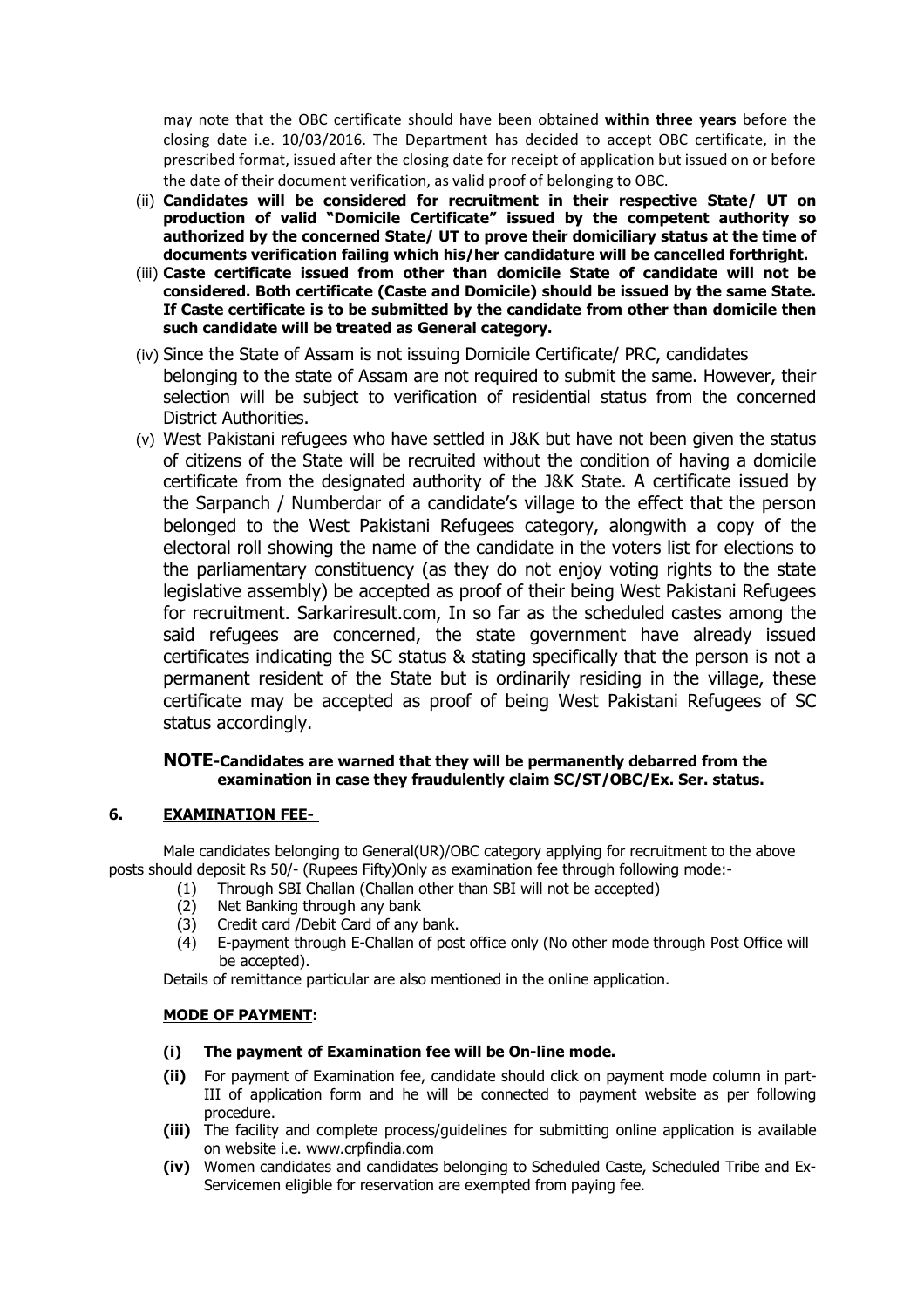- **NOTE I:** Fee once paid will **not** be refunded under any circumstances.
- **NOTE II:** Fee paid by **modes other than** as stated above, will **NOT** be accepted.
- **NOTE III:** In case of non receipt of requisite fee from Male candidates of non exempted category their application will be straightaway rejected.
- **NOTE IV:** Tariff /Taxes charges will be borne by the candidate in addition to fees as applicable for Bank/ Postal Department as the case may be.
- **NOTE V:** Fee should be paid online using internet banking or Debit Cards, Credit Cards(Service charge applicable for the bank will be borne by the candidate only) or can be paid through SBI challan in any branch of SBI or computerized Post Office pay-in slip/challan (service charge applicable for the post office will be borne by the candidate only). If the fees paid through a challan in SBI branch or pay-in slip/challan in Post Office, the receipt of the fees should be preserved and produced at the time of Physical Standard Test (PST).
- **NOTE VI :** The fee payment facility through post office will be available till 5 days before from the last date of acceptance of application i.e. 05/03/2016

## **7. HOW TO APPLY**:

The application must be submitted ONLINE only. No application will be accepted offline. As already mentioned at Para-1(i) above, the facility of submitting online applications is available on website www.crpfindia.com. Procedure for online submission of application is also available in said website. However same incorporated in Annexure-I. Candidature of the candidate who submitted application offline will be rejected summarily.

- i) Candidates should apply for the post through on line for which visit CRPF Website (www.crpfindia.com)
- ii) **CLOSING DATE / LAST DATE OF RECEIPT OF ONLINE APPLICATION: 10/03/2016**.
- iii) The online applications should reach by (**10/03/2016**) i.e closing date for submission through online.
- iv) To apply online visit our website (www.crpfindia.com) & www.crpf.nic.in with the link Recruitment & further CT(Tech & Trades)  $\implies$ " Apply"
- v) Detailed instructions for filling online application are available on the website. Candidate should read the instructions carefully before making any entry or selecting options. Before applying online, candidate will be required to have a scanned (digital) image of his/her recent photograph and signature for uploading as per detailed instructions available on the link for submission of online application.
- vi) After submitting the online application, the candidates are required to take print out of the finally submitted online application and retain the same with them.
- vii) Candidates are not required to submit to any office of CRPF either by post or by hand the printouts of their online applications or any other documents. They will be required to submit printout of online application along with self attested documents in support of their eligibility as and when called for.
- viii) The candidates are advised to submit only single online application. However, if somehow, he / she submits multiple online applications, then he she must ensure that online application with the higher "Application Number" is complete in all respects including fee / intimation and bank charge. The applicants, who submit multiple online applications, should note that only the online application with higher "Application Number" shall be entertained by the CRPF and fee / intimation and bank charges paid against one "Application Number" shall not be adjusted against any other "Application Number".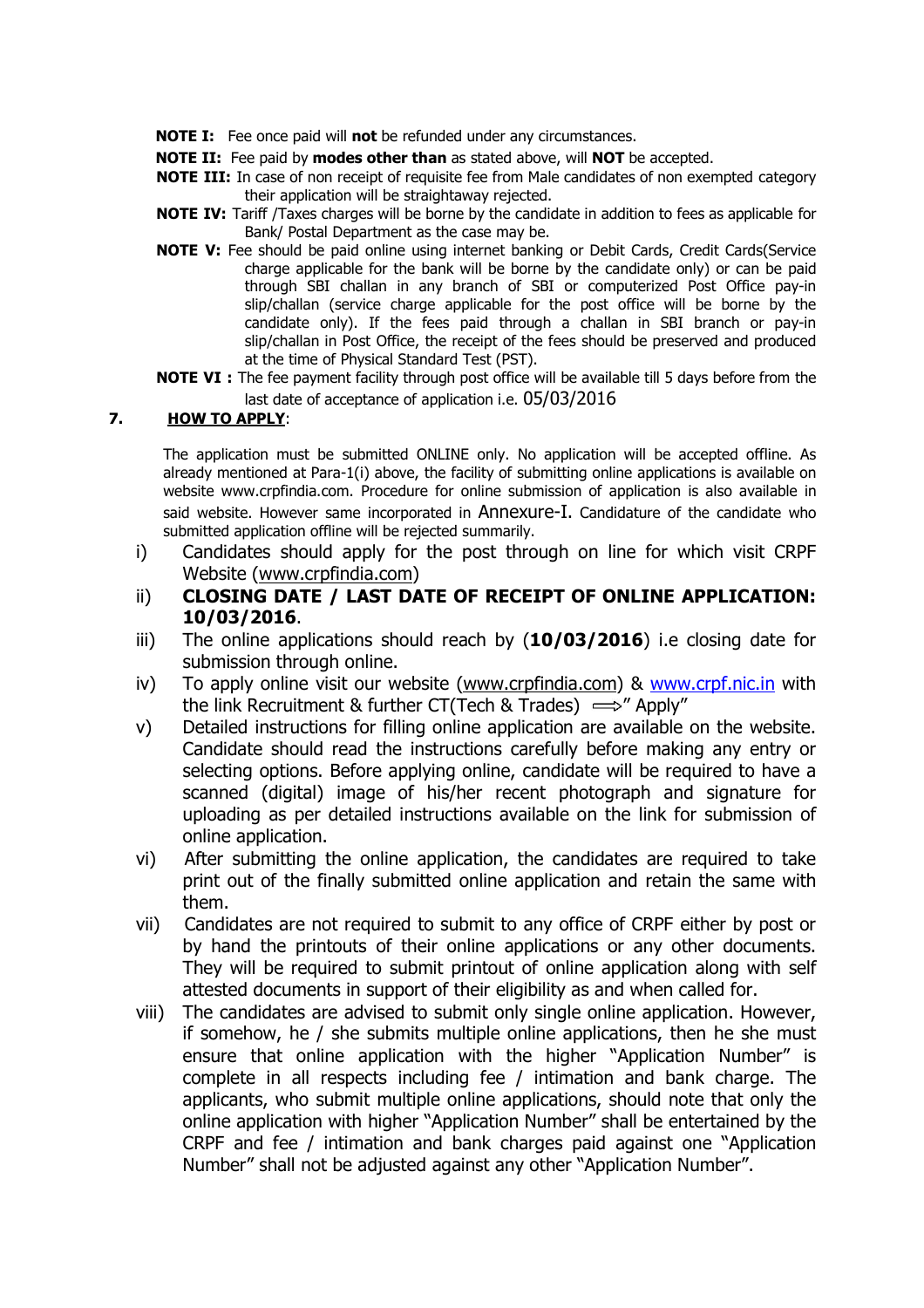- ix) Application once submitted cannot be modified; hence utmost care should be taken to furnish the correct details before submitting the online application.
- x) Candidates are required to keep active their personal Email-ID and the mobile Number during the currency of this recruitment process. Hence, for their own interest candidates should not give email ID / mobile phone numbers of others.
- xi) Candidates are advised in their own interest to apply online much before the closing date and not wait till the last date to avoid the possibility of disconnection
- xii) The payment of application fee will be On-line mode. The receipt of the fees should be preserved and produced at the time of PST/PET.

# **(Aspiring candidates belonging to OBC should submit declaration in the following format)**

# **DECLARATION**

" I \_\_\_\_\_\_\_\_\_\_\_\_\_\_\_\_\_\_\_\_\_\_\_\_\_\_\_\_\_\_\_\_ son/daughter of Shri. \_\_\_\_\_\_\_\_\_\_\_\_\_\_\_\_\_\_\_\_\_ resident of village/town/city \_\_\_\_\_\_\_\_\_\_\_\_\_\_\_\_\_\_\_\_\_\_\_\_ district State  $\frac{1}{\sqrt{2\pi}}$  hereby declare that I belong to the community which is recognized as a backward class by the Government of India for the purpose of reservation in services as per orders contained in DOP&T OM No.36012/22/93-Estt.(SCT) dated 8/09/93. It is also declared that I do not belong to persons/sections (Creamy Layer) mentioned in Column 3 of the Schedule to the above referred Office Memorandum dated 08/09/1993.

## **8. ADMISSION TO THE RECRUITMENT**:

Signature of the Candidate

- (i) All candidates who apply in response to this advertisement by the CLOSING DATE and are provisionally eligible, will be assigned **Roll numbers**, which will be communicated to them at the time of calling them for PST/PET.
- (ii) The call letters/admit cards for PST/PET, Written Test, Trade Test and Detailed Medical Examination may be downloaded from website www.crpfindia.com
- (iii) Candidate must write his/her Roll number along with his/her name, date of birth and name of the examination while addressing any communication to the CRPF. Communication from the candidate not furnishing these particulars shall not be entertained.
- (iv) In case of inability to download the call letters/admit cards for PST/PET, Written test etc from the website, candidates should contact the concerned recruitment centres at least one week before PST/PET/written test/Trade test or Medical Examination. The Tentative schedule of PST/PET, Written test, Trade test and Medical Examination will be placed on the website of CRPF along with the contact details of officers to be contacted in case of non-receipt of admit cards for PST/PET ,Written test, Trade test and Medical Examination.
- (v) Detailed Programme of PST/PET, Trade Test and Medical Examination will be available on the CRPF website (**www.crpf.nic.in**) along with centre wise Roll Number block of candidates for each day, at least 01 weeks before PST/PET,Trade Test and Medical Examination.
- **NOTE: The candidates must carry at least one latest photo bearing identification proof such as Driving License, Voter Card, Aadhaar Card, Identity Card issued by University/College, Income Tax Pan Card in original to the PST/PET centres, Written examination center and venue of Trade Test & Medical**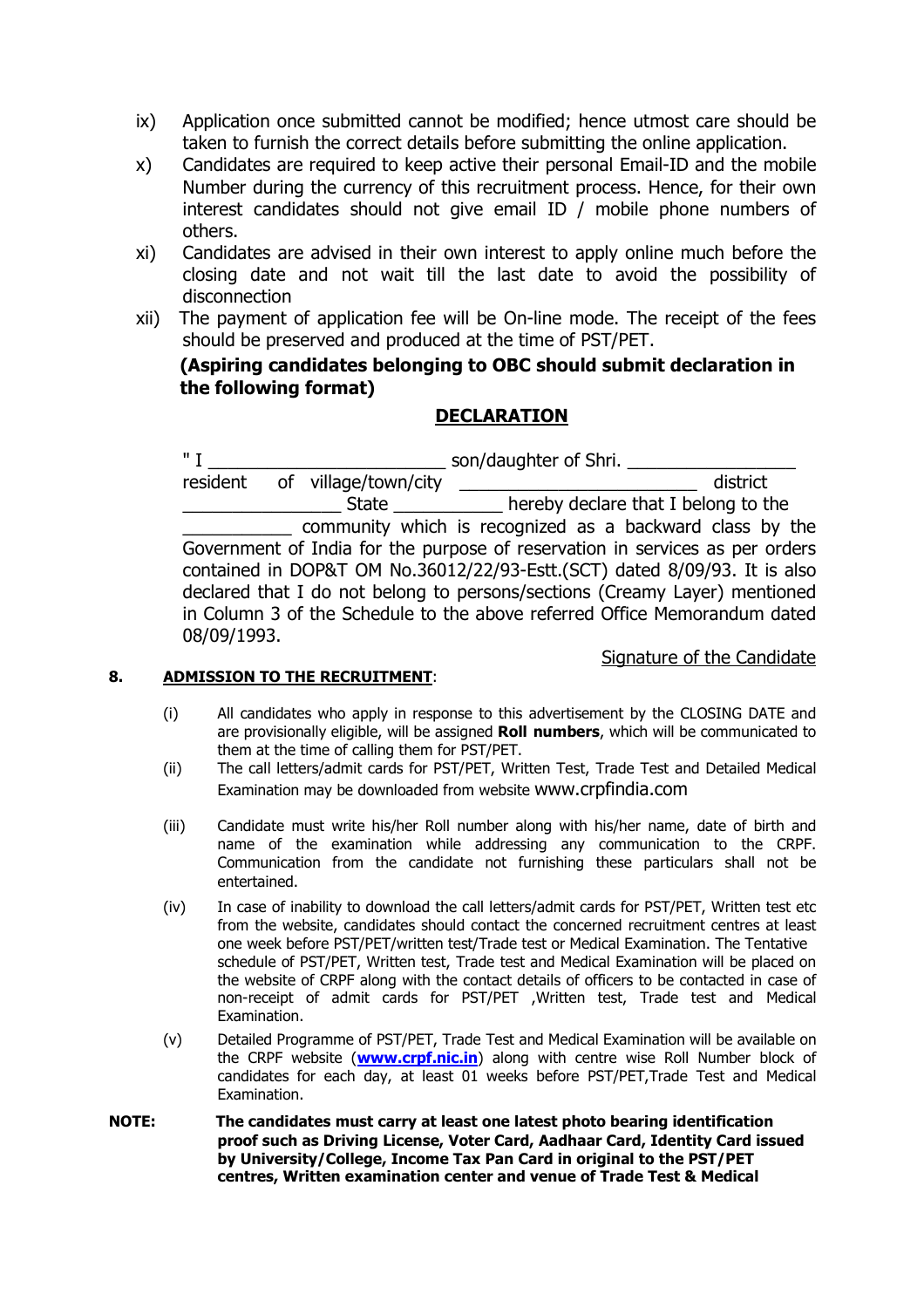#### **Examination/Review Medical Examination, failing which they shall not be allowed to appear for the examination/recruitment at any cost.**

## **9. CENTRES FOR EXAMINATION**

A candidate must indicate centre in online Application Form, **located within the state of domicile**, in which he/she would like to appear for the PST/PET, Written Examination/Trade test/medical examination etc.

| <b>STATE</b><br>0F<br><b>DOMICILE</b>                                                 | Name of Trade                                                                                                                                                                 | DETAILS OF RECRUITMENT CENTRES             |                                                                                                                                                                          |
|---------------------------------------------------------------------------------------|-------------------------------------------------------------------------------------------------------------------------------------------------------------------------------|--------------------------------------------|--------------------------------------------------------------------------------------------------------------------------------------------------------------------------|
|                                                                                       |                                                                                                                                                                               | Name of Centre                             | Full address of Centre                                                                                                                                                   |
| <b>FOR</b><br><b>CANDIDATES OF</b><br><b>BIHAR STATE</b>                              | FOR ALL POSTS                                                                                                                                                                 | <b>GROUP CENTRE,</b><br>CRPF, MUZAFFARPUR, | THE DY. INSPECTOR GENERAL<br>OF POLICE, GROUP CENTRE,<br>CRPF, P.O. JHAPHAN, VIA.<br>UMANAGAR, DIST.<br>MUZAFFARPUR, BIHAR - PIN<br>CODE-842 004                         |
| <b>FOR</b><br><b>CANDIDATES OF</b><br><b>CHATTISGARH</b><br><b>STATE</b>              | FOR ALL POSTS                                                                                                                                                                 | <b>GROUP CENTRE,</b><br>CRPF, BILASPUR     | THE DY. INSPECTOR GENERAL<br>OF POLICE, GROUP CENTRE,<br>CRPF, BHRANI, P.O. : GANIYARI,<br>DIST. BILASPUR, STATE:<br>CHATTISGARH, 495 001                                |
| <b>FOR</b><br><b>CANDIDATES OF</b><br><b>JHARKHAND</b><br><b>STATE</b>                | FOR ALL POSTS                                                                                                                                                                 | <b>GROUP CENTRE,</b><br>CRPF, RANCHI       | THE DY. INSPECTOR GENERAL<br>OF POLICE, GROUP CENTRE,<br>CRPF, AT: SEMBO, PO: DHURWA,<br>DIST: RANCHI, JHARKHAND- PIN-<br>834 004                                        |
| <b>FOR</b><br><b>CANDIDATES OF</b><br><b>MADHYA</b><br><b>PRADESH</b><br><b>STATE</b> | FOR THE POST OF<br><b>CONSTABLE (MALE/</b><br>FEMALE) (DRIVER/<br>FITTER/ BUGLAR/<br>TAILOR/ COBBLER/<br>CARPAINTER/<br>GARDENER/<br>PAINTER/ PIPE<br><b>BAND/BRASS BAND)</b> | <b>GROUP CENTRE,</b><br>CRPF, BHOPAL       | THE DY. INSPECTOR GENERAL<br>OF POLICE, GROUP CENTRE,<br>CRPF, BHOPAL, VILL & POST-<br>BANGRASIA, TALUKA-HUZUR,<br>DISTT- BHOPAL, (MADHYA<br>PRADESH) PIN CODE - 462 045 |
|                                                                                       | FOR THE POST OF<br><b>CONSTABLE</b><br>(MALE/FEMALE)<br>(COOK / WATER<br><b>CARRIER / WASHER</b><br>MAN / BARBER /<br>SAFAI KARMACHARI)                                       | <b>GROUP CENTRE,</b><br>CRPF, NEEMUCH      | THE DY. INSPECTOR GENERAL<br>OF POLICE, GROUP CENTRE,<br>CRPF, NEEMUCH, DISTT-<br>NEEMUCH, (MADHYA PRADESH)<br><b>PIN CODE 458 445</b>                                   |
| <b>FOR</b><br><b>CANDIDATES OF</b><br><b>ODISHA STATE</b>                             | FOR ALL POSTS                                                                                                                                                                 | <b>GROUP CENTRE,</b><br>CRPF, BHUBANESWAR  | THE DY. INSPECTOR GENERAL<br>OF POLICE, GROUP CENTRE,<br>CENTRAL RESERVE POLICE<br>FORCE, POST OFFICE - GC, CRPF<br>CAMPUS, BHUBANESWAR<br>(ODISHA) PIN - 751 011        |
| <b>FOR</b><br><b>CANDIDATES OF</b><br><b>UTTAR</b><br><b>PRADESH</b><br><b>STATE</b>  | FOR THE POST OF<br><b>CONSTABLE</b><br>(DRIVER / FITTER /<br>CARPENTER)                                                                                                       | <b>GROUP CENTRE,</b><br>CRPF, AMETHI       | THE DY. INSPECTOR GENERAL<br>OF POLICE, GROUP CENTRE,<br>CENTRAL RESERVE POLICE<br>FORCE, AMETHI AT TRISUNDI,<br>PO. RAMGANJ, DIST-AMETHI,                               |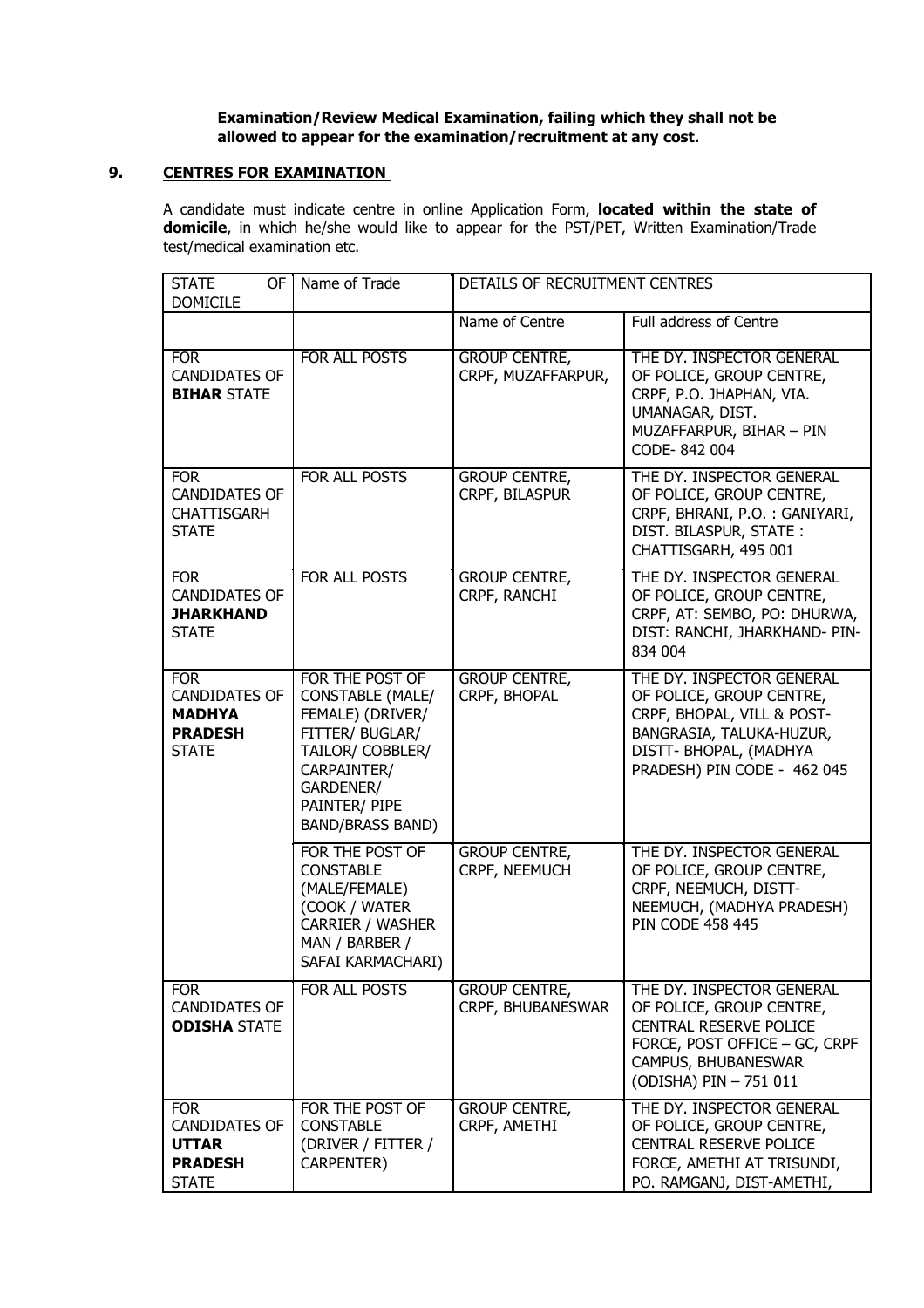|                                                                          |                                                                                                                                            |                                         | UTTAR PRADESH, PIN CODE -<br>228 159                                                                                                                                                               |
|--------------------------------------------------------------------------|--------------------------------------------------------------------------------------------------------------------------------------------|-----------------------------------------|----------------------------------------------------------------------------------------------------------------------------------------------------------------------------------------------------|
|                                                                          | FOR THE POST OF<br>CONSTABLE (COOK/<br>PAINTER / PIPE<br><b>BAND / BRASS</b><br>BAND)                                                      | <b>GROUP CENTRE,</b><br>CRPF, LUCKNOW   | THE DY. INSPECTOR GENERAL<br>OF POLICE, GROUP CENTRE,<br><b>CENTRAL RESERVE POLICE</b><br>FORCE, LUCKNOW, UTTAR<br>PRADESH, PIN CODE - 226 002                                                     |
|                                                                          | FOR THE POST OF<br><b>CONSTABLE</b><br>(MALE/FEMALE)<br>(WATER CARRIER/<br>COBBLER/BUGLER /<br><b>GARDENER)</b>                            | <b>GROUP CENTRE,</b><br>CRPF, RAMPUR    | THE DY. INSPECTOR GENERAL<br>OF POLICE, GROUP CENTRE,<br><b>CENTRAL RESERVE POLICE</b><br>FORCE, RAMPUR, UTTAR<br>PRADESH, PIN CODE - 244901                                                       |
|                                                                          | FOR THE POST OF<br><b>CONSTABLE</b><br>(MALE/FEMALE)<br>(TAILOR / WASHER<br>MAN-WOMEN /<br>SAFAI KARMACHARI<br>/ BARBER / HAIR<br>DRESSOR) | <b>GROUP CENTRE,</b><br>CRPF, ALLAHABAD | THE DY. INSPECTOR GENERAL<br>OF POLICE, GROUP CENTRE,<br>CENTRAL RESERVE POLICE<br>FORCE, PANDILA, ISMAILGANJ,<br>OLD AIRPORT, PHAPHAMAU,<br>ALLAHABAD, UTTAR PRADESH,<br>PIN CODE - 211 013       |
| <b>FOR</b><br><b>CANDIDATES OF</b><br><b>UTTRAKHAND</b><br><b>STATE</b>  | FOR ALL POSTS                                                                                                                              | <b>GROUP CENTRE,</b><br>CRPF, KATHGODAM | THE DY. INSPECTOR GENERAL<br>OF POLICE, GROUP CENTRE,<br>CENTRAL RESERVE POLICE<br>FORCE, SULTANNAGRI,<br>GOLAPAR, KHERA GAON,<br>KATHGODAM, DISTT- NAINITAL<br>(UTTARAKHAND) PIN CODE-263<br>126. |
| <b>FOR</b><br><b>CANDIDATES OF</b><br><b>WEST BENGAL</b><br><b>STATE</b> | <b>FOR ALL POSTS</b>                                                                                                                       | <b>GROUP CENTRE,</b><br>CRPF, SILIGURI  | THE DY. INSPECTOR GENERAL<br>OF POLICE, GROUP CENTRE,<br>CENTRAL RESERVE POLICE<br>FORCE, POST OFFICE -<br>SHUSRUTA NAGAR, SILIGURI,<br>DISTT - DARJEELING (WEST<br>BENGAL) PIN CODE- 734 012      |

- **Note I: C**hanging of written Examination centre will not be allowed under any circumstances. Hence, the candidate should select the centre carefully and indicate the same correctly in the field of online application form.
- **Note II:** CRPF reserves the right to cancel any Centre and ask the candidates of that centre to appear from another centre.

## **10. RECRUITMENT/ SELECTION PROCESS**

**STAGE-I** PHYSICAL STANDARD TEST(PST)/ PHYSICAL EFFICIENCY TEST (PET) Height bar and Physical efficiency test. 05 Kms race for the post of Constable (Driver & Fitter) only. 01 Mile(1.6 Km) race for the posts of other trade(except Driver & Fitter). Physical Measurement / Standard test

#### **STAGE-II Written Examination - 15/05/2016 (SUNDAY)**

**STAGE-III** Trade test (practical assessment in two modes (Objective & Subjective) which will be qualifying in nature.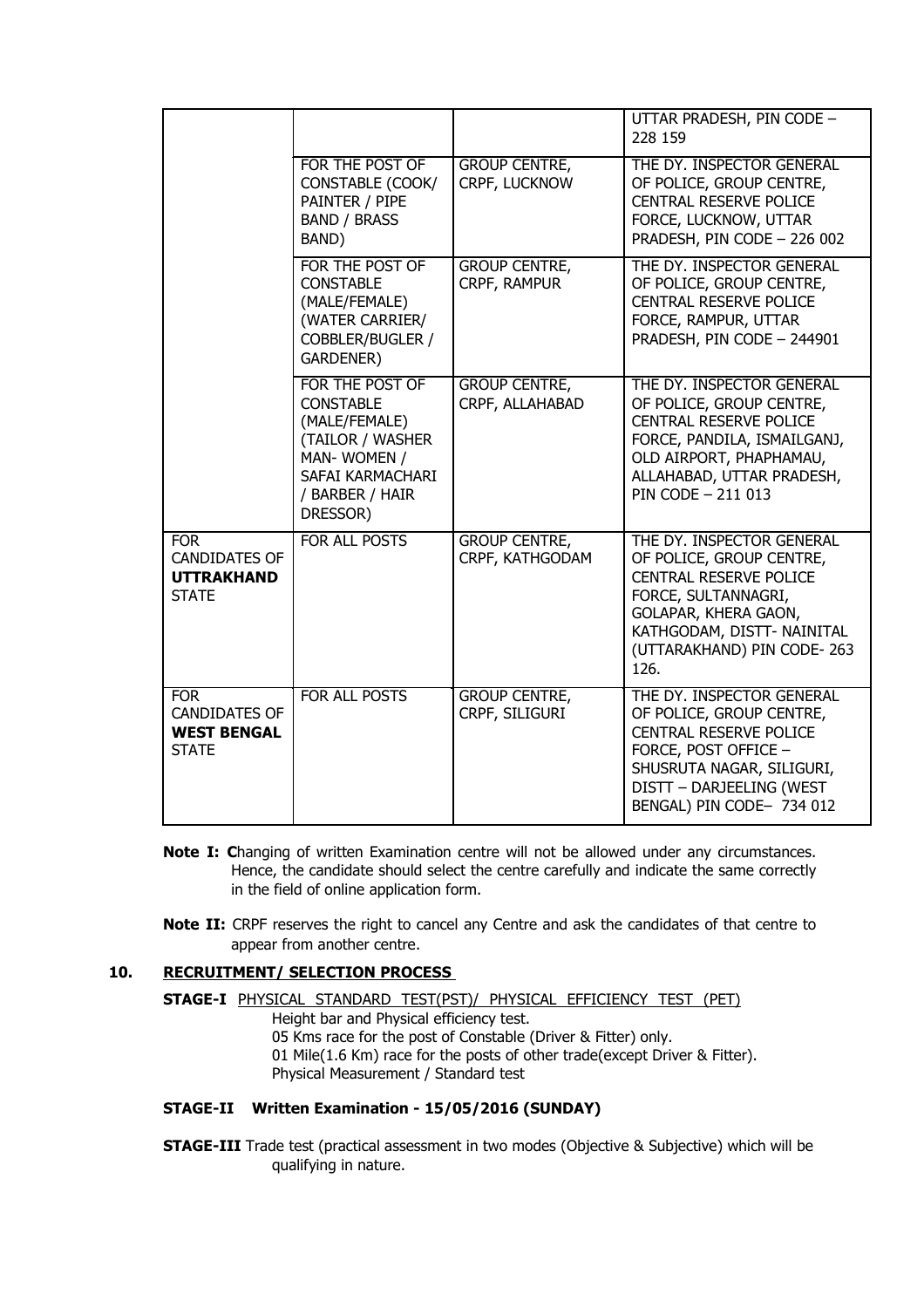**STAGE-IV** Medical examination and checking of Testimonials/Review Medical Examination.

**STAGE-V** Mode of selection/drawal of final merit list

Note-1 :- The Schedule of recruitment for stage -I, stage-III and stage-IV is tentative.

- 2:- The tentative schedule of phase / stage wise recruitment process shall be uploaded in CRPF website. Candidates are advised to visit CRPF website direct to (www.crpfindia.com) and (**www.crpf.nic.in**) to know the exact schedule through link with following procedure:
	- **i) Open www.crpf.nic.in than,**
	- **ii) Click on- Recruitment**  $\Rightarrow$  **CT(Tech & Trades)**  $\Rightarrow$  **"Apply"**

### **11. METHOD OF SELECTION**

All candidates applying for the recruitment and prima-facie eligible will be asked to appear in Physical Standards Test and Physical Efficiency Test. Detailed scrutiny of their eligibility will not be undertaken before PET/ PST. Therefore, it will be the responsibility of the candidate to verify their eligibility as prescribed in this notice before appearing for PST/ PET.

## **STAGE –I PHYSICAL STANDARD TEST(PST)/ PHYSICAL EFFICIENCY TEST (PET)**

#### **a) HEIGHT BAR AND 05 KMS RACE (QUALIFYING NATURE): FOR THE POST OF CONSTABLE (DRIVER & FITTER) - MALE CANDIDATES ONLY**

At the very beginning, candidates will be asked to go through the height bar and thereby, candidates with lesser height will be eliminated and will not be allowed to participate in further process of recruitment and will be given rejection slip intimating reasons for rejection. Those candidates who qualify the height bar will be subjected to 05 Kms race to be completed in 24 minutes.

**Note:**- The candidate (s) who do not qualify the 05 Kms race will be eliminated and will not be allowed to participate in further process of recruitment and will be given rejection slip intimating reasons for rejection.

#### **b**) **PHYSICAL EFFICIENCY TEST - FOR ALL OTHER POSTS EXCEPT CONSTABLE (DRIVER & FITTER) – MALE AND FEMALE CANDIDATES.**

At the beginning of the recruitment process, candidates will be subjected to **one mile race (1.6 Kms)** to be completed as under:-

| Male candidates   | - | In 10 minutes |
|-------------------|---|---------------|
| Female candidates | - | In 12 minutes |

- **Note:** This test will be only qualifying in nature. Candidates, who do not qualify the race, would be eliminated from the recruitment process by giving rejection slip intimating reasons thereof by the Presiding Officer.
- **c)** Pregnancy at the time of PET will be considered a disqualification and pregnant female candidates shall be rejected at this stage.
- **d)** PET will not be held for Ex-Servicemen as mentioned above.

## **e) Physical Standards Test**:

i) The candidates who are qualified Height bar/PET will be screened for height, chest and weight by the Board of Officers. The candidates who meet the requirements of physical standard will be allowed to participate in the written test. The candidates who do not fulfill the laid down physical standards will be eliminated from recruitment process by giving rejection slip, thereof, by Presiding Officer. However elimination on grounds of weight will be done at time of medical examination only. **Physical standards** for the post of Constable (Tech. & Tradesmen) will be as elaborated in Para 5 (A) 3 above and relaxation also applicable as per Govt. orders.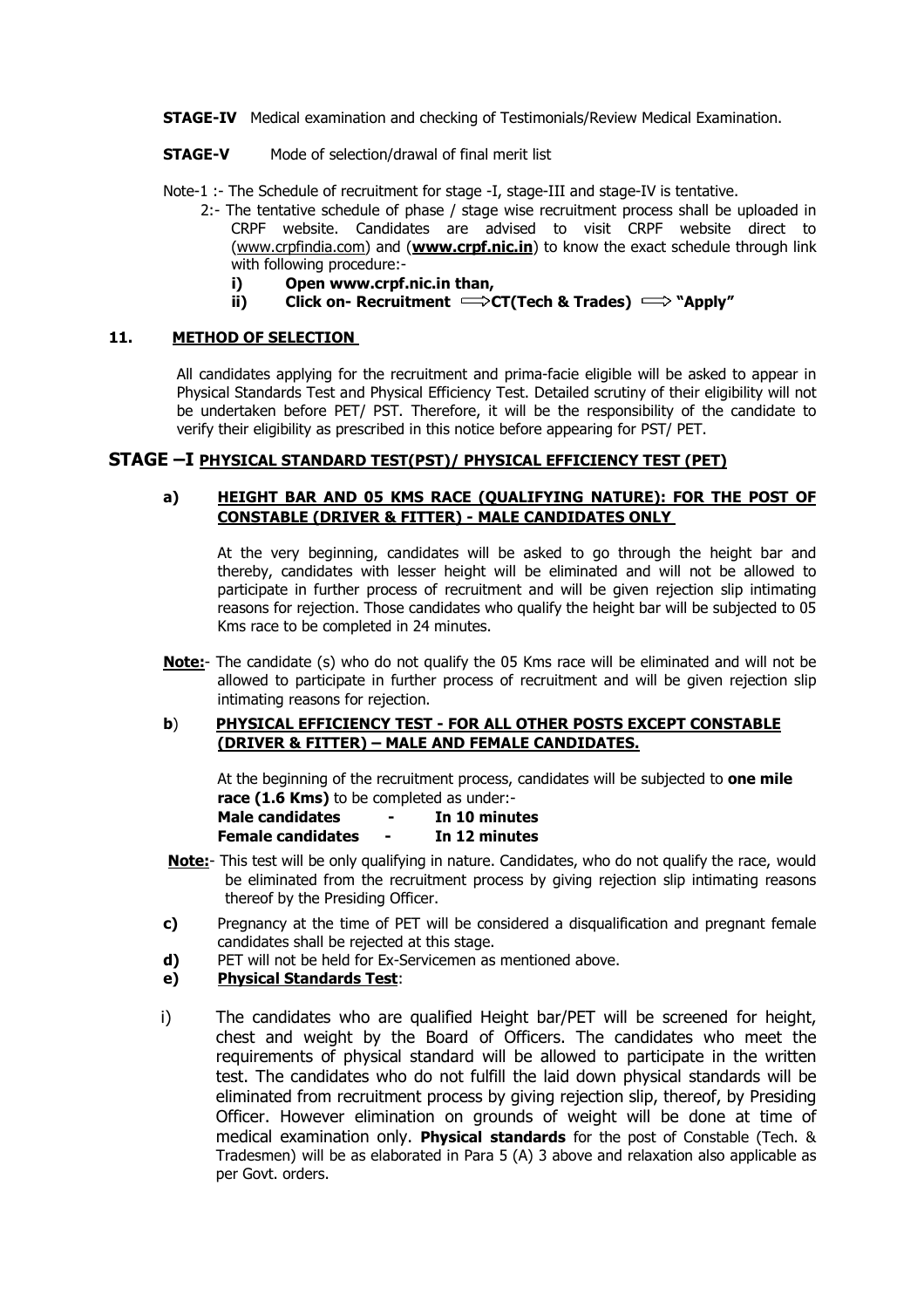ii) During the process of recruitment, if any candidate is not satisfied with **measurement of his/her physical standard**, he/she can prefer appeal on the same day to the PO Recruitment Board against rejection in physical measurement. Sarkariresult.com, Such candidates will be remeasured on the same day or given a fresh date by the Presiding Officer of the recruitment board for appearing for re-measurement by appellate authority. The decision of the appellate authority in this regard will be final. If candidate is found to be within the prescribed standard, he/she will be forwarded to next selection process in continuation.

### **Note:-**

- **1.** There shall be no minimum requirement of chest measurement for Female candidates.
- **2.** Relaxation in height and chest (as the case may be) as mentioned above will be permissible only **on production of certificate at the time of PST/PET in the proforma as prescribed in Annexure-VI** from the competent authorities of the District where he/she ordinarily resides.
- 3. Candidates who are found eligible on height bar parameters and PET (race), their height, chest and weight will be measured by the board.
- 4. The candidate must produce following document at the time of PST/PET.
	- (i) Caste and DOB (age) certificates.
	- (ii) Discharge certificate in case of Ex-servicemen.
	- (iii) In case of wards of serving CRPF personnel, who are applying in the State other than their Home State, certificate as per format given in **Annexure-VII** has to be produced.
	- (iv) Four passport size recent photographs of the candidates.
- 5. **The candidates must carry at least one latest photo bearing identification proof such as Driving License, Voter Card, Aadhaar Card, Identity Card issued by University/College, Income Tax Pan Card in original.**
- 6. Identification of the candidates should be checked by the board of officers at the time of PST/PET with the documentation, Identity Cards as produce by the candidate and his **Biometric Identification,** if required, will be taken by the board.

## **STAGE- II. WRITTEN TEST**

The candidates who qualify in **STAGE-I (PST/PET)** will be appeared in stage-II i.e. written test and informed in writing on the day of PST/PET (Stage-I). Admit Card to the candidates, who qualify STAGE -I (PST/PET) will be uploaded in the website i.e. www.crpfindia.com by mentioning date & venue on which they are required to appear for written test. Qualified candidates may download their call letter/admit card through said website i.e. www.crpfindia.com. The written test will be as under:-

(i) The written test will be conducted on **OMR basis.**

- (ii) The written test will be of 100 marks consisting of two parts, i.e. Part-I Knowledge expected from a Class – 10 pass candidates and Part-II relating to knowledge of the Trade. The cut-off percentage of marks for qualifying in written exam will be as under:- General and Ex-Servicemen : **35 %** SC/ST/OBC : **33 %**
- (iii) **Part-I and Part-II** of Question Paper will consist of 100 **objective type multiple choice** questions carrying 01 mark each to assess the following:

| Subject | Number of | Maximum | Duration |
|---------|-----------|---------|----------|
|         | questions | marks   |          |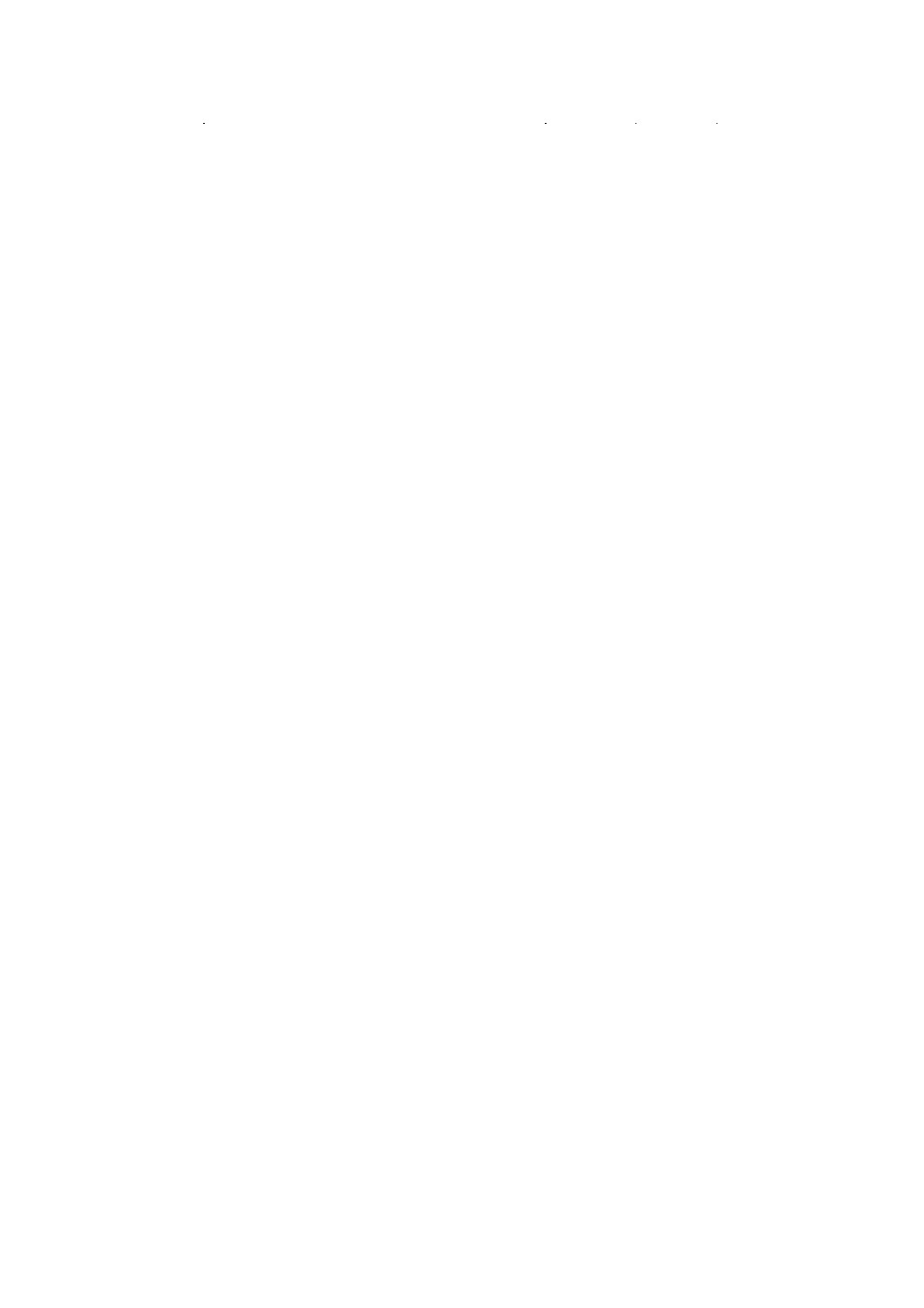| Part-I<br>General awareness/ knowledge<br>Knowledge of elementary mathematics<br>Analytical aptitude.<br>Ability to observe and distinguish patterns.<br>Basic knowledge in English/Hindi.                                                       | 50 | 50 |                  |
|--------------------------------------------------------------------------------------------------------------------------------------------------------------------------------------------------------------------------------------------------|----|----|------------------|
| Part-II<br>Questions carrying 01 mark, separately for each<br>trade to assess the knowledge of the candidate<br>in respective trade. Candidate applying for a<br>particular trade will be given question<br>paper pertaining to that trade only. | 50 | 50 | <b>Two hours</b> |

- (iv) The questions will be set both in Hindi and English. Accordingly, the paper can be answered in any one of these languages.
- (v) Questions in Part-I & II are to be answered using a blue/ black ball pen.
- (vi) The duration of the Written Test will be 02 hours.
- (vii) No representation for revaluation of answer sheet of written exam or re-conduct of written examination will be entertained.
- (viii) Candidates should bring clip boards and blue/black ball pens for written examination.
- (ix) Candidates are not permitted to use Mobile phone, calculators or any other electronic/electrical device. Candidates, therefore, must not bring these devices inside the examination premises. Possession of these items, whether in use or not, will be considered as "use of unfair means" in the Examination and appropriate action will be taken against such candidates.

#### (X) **INSTRUCTIONS FOR WRITTEN EXAMINATION:**-

- 1) The written examination Question papers will be set bilingually in Hindi and English and candidates will have the option to answer either in Hindi or English. Language option code i.e. Hindi or English, opted by the candidate, should be mentioned correctly at appropriate place in OMR answer sheet otherwise OMR answer sheet will not be evaluated. Candidates are also advised to answer in Hindi/English but they cannot answer part in Hindi & part in English or vice-versa.
- 2) Answers to the questions will have to be given on OMR Sheet only.
- 3) Candidates should write their Roll Number on both i.e. Question Booklet and the OMR Answer Sheet.
- 4) All questions will be compulsory and carry equal marks.
- 5) Each Question Booklet has a Series No. and Series code. The candidates should enter the Series Number & Series code of Question Booklet given to them correctly in OMR Answer Sheet.
- 6) The OMR answer sheets not bearing candidates **Name, Roll number**, **Language option code, Category, Question booklet series Number**, **Series Code, Signature, Left Thumb Impression etc** at appropriate columns/boxes earmarked for this purpose, fully and correctly, will not be evaluated and **"Zero" marks will be awarded to them. No correspondence in this regard will be entertained by the department**.
- 7) Each question is followed by four answer choices. Out of these, candidate has to select the correct answer for each question and mark correct answer by darkening **only one** of the choice.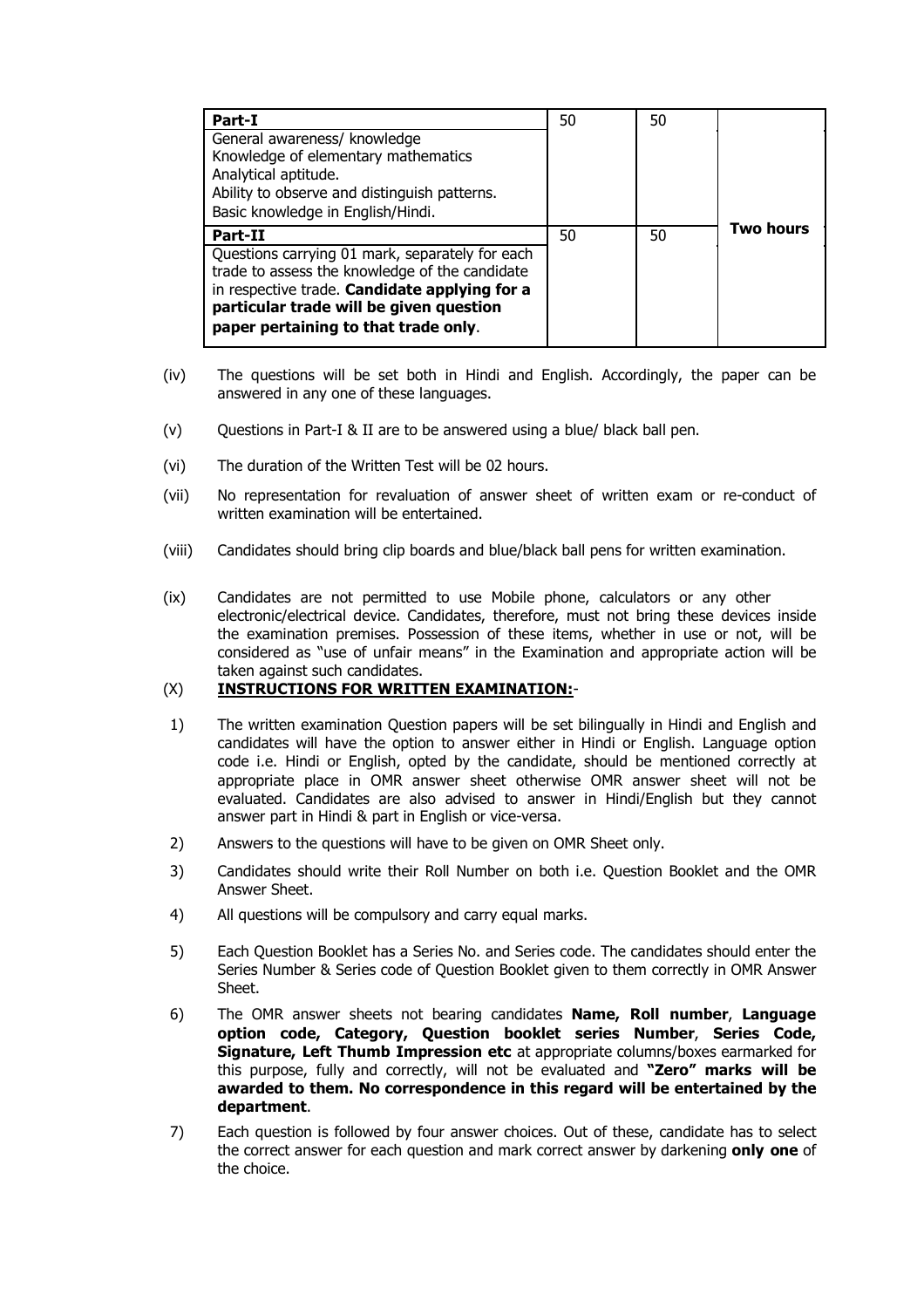- 8) If more than one oval are darkened, the answer will not be evaluated at all.
- 9) Candidate should think and decide clearly before making heavy marks to fill the oval completely.
- 10) The OMR Answer Sheet shall be handed over to the invigilator before leaving the examination hall, failing which, the **applicant will be liable for disqualification**.
- 11) Sufficient space will be provided for rough work. The candidates should use that space only and not use any other place/ paper etc.
- 12) The candidates will be allowed to take carbon copy of the answer sheet. Answer keys to the question paper will be uploaded on the website i.e. www.crpfindia.com after reasonable gap of written examination. However, the centres will also display Answer keys on the notice board of recruitment centre.
- 13) The candidate should not write any irrelevant matter on answer sheet except the specific information called for. If he/she does so, his/her Answer Sheet will become invalid and will not be evaluated.
- 14) Calculator/Cell phone/any other computing/ electronic devices are not permitted inside the examination centre.
- 15) If any candidates is found to be in possession of mobile phones or any other means of electronic/ wireless communication devices in the examination hall, his/her candidature shall be cancelled.
- 16) Candidate found copying or helping others or using unfair means will be straight-away disqualified and remarks to this effect will be recorded.
- 17) Evaluation of answer sheet is computerized and no requests for revaluation will be entertained at any cost.
- 18) **15 Minutes** time will be given to candidates for filling up column of OMR answer sheet and Question Booklet appropriately.

## **STAGE-III. TRADE TEST**

- (a) All the candidates declared pass in written examination will undergo trade test which will be qualifying in nature. The result of written test will be uploaded in website i.e. www.crpfindia.com. Candidates qualified in written test may download their call letters/admit cards through above website i.e. www.crpfindia.com. In addition, the result of written test and date/venue of trade test will also be displayed at written examination centres and uploaded crpf website ( **www.crpf.nic.in**) after declare result of written test.
- (b) Trade test/practical assessment to be done in two events as subjective and objective i.e. **practical assessment and written skill**, which **will be qualifying in nature**. **Out of 50 marks for practical Trade Test, a candidate must secure 20 marks to qualify**. The details are as under :-

#### **(i) FOR DRIVER AND FITTER**

| SL No. |               | <b>Activity particulars</b>                                                       | <b>Maximum</b> |
|--------|---------------|-----------------------------------------------------------------------------------|----------------|
|        |               |                                                                                   | <b>Marks</b>   |
|        | Trade Test    | Oral assessment of respective trade                                               | 10             |
|        |               | Practical assessment                                                              | 35             |
|        | Written skill | Subjective assessment of respective trade in 100<br>words. Total time: 20 minutes | 05             |
|        | Total $(1+2)$ |                                                                                   | 50             |

#### **(ii) FOR OTHER TRADES (EXCEPT DRIVER AND FITTER)**

**SL No. Activity particulars Maximum**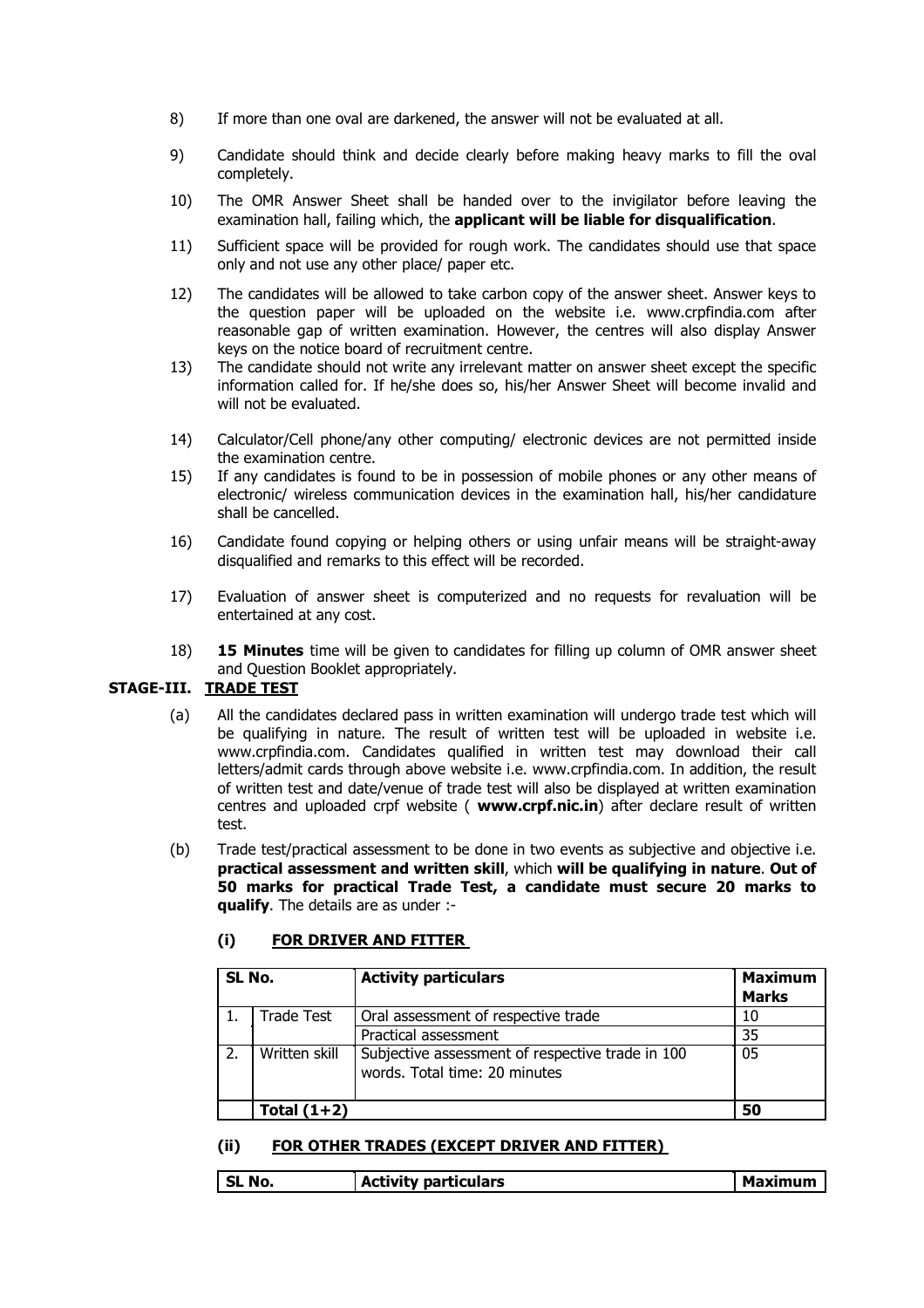|    |                                                   |                                                                                                                                                                                                                                        | <b>Marks</b> |
|----|---------------------------------------------------|----------------------------------------------------------------------------------------------------------------------------------------------------------------------------------------------------------------------------------------|--------------|
|    | Diploma/<br>Certificate<br>(Course<br>experience) | Diploma or certificate course, or other skill courses<br>with or without any specified duration of respective<br>& trade or experience certificate of respective trade, if<br>any issued, irrespective of any of the agency/institute. | 03           |
|    |                                                   |                                                                                                                                                                                                                                        |              |
|    | 2. Trade test                                     | Oral assessment of respective trade                                                                                                                                                                                                    | 07           |
|    |                                                   | Practical assessment                                                                                                                                                                                                                   | 35           |
| 3. | Written skill                                     | Subjective assessment of respective trade in 100<br>words. Total time: 20 minutes)                                                                                                                                                     | 05           |
|    | Total $(1+2+3)$                                   |                                                                                                                                                                                                                                        | 50           |

Note :- Trade test assessment is to be carried as per procedure. The oral, practical and experience part will be assessed and the award of marks will be keeping in view of supporting documents and on basis of performance during such assessment.

During Trade test, a candidate will be asked to perform any activity pertaining to that particular trade for which he/she has appeared/applied. The parameters for each trade will be as under:-

| i)    | Driver              | Knowledge of driving trade. Handling, driving,<br>parking &<br>maintenance of light & heavy vehicles etc.                                                                                                                                                                                                                                                            |  |  |
|-------|---------------------|----------------------------------------------------------------------------------------------------------------------------------------------------------------------------------------------------------------------------------------------------------------------------------------------------------------------------------------------------------------------|--|--|
| ii)   | Fitter              | Knowledge in automobiles fitter/motor mechanic trade.<br>Handling of<br>tools, etc.                                                                                                                                                                                                                                                                                  |  |  |
| iii)  | <b>Bugler</b>       | Playing, handling and maintenance of Bugle                                                                                                                                                                                                                                                                                                                           |  |  |
| iv)   | Tailor              | Taking measurement of persons, cutting / stitching of Terry Cotton<br>uniform/Civil Clothes. Cutting / stitching of warm clothing/uniform<br>etc.                                                                                                                                                                                                                    |  |  |
| v)    | Cobbler             | Having Knowledge of his Trade. Polishing of Shoes, handling of tools,<br>cutting of leather, repair and stitching of shoes. Making of new<br>shoes.                                                                                                                                                                                                                  |  |  |
| vi)   | Carpenter           | Handling tools, cutting of wood, fitting, polishing and finishing of<br>materials, Knowledge of fitting of doors and windows / fixing of glass<br>panes on windows. Able to make wooden boxes, racks and to make<br>a timber truss.                                                                                                                                  |  |  |
| vii)  | Painter             | Knowledge of colours, paints, shades, painting of sign boards,<br>painting and drawing/knowledge of spray painting of motor vehicle<br>etc. Knowledge of colour scheme by mixing different paints/<br>distempering. Able to write letters neatly on banners and boards.<br>Able to work out quantity of paints required for wood painting and<br>CGI sheet painting. |  |  |
| viii) | Gardener            | Knowledge of Plantation, maintenance of plants, Knowledge of seeds<br>and their seasons, fertilizer and manures.                                                                                                                                                                                                                                                     |  |  |
| ix)   | <b>Brass Band</b>   | Knowledge of playing Brass Band instruments.                                                                                                                                                                                                                                                                                                                         |  |  |
| x)    | Pipe Band           | Knowledge of playing Pipe Band instruments.                                                                                                                                                                                                                                                                                                                          |  |  |
| xi)   | Cook                | Cooking of Chapati & Rice / Vegetable / Dal / Sambhar / Idli etc. for<br>100 men, cooking of Meat / Fish /Egg/ Kheer.                                                                                                                                                                                                                                                |  |  |
| xii)  | Water<br>Carrier    | Washing of utensil, kneading of Atta for making chapattis for about<br>100 men and cutting of vegetable etc.                                                                                                                                                                                                                                                         |  |  |
| xiii) | Safai<br>Karmachari | Sweeping of floors, open area and cleaning of toilets, bathrooms etc.                                                                                                                                                                                                                                                                                                |  |  |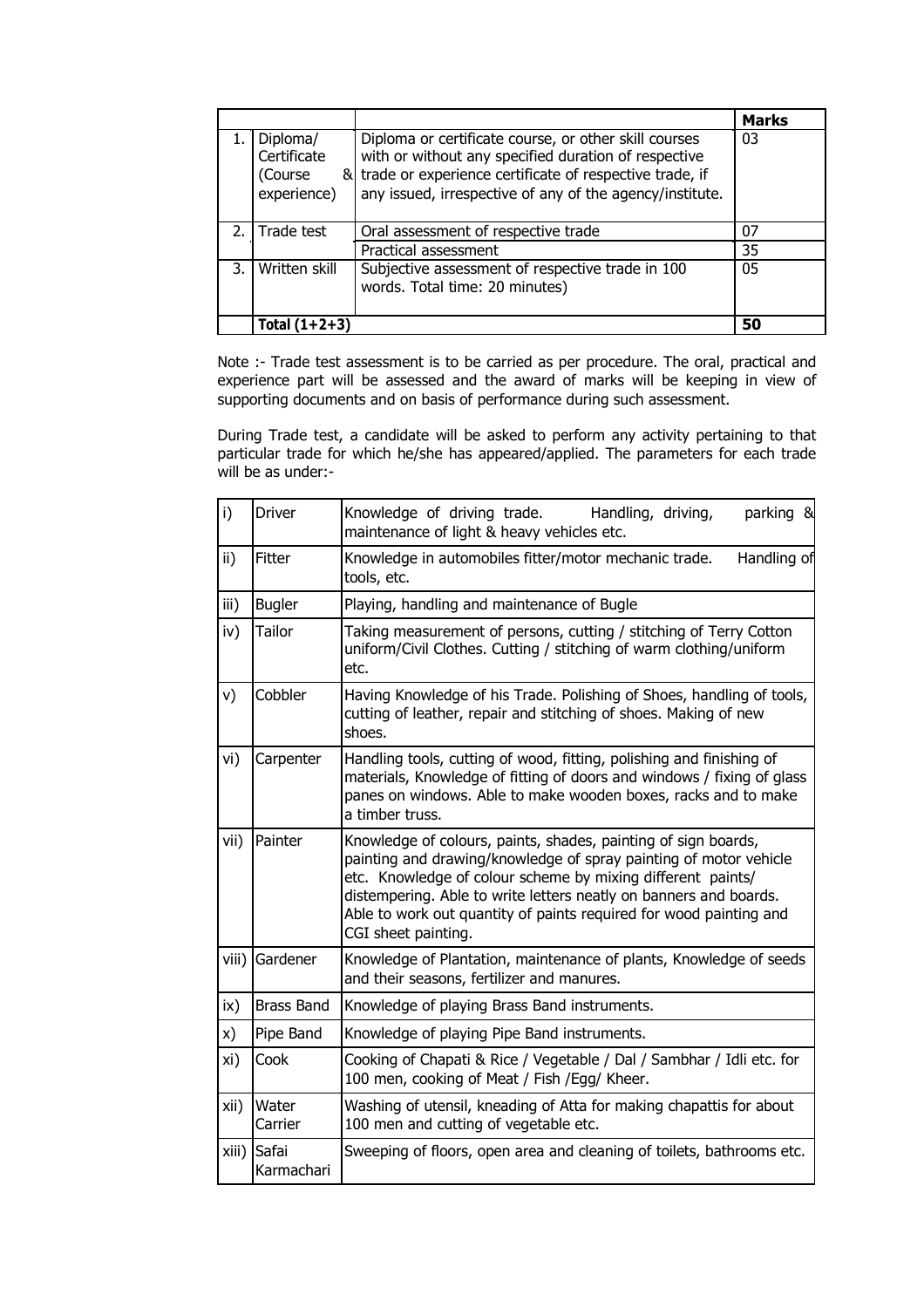| xiv) | <b>Barber</b>                      | Handling of tools, hair cutting and shaving.                                   |
|------|------------------------------------|--------------------------------------------------------------------------------|
| XV)  | Washer<br>man/<br>Washer-<br>woman | Washing of clothes, Ironing of Khaki cotton Uniform, woolen and TC<br>Uniform. |
| xvi) | Hair<br><b>Dresser</b><br>(Female) | Handling of tools and hair cutting of Mahilas.                                 |

## **STAGE- IV MEDICAL EXAMINATION AND SCREENING OF TESTIMONIALS**

- i) Only those candidates who have scored above the cut off marks fixed by the CRPF in Written Examination for each trade/Category will be required to appear in the Medical Examination. The Department shall have the discretion to fix different qualifying standards for candidates belonging to different categories in different states/UTs, taking into consideration vacancies allotted to each State/UT.
- ii) The number of candidates qualified in trade test, to be medically examined will be equal to the number of vacancies increased by adding average failure rate during medical examination determined on the basis of past experience/ recruitment. The details/list of such candidates qualified in trade test and selected for detailed medical examination will be uploaded in website i.e www.crpfindia.com. Candidates selected for detailed medical examination may download their call letters/admit card through said website i.e. www.crpfindia.com. In addition, the list of candidates called for medical examination and date/venue of their medical examination will also be displayed at the recruitment centers and available in CRPF website (**www.crpf.nic.in**) after reasonable time from the date of completion of trade test.

### **A) SCREENING OF TESTIMONIALS FOR ALL POSTS/TRADES:**

Following Original testimonial/documents of the candidates who qualified in trade test and called for medical examination will be scrutinized. Candidates who fail to produce requisite original testimonials / certificates will be eliminated from the recruitment process and no candidates will be allowed provisionally.

- (i) Educational certificates.
- (i) Date of birth certificate. (Matriculation or  $10<sup>th</sup>$  pass certificate).
- (iii) Domicile certificate issued by competent revenue authority to prove their domiciliary status.
- (iv) SC/ST and OBC Certificate, if applicable. It should be on the proforma as prescribed in Annexure-IV & V respectively. Caste certificates which are not in prescribed proforma as in Annexure-IV & V will not be accepted.
- (v) If candidate apply in reserved category (SC/ST/OBC), but do not produced valid caste certificate at the time of documents verification failing which his/her candidature will be cancelled forthright.
- (vi) Caste certificate different from domicile State of candidate will not be considered. Both certificates (Caste and Domicile) should be issued by the same State. If caste certificate is to be submitted by the candidate from other than domicile then such candidate will be treated as General category.
- (vii) If, candidate produces domicile certificate issued by a state other than the state mentioned in his/her application he/she will be considered for the state for which he/she has submitted domicile certificate and will be allowed to change the state code at the time of medical/ verification of documents in his application.
- (viii) Candidates falling in the categories of Garhwalis, Kumaonis, Dogras, Marathas and candidates belonging to the States of Sikkim, Nagaland, Arunachal Pradesh, Manipur, Tripura, Mizoram, Meghalaya, Assam, Himachal Pradesh, Jammu & Kashmir and Gorkha Territorial Administration(GTA) requesting for relaxation in height and chest should produce certificate in proforma/format given in Annexure-VI
- (ix) Original Driving license and Technical/Trade/Professional certificates.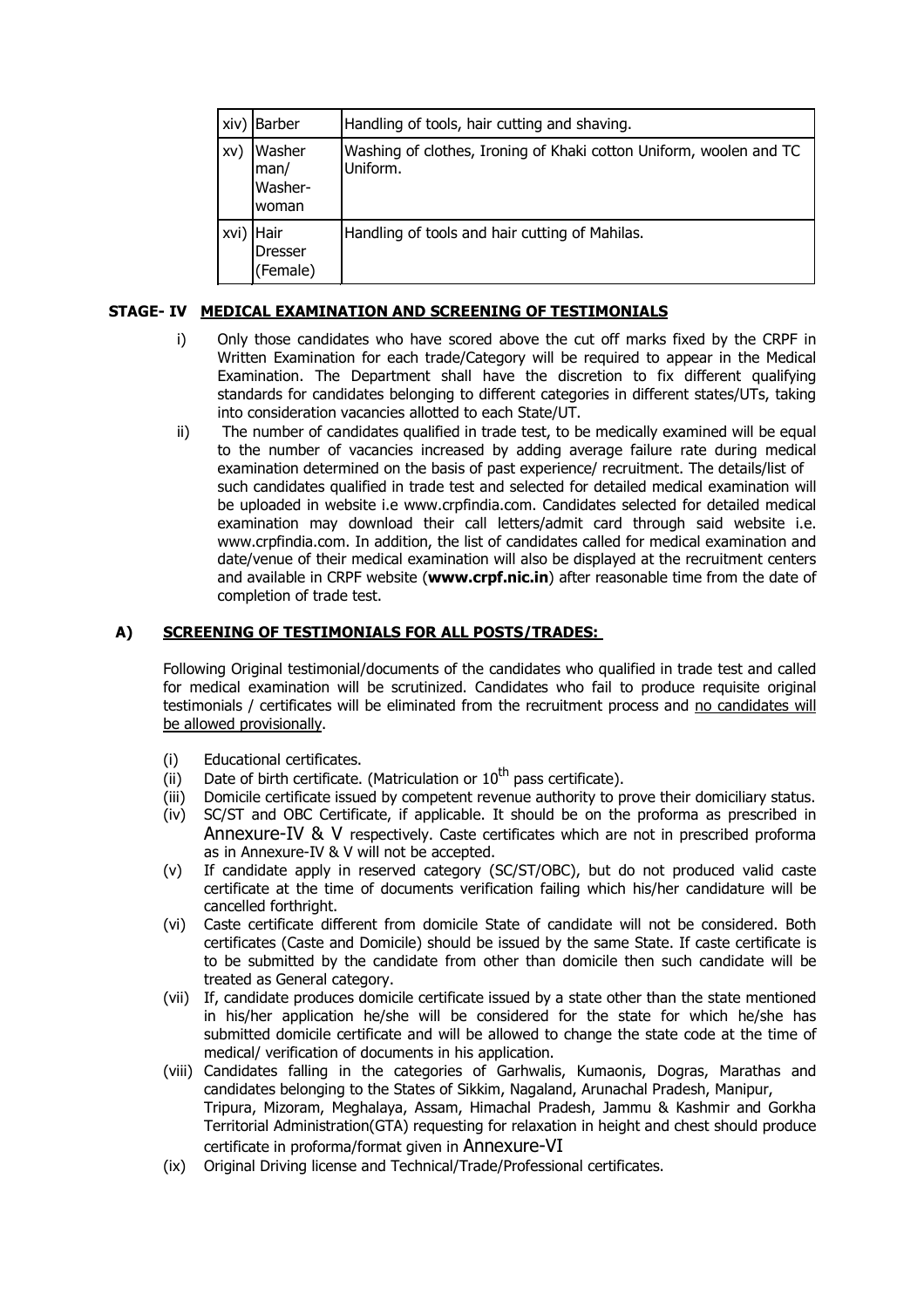- (x) 2 year ITI certificate in Mechanic Motor Vehicle and one year practical experience in the field of concerned trade OR National or State apprenticeship certificate in Mechanic Motor Vehicle Trade of three year duration from a recognized institution and one year practical experience in the field of concerned trade. (for the post of Constable/Fitter only).
- (xi) Discharge certificate in case of Ex-servicemen.
- (xii) No Objection Certificate in case of persons serving in Govt./Semi-Govt. Departments from their Head of office.
- (xiii) In case of wards of serving CRPF personnel, who are applying in State other than their Home State, certificate as per format given in Annexure-VII has to be produced.
- (xiv) Four passport size recent photographs of the candidates.
- (xv) In addition to the original certificates, the candidates will also bring Xerox/photo-copy of educational, caste, technical/ trade and experience certificates, driving license, etc.

#### **B) MEDICAL EXAMINATION**

- (a) The candidates who do not produce domicile and other requisite certificate will not be allowed to appear for medical examination.
- (b) During medical examination**, "Temporary unfitness"** will not be allowed.
- **(c)** The candidates will be medically examined to assess their physical & medical fitness as prescribed and elaborated in the eligibility conditions at Para 5 (A) 4 above. Medical tests (X-Ray and Laboratory) shall be conducted by Medical Officer of CRPF as prescribed in eligibility criteria only for such candidates who are found fit.

## **(d) GENERAL**

# **A) CURSORY MEDICAL GUIDELINES FOR RECRUITMENT**

The purpose of medical standards is to ensure that medically FIT candidates, accepted into the Central Reserve Police Force of the union of India.

- 1. Refusal to undergo medical examination at any stage or absenting oneself from the same will render the candidate unfit.
- 2. A declaration is to be given by candidates in Annexure-II which will be provided to candidates at the time of Medical Examination regarding history or presence of diseases and treatment taken if any, evidence of which is not readily obtainable during the medical examination. Any false declaration in this aspect, discovered later at any stage of service, will make the candidate liable for disciplinary action including termination of service.
- 3. At some stages of medical examination male candidates will required to be examined in nude. Loin cloth is to be permitted except for, when genitalia and perineum is being examined.
- 4. The final decision of fitness/ unfitness in weight will be decided by the medical board at the time of MET based on the height and age chart on the day of MET and as per the height measured by the PST Board & as per guidelines for the same.
- 5. For all female candidates- Urine test for pregnancy. (The urine test for pregnancy to be done before a female candidate is subjected to CXR. If UPT is positive, guidelines as given under Examination of Female candidates are to be followed.

#### 6. **Tattoo:**

i) Location-tattoos marked on traditional sites of the body like inner aspect of forearm, but only LEFT forearm, being non saluting limb or dorsum of the hands are to be allowed.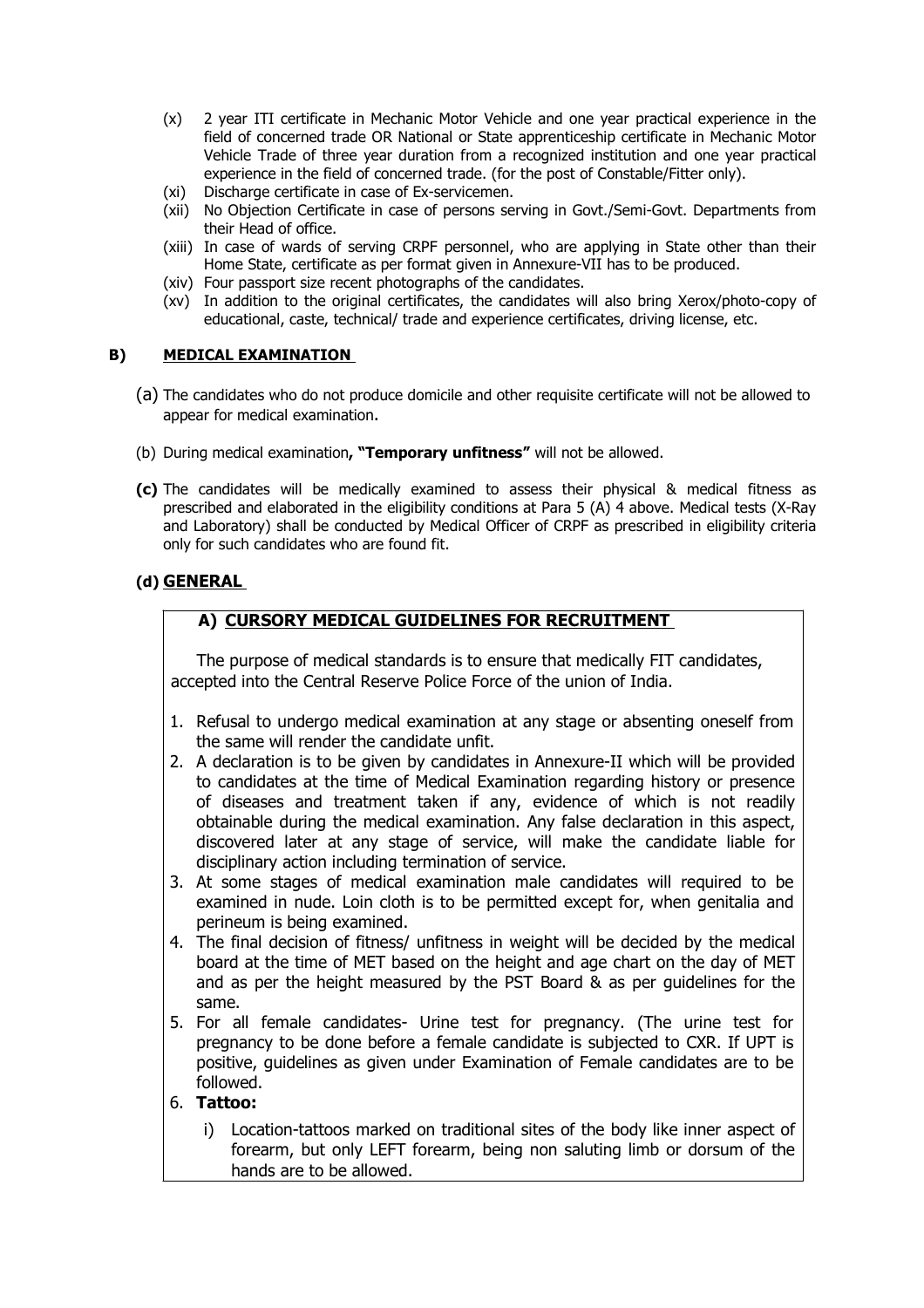- ii) **Size** size must be less than ¼ of the particular part (Elbow or Hand) of the body.
- iii) Scar mark on the skin of candidates as result of removal of tattoos may be accepted on the lines of post injury or post burn scars in case there are not any hindrance to the movement and physical performance at the time of Medical(DME) only.
- iv) Instructions on tattoo mark are applicable at the time of recruitment only.
- 7. Duration of fitness for Post-operative cases. If any candidate operated for following the time for fitness will be considered as per details given below:
	- a) Body surface swelling, DNS ,tonsillectomy and nasal polypectomy-01 month.
	- b) Hydrocele-03 months.
	- c) Tympanoplasty-04 months.
	- d) Abdominal/pelvic surgeries involving opening of peritoneum, repairs of Hernia, varicocele surgeries, surgery for fistula-in-ano etc-06 months.
	- e) Above time will be considered at the time of medical only and not after the due date of medical.
	- f) Any surgery conducted between DME & RME for corrective measure of unfitness in DME will not be accepted & be considered as 'unfit'.
- 8. Chest measurement of female candidates will not be measured. However, it should be ascertained that the chest is well developed.
- 9. The candidate must not have knock knee, flat foot, varicose vein or squint in eyes.
- 10. Examination of blood pressure, (Normal Range Systolic 100-140 mm of HG, Diastolic 60 to 90 mm of Hg).
- 11. Hemoglobin: (Normal Range- 12-16 gm% for male, 10-14 gm% for female). However candidates with more than 18 gm% will be considered unfit. Hemoglobin below 12 gm% for male and below 10 gm% for female will be considered as disqualified.

# (**B). GROUNDS FOR REJECTION DURING MEDICAL:-**

Candidates having any decease/deformity as mentioned under will lead to rejection. Details are as under:-

- i) Indication of any chronic disease like tuberculosis, syphilis, or other venereal disease, rheumatoid/ any type of arthritis, hypertension etc.
- ii) Bronchial or laryngeal disease like Asthma, chronic Tonsillitis & Adenoids etc.
- iii) Indication of Valvular or other disease of heart.
- iv) Generally impaired constitution, so as to impede efficient discharge of training/duties.
- v) Low standard vision.
- vi) Any degree of squint.
- vii) Otitis media.
- viii) Deafness, any degree of impaired hearing.
- ix) Stammering, as specified later.
- x) Loss of/ decay of teeth resulting in reduction of dental points below.
- xi) Wearing of half or complete artificial denture.
- xii) Contraction or deformity of chest and deformity of joints.
- xiii) Abnormal curvature of spine (exact nature, e.g., kyphosis, scoliosis, lordosis etc. to be specified).
- xiv) Abnormal Gait.
- xv) Wax (Ears).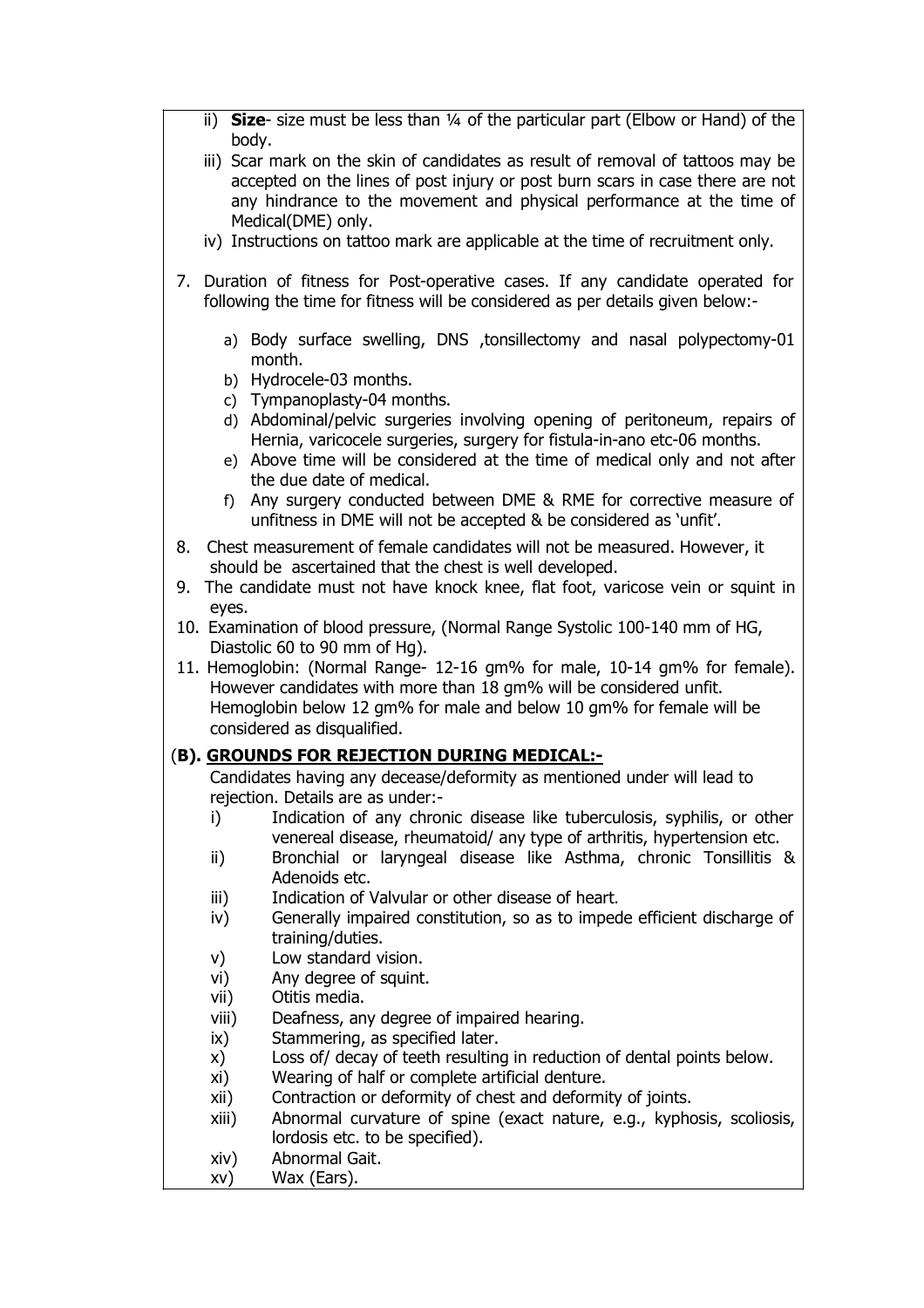| xvi)    | Deviated Nasal Septum.                                                                                                                       |
|---------|----------------------------------------------------------------------------------------------------------------------------------------------|
| xvii)   | Under sized chest.                                                                                                                           |
| xviii)  | Piles.                                                                                                                                       |
| xix)    | Tonsillitis.                                                                                                                                 |
| XX)     | Abnormal Blood Pressure.                                                                                                                     |
| xxi)    | Overweight/underweight.                                                                                                                      |
| xxii)   | Endocrinal disorders.                                                                                                                        |
| xxiii)  | Mental or nervous instability- evidence of nervous instability.                                                                              |
| xxiv)   | Defective intelligence.                                                                                                                      |
| XXV)    | Any type of hernia.                                                                                                                          |
| xxvi)   | Chronic skin disease like vitiligo, Leprosy, SLE, Eczema, Chronic                                                                            |
|         | extensive Fungal dermatitis etc.                                                                                                             |
| xxvii)  | Any congenital abnormality, so as to impede efficient discharge of<br>training/duties.                                                       |
| xxviii) | Anal fistula, haemorrhoids and other anorectal diseases as specified                                                                         |
|         | later.                                                                                                                                       |
| xxix)   | Deformity of feet like Flat foot, Club foot, plantar warts etc.                                                                              |
| XXX)    | Epilepsy.                                                                                                                                    |
| xxxi)   | Nystagmus/ Progressive Pterygium.                                                                                                            |
| xxxii)  | Hydrocede/Phimosis.                                                                                                                          |
| xxxiii) | Cubitus varus/ Valgus.                                                                                                                       |
| xxxiv)  | Polydactyl of hands/feet.                                                                                                                    |
| XXXV)   | Undescended testis, atrophic testis, marked varicocele, testicular<br>swellings.                                                             |
| xxxvi)  | Varicose veins. Cases of Varicose veins, even if operated, are not to be<br>accepted because basic defect remains unchanged.                 |
| xxxvii) | Any evidence of implants in situ anywhere in body will lead to                                                                               |
|         | rejection.                                                                                                                                   |
|         | xxxviii) In females, the carrying angle of more than 20° will lead to rejection                                                              |
|         | on the ground of cubitus valgus.                                                                                                             |
| xxxix)  | Gynaecomastia.                                                                                                                               |
| xI)     | Per speculum and Per Vaginal examination are not to be performed in<br>an unmarried candidate; however inspection of genitalia is to be done |
|         | to rule out any obvious pathology).                                                                                                          |
| xli)    | Evidence of major abnormalities or defects of the genitalia such as                                                                          |
|         | change of sex, hermaphroditism, pseudohermaphroditism, or gonadal                                                                            |
|         | dysgenesis or dysfunctional residuals even after surgical correction of                                                                      |
|         | these conditions is disqualifying.                                                                                                           |
| xlii)   | If urine test for pregnancy is positive the candidate will be declared                                                                       |
|         | temporary unfit and will be re-examined 6 weeks after the pregnancy                                                                          |
|         | is over, either naturally or artificially, subject to the production of a                                                                    |
|         | medical certificate of fitness from a registered medical practitioner.                                                                       |
| xliii)  | Evidence of ovarian cyst or fibroid uterus or any other lump is<br>disqualifying.                                                            |
| xliv)   | Evidence of pelvic inflammatory disease, is disqualifying.                                                                                   |
| xlv)    | Congenital absence of uterus or enlargement due to any cause is<br>disqualifying.                                                            |
| xlvi)   | Past medical history of diseases or injury of the spine or sacro iliac                                                                       |
|         | joints, either with or without objective signs which have prevented the                                                                      |
|         | candidate from successful follows a physical active life.                                                                                    |
| xlvii)  | History of spinal fracture/prolapsed intervertebral disc and surgical<br>treatment.                                                          |
| xlviii) | The following conditions detected radiologically during medical exam:-                                                                       |
|         |                                                                                                                                              |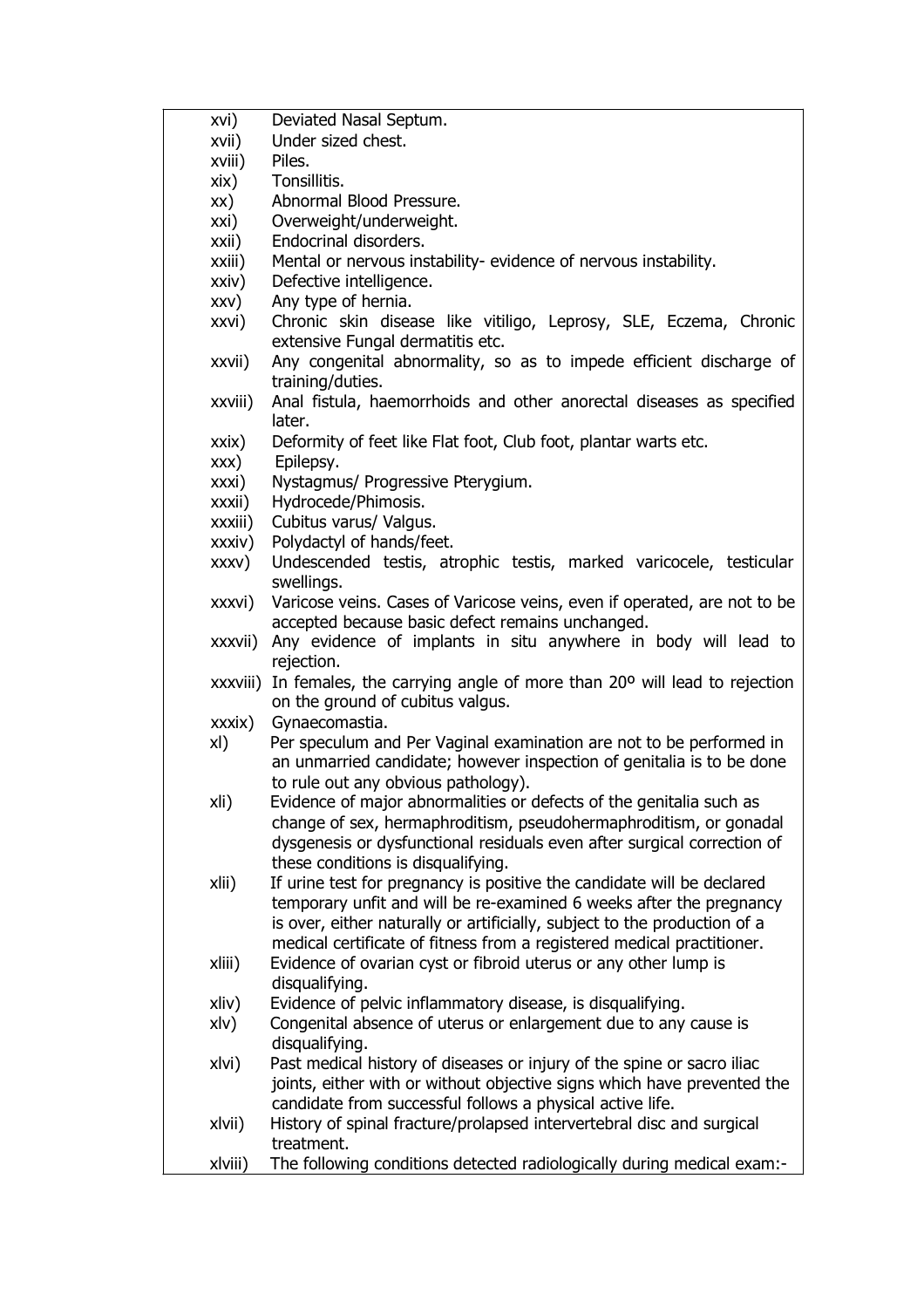| a)             | Granulomatous disease of spine.                                                                                  |
|----------------|------------------------------------------------------------------------------------------------------------------|
| b)             | Arthritidies/spondylosis.                                                                                        |
|                | -Rheumatoid<br>arthritis<br>and<br>allied                                                                        |
|                | disorders - Ankylosing spondylitis.                                                                              |
|                | -Osteoarthrosis, spondylosis and degenerative joint disease. -                                                   |
|                | Non articular rheumatism (e.g. lesions of the rotator cuff, tennis                                               |
|                | elbow, recurrent lumbago etc.)                                                                                   |
|                | -Miscellaneous disorders including SLE, polymyositis, vasculitis.                                                |
| c)             | Spondylolisthesis/spondylolysis.                                                                                 |
| d)             | Compression fracture of vertebrae.                                                                               |
| e)             | Scheuerman's disease (Adolescent kyphosis).                                                                      |
| f)             | Loss of cervical when associated with clinically restricted                                                      |
|                | movements of cervical spine.                                                                                     |
| g)             | Unilateral/Bilateral cervical ribs with demonstrable neurological                                                |
|                | or circulatory deficit.                                                                                          |
| h)             | Scoliosis more than 15 degree as measure by Cobb's method.                                                       |
| i)             | Degenerative Disc Discase.<br>Presence of schmorl's nodes at more than one level.                                |
| j)             |                                                                                                                  |
| k)             | Atlanto-occipital and atlantoaxial anomalies.<br>Hemi vertebrae and/or incomplete block (fused) vertebrae at any |
| $\vert$        | level in cervical, dorsal or lumbar spine and complete block                                                     |
|                | (fused) vertebrae and more than one level in cervical or dorsal                                                  |
|                | spine.                                                                                                           |
| m)             | Unilateral Sacralisation<br>lumbarisation<br>or<br>(Complete)<br>or                                              |
|                | incomplete) at all levels and bilateral incomplete sacralisation or                                              |
|                | lumbarisation.                                                                                                   |
| n)             | Any other abnormality if so considered by the specialist.                                                        |
| $\circ$ )      | Mild Kyphosis or Lordosis where deformity is barely noticeable                                                   |
|                | and there is no pain or restriction of movement will not preclude                                                |
|                | acceptance.                                                                                                      |
| p)             | In case of noticeable Scoliosis or suspicion of any other                                                        |
|                | abnormality or spinal deformity, more than mild, appropriate X-                                                  |
|                | rays of the spine are to be taken and the Examinee referred for                                                  |
|                | specialist's advice.                                                                                             |
| q)             | The following conditions detected on X-ray examination will be                                                   |
|                | disqualifying for entry to Armed Forces.                                                                         |
| i)             | Granulomatius disease of spine.                                                                                  |
| ii)            | Arthritidies/ spondylosis.                                                                                       |
| iii)           | Scoliosis more than 15 degree as measured by Cobb's method                                                       |
|                | (10 degree of Army)                                                                                              |
|                | iv) More than mild Kyphosis/lordosis.                                                                            |
|                | v) Spondylolisthesis/Spondylosis.                                                                                |
|                | vi) Herniated nucleus pulposes.                                                                                  |
|                | vii) Compression fracture of Vertebra.                                                                           |
|                | viii) Sacaralisation Disease.                                                                                    |
| $\mathsf{ix})$ | Cervical ribs with demonstrable neurological or Circulatory                                                      |
|                | deficit.                                                                                                         |
| X)             | Presence of Schmorl's node at more than one level.                                                               |
|                | xi) Atlanto-occipital, and atlantoaxial anomalies.                                                               |
|                | xii) Incomplete Sacaralisation Unilateral or Bilateral.                                                          |
|                | xiii) Spinabifida other than SV1 and LV5 if completely sacralised.                                               |

xiv) Any other abnormality, if so considered by specialist. r) A candidate should have no past history of mental breakdown or fits.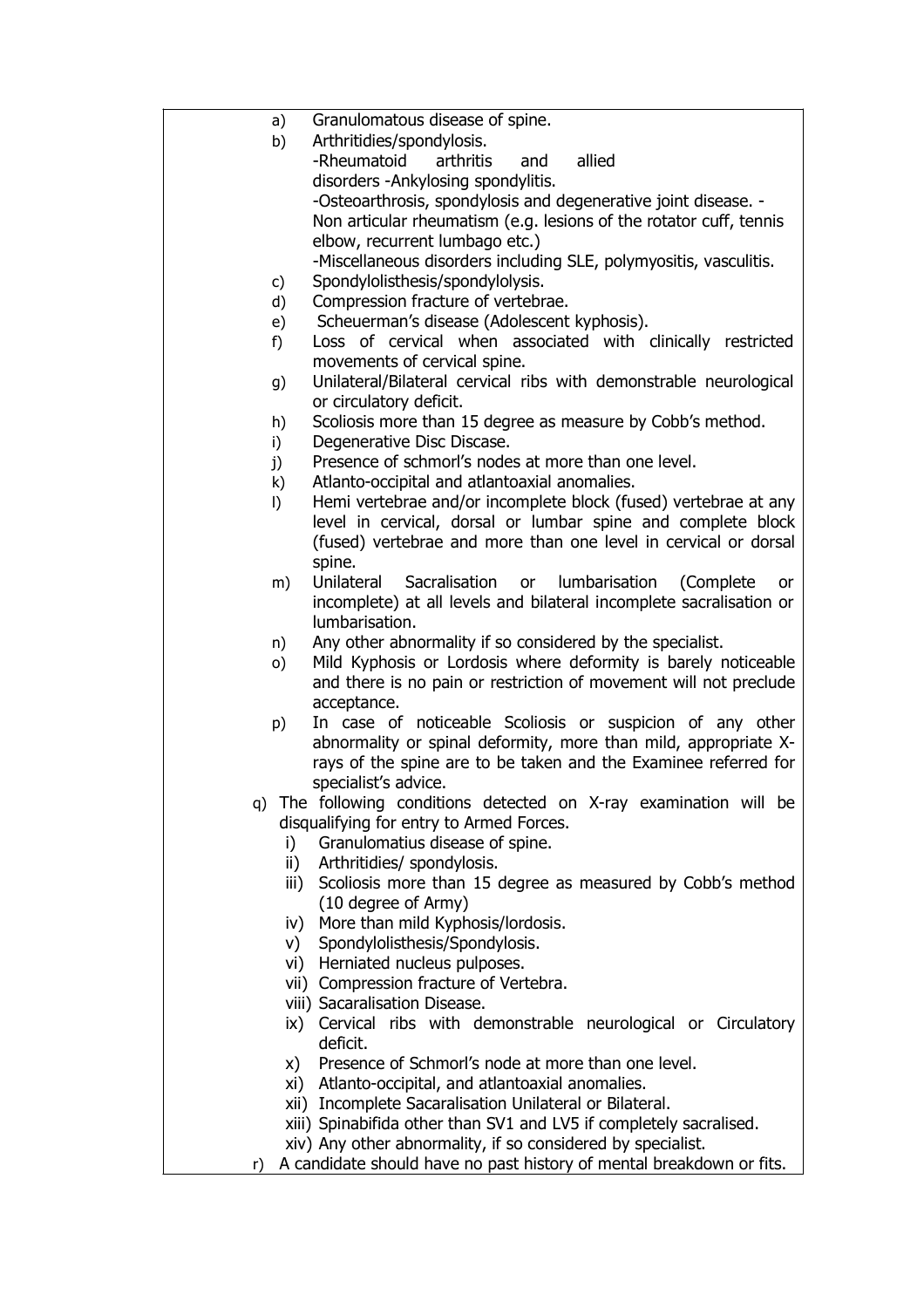- s) The hearing should be normal. A candidate should be able to hear a forced whisper with each ear at a distance of 610 cms in a quiet room. There should be no evidence of present or past disease of the ear, nose and throat. Audiometric test will be done for AF. Audiometric loss should not exceed+20 db in frequencies between 250 Hz and 4000 Hz. There is no impediment of speech.
	- t) There should be no signs of functional or organic disease of the heart and blood vessels. Blood pressure should be normal.
	- u) There should be no enlargement of liver or spleen. Any evidence of disease of internal organs of the abdomen will be a cause for rejection.
	- v) Un-operated hernias will make a candidate unfit. In case of Hernia which will be operated, a minimum of 6 months must have passed prior to final medical examination before commencement of the course.
	- w) There should be no hydrocele, varicocele or piles.
	- x) Urine examination will be done and any abnormality if detected will be a cause for rejection.
	- y) Any disease of skin which is likely to cause disability or disfigurement will also be a cause for rejection.

## **NOTE:-These instructions are only guidelines but not exhaustive. In addition to these instructions laid down by GOI from time to time on the subject will be applicable for medical examination.**

- e) Medical Test (X-Ray & laboratory) shall be conducted only for such candidates who are otherwise found fit in all respect.
- f) In case of medical examination, "temporary unfitness" will not be allowed. However, any female candidate who during the medical examination is found to be pregnant of twelve weeks standing or above, shall be declared temporarily unfit and her medical examination held in abeyance until the confinement is over.
- g) Candidates who declared unfit can file an appeal/representation to the appellate authority at concerned recruitment centre within 15 days of declaring him/her unfit by the medical board.
- h) **Appeal against Medical examination**:-
- (i) If a candidate is declared unfit during Medical Examination, grounds for rejection will be communicated to him/her in broad terms by the Medical Officer duly countersigned by the Presiding Officer. The candidates, if not satisfied with the findings of the Medical Officer, can submit an appeal for review medical examination with a proof of his/her fitness, from a Medical Practitioner, in the form of a medical certificate as given in **Annexure VIII** to the following authorities:-

| <b>STATE</b><br><b>DOMICILE</b>                                          | OF I NAME OF TRADE | <b>APPELLATE AUTHORITY</b>                                                                                                               |
|--------------------------------------------------------------------------|--------------------|------------------------------------------------------------------------------------------------------------------------------------------|
| <b>FOR</b><br><b>CANDIDATES OF</b><br><b>BIHAR STATE</b>                 | FOR ALL POSTS      | THE DY. INSPECTOR GENERAL OF POLICE, GROUP<br>CENTRE, CRPF, P.O. JHAPHAN, VIA. UMANAGAR,<br>DIST. MUZAFFARPUR, BIHAR - PIN CODE- 842 004 |
| <b>FOR</b><br><b>CANDIDATES OF</b><br><b>CHATTISGARH</b><br><b>STATE</b> | FOR ALL POSTS      | THE DY. INSPECTOR GENERAL OF POLICE, GROUP<br>CENTRE, CRPF, BHRANI, P.O.: GANIYARI, DIST.<br>BILASPUR, STATE: CHATTISGARH, 495 001       |
| <b>FOR</b><br><b>CANDIDATES OF</b><br><b>JHARKHAND</b><br><b>STATE</b>   | FOR ALL POSTS      | THE DY. INSPECTOR GENERAL OF POLICE, GROUP<br>CENTRE, CRPF, AT: SEMBO, PO: DHURWA, DIST:<br>RANCHI, JHARKHAND- PIN-834 004               |
| <b>FOR</b>                                                               | FOR THE POST OF    | THE DY. INSPECTOR GENERAL OF POLICE, GROUP                                                                                               |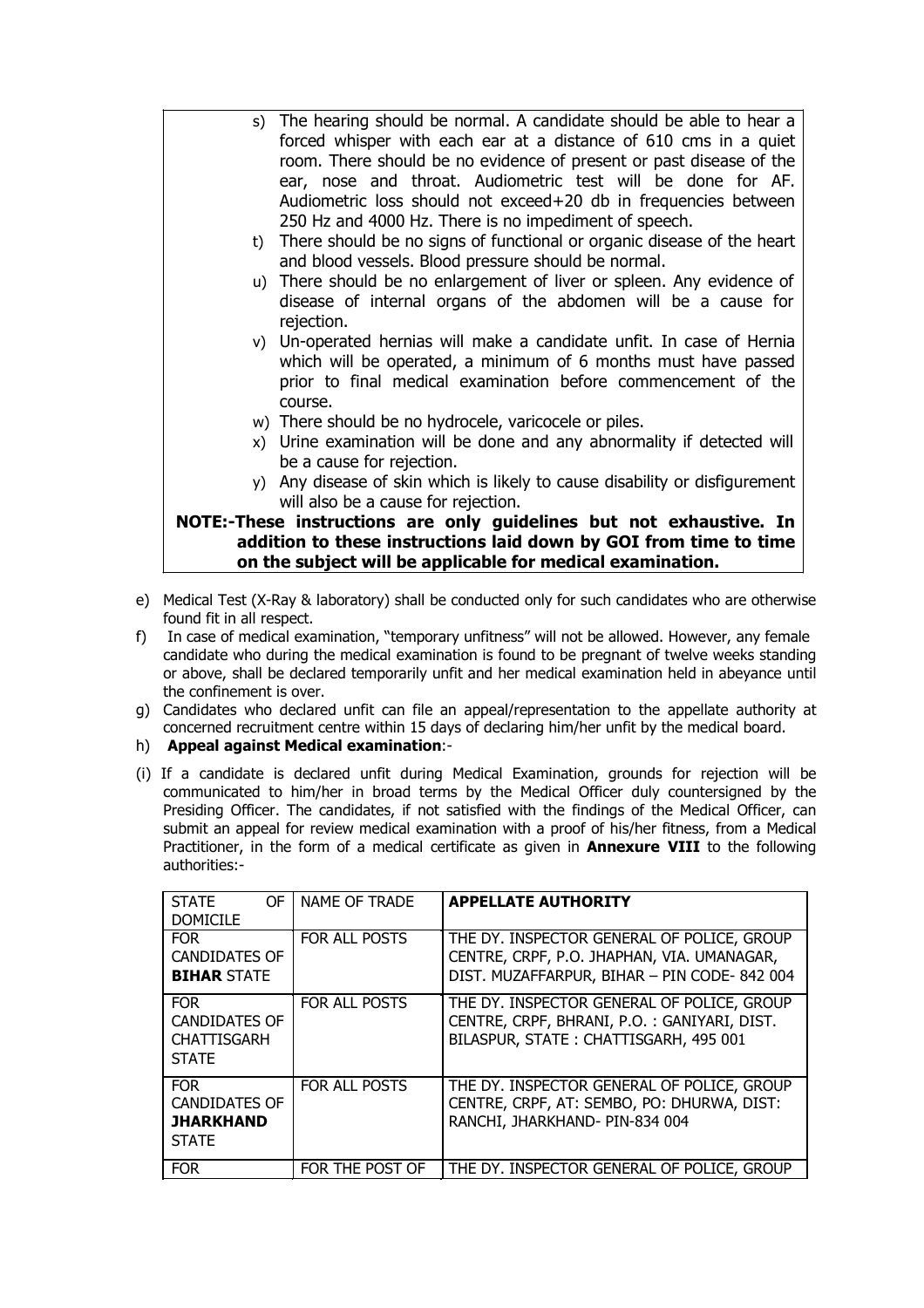| <b>CANDIDATES OF</b><br><b>MADHYA</b><br><b>PRADESH</b><br><b>STATE</b>              | <b>CONSTABLE</b><br>(MALE/ FEMALE)<br>(DRIVER/ FITTER/<br><b>BUGLAR/ TAILOR/</b><br>COBBLER/<br>CARPAINTER/<br>GARDENER/<br>PAINTER/ PIPE<br><b>BAND/BRASS</b><br>BAND) | CENTRE, CRPF, BHOPAL, VILL & POST-BANGRASIA,<br>TALUKA-HUZUR, DISTT- BHOPAL, (MADHYA<br>PRADESH) PIN CODE -<br>462 045                                                                     |
|--------------------------------------------------------------------------------------|-------------------------------------------------------------------------------------------------------------------------------------------------------------------------|--------------------------------------------------------------------------------------------------------------------------------------------------------------------------------------------|
|                                                                                      | FOR THE POST OF<br><b>CONSTABLE</b><br>(MALE/FEMALE)<br>(COOK / WATER<br>CARRIER /<br>WASHER MAN /<br><b>BARBER / SAFAI</b><br>KARMACHARI)                              | THE DY. INSPECTOR GENERAL OF POLICE, GROUP<br>CENTRE, CRPF, NEEMUCH, DISTT- NEEMUCH,<br>(MADHYA PRADESH)<br><b>PIN CODE 458 445</b>                                                        |
| <b>FOR</b><br><b>CANDIDATES OF</b><br><b>ODISHA STATE</b>                            |                                                                                                                                                                         | THE DY. INSPECTOR GENERAL OF POLICE, GROUP<br>CENTRE, CENTRAL RESERVE POLICE FORCE, POST<br>OFFICE - GC, CRPF CAMPUS, BHUBANESWAR<br>(ODISHA) PIN - 751 011                                |
| <b>FOR</b><br><b>CANDIDATES OF</b><br><b>UTTAR</b><br><b>PRADESH</b><br><b>STATE</b> | FOR THE POST OF<br><b>CONSTABLE</b><br>DRIVER / FITTER /<br><b>CARPENTER</b>                                                                                            | THE DY. INSPECTOR GENERAL OF POLICE, GROUP<br>CENTRE, CENTRAL RESERVE POLICE FORCE,<br>AMETHI AT TRISUNDI, PO. RAMGANJ, DIST-<br>AMETHI, UTTAR PRADESH, PIN CODE - 228 159                 |
|                                                                                      | FOR THE POST OF<br><b>CONSTABLE COOK</b><br>/ PAINTER / PIPE<br><b>BAND / BRASS</b><br><b>BAND</b>                                                                      | THE DY. INSPECTOR GENERAL OF POLICE, GROUP<br>CENTRE, CENTRAL RESERVE POLICE FORCE,<br>LUCKNOW, UTTAR PRADESH, PIN CODE - 226 002                                                          |
|                                                                                      | FOR THE POST OF<br><b>CONSTABLE</b><br><b>WATER CARRIER/</b><br>COBBLER/BUGLER<br>/ GARDENER                                                                            | THE DY. INSPECTOR GENERAL OF POLICE, GROUP<br>CENTRE, CENTRAL RESERVE POLICE FORCE,<br>RAMPUR, UTTAR PRADESH, PIN CODE - 244901                                                            |
|                                                                                      | FOR THE POST OF<br><b>CONSTABLE</b><br>TAILOR / WASHER<br>MAN-WOMEN /<br><b>SAFAI</b><br><b>KARMACHARI /</b><br><b>BARBER / HAIR</b><br><b>DRESSOR</b>                  | THE DY. INSPECTOR GENERAL OF POLICE, GROUP<br>CENTRE, CENTRAL RESERVE POLICE FORCE,<br>PANDILA, ISMAILGANJ, OLD AIRPORT,<br>PHAPHAMAU, ALLAHABAD, UTTAR PRADESH, PIN<br>$CODE - 211013$    |
| <b>FOR</b><br><b>CANDIDATES OF</b><br><b>UTTRAKHAND</b><br><b>STATE</b>              | FOR ALL POSTS                                                                                                                                                           | THE DY. INSPECTOR GENERAL OF POLICE, GROUP<br>CENTRE, CENTRAL RESERVE POLICE FORCE,<br>SULTANNAGRI, GOLAPAR, KHERA GAON,<br>KATHGODAM, DISTT- NAINITAL (UTTARAKHAND)<br>PIN CODE- 263 126. |
| <b>FOR</b><br><b>CANDIDATES OF</b><br><b>WEST BENGAL</b><br><b>STATE</b>             | FOR ALL POSTS                                                                                                                                                           | THE DY. INSPECTOR GENERAL OF POLICE, GROUP<br>CENTRE, CENTRAL RESERVE POLICE FORCE, POST<br>OFFICE - SHUSRUTA NAGAR, SILIGURI, DISTT -<br>DARJEELING (WEST BENGAL) PIN CODE-734 012        |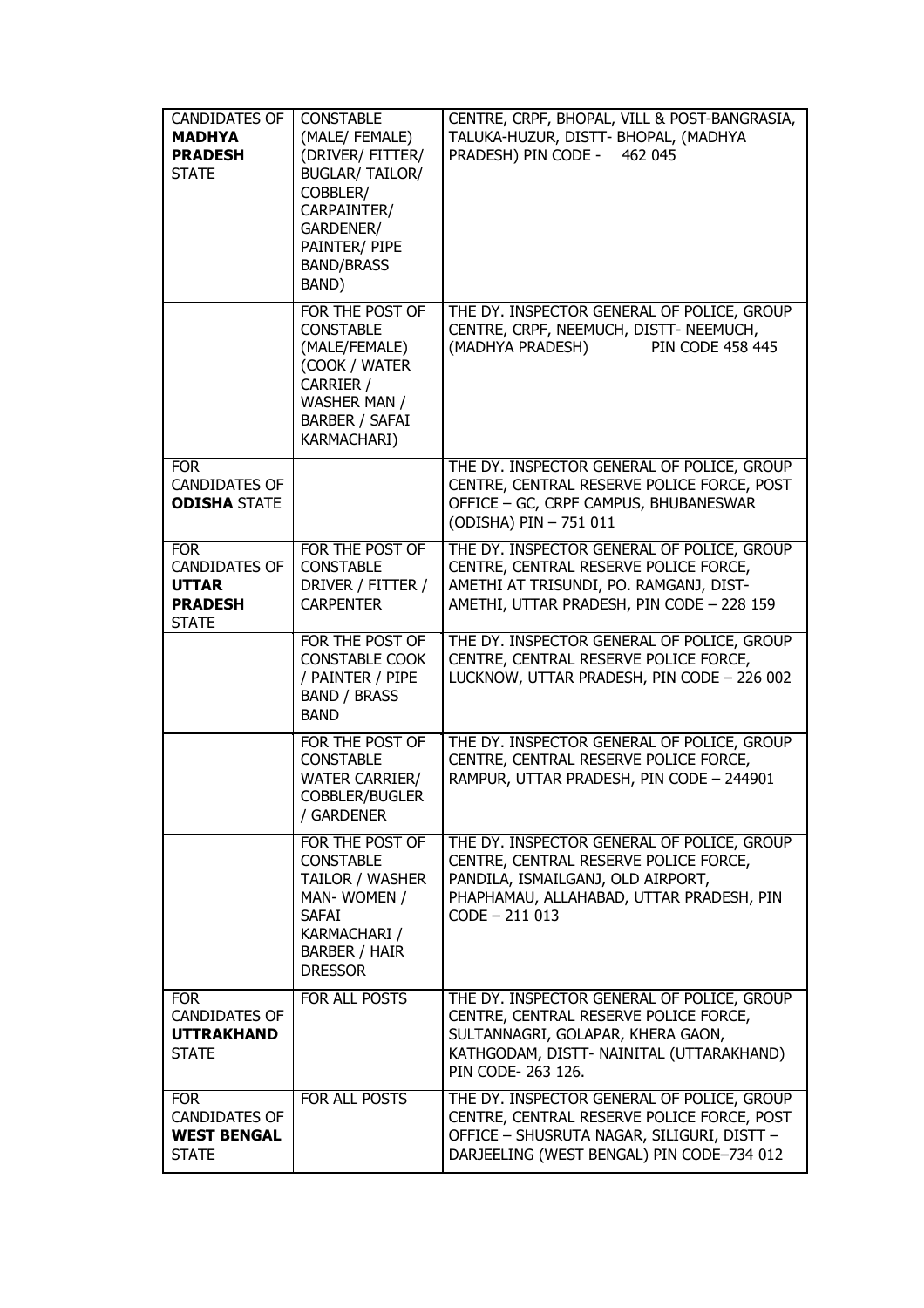- (ii) The appeal will not be taken into consideration unless:-
	- (a) The appeal complete in all respects should be submitted in prescribed performa to appellate authority.
	- (b) Medical certificate regarding fitness of candidate, from a Medical Practitioner, is not submitted.
	- (c) If any Medical certificate is produced by a candidate as a piece of evidence about the possibility of an error of judgment in the decision of Initial Medical Board/Recruiting Medical Officer, who had examined him in the first instance, the certificate will not be taken into consideration unless it contains a note by the medical practitioner concerned, who should be a medical officer of concerned specialty from District Hospital and above along with registration no. given by MCI/State Medical Council, to the effect that it has been given in full knowledge of the fact that the candidate has already been rejected as unfit for service by a Medical Board, or the recruiting medical officer.
	- (d) Medical re-examination fee of Rs. 25/- (Rupees twenty five only) through IPO/Banker's Cheque/Demand Draft in the name of the Appellate Authority as mentioned above, is not submitted alongwith the appeal.
	- (e) Self addressed stamped envelope Rs 27/-
	- (f) If, the appeal is not submitted **within 15 days** from the date of issue of the communication in which the findings of the Medical Officer are communicated to the candidate.
- (iii) The appeal should be examined thoroughly and a decision as to the appeal is to be admitted or not, is taken by the appellate authority.
- (iv) The call letter to those candidates whose appeal are accepted, will be issued by CRPF through registered post for appearing before review medical board of CRPF for Review Medical Examination. The findings of the review medical board will be final. Further, X-Ray and Pathological tests will be done only if the candidate is declared medically fit during review medical examination. No appeal will lie if the candidate is declared medically unfit in X-Ray or in any other test/examination conducted during Review medical Examination.
- (v) The finding /opinion of the recruitment medical board will be valid for one year from the date of fitness to joining the service.

#### **STAGE-V MODE OF SELECTION/DRAWAL OF FINAL MERIT LIST**

- i) After completion of medical examination test/Review medical examination, State and category wise merit namely General, SC, ST, OBC & Ex-servicemen will be drawn separately for each trade's candidates (male/female separately) on the basis of the aggregate marks obtained in written test by the candidate.
- ii) The minimum cut off percentage of marks for selection will normally be as under :

| General and Ex-servicemen | : 35%   |
|---------------------------|---------|
| SC/ST/OBC                 | $:33\%$ |

- iii) The merit lists will be prepared on the basis of aggregate marks obtained in written test by the candidates. In case tie in marks, the merit list will be prepared in the following order:-
	- (a) The candidate older in age gets preference.
	- (b) If the tie still persists, it is finally resolved by referring to the alphabetical order of names i.e. a candidate whose name begins with the alphabet (English) which comes first in the alphabetical order gets preference.
- iv) Provided that SC, ST, and OBC candidates, who are selected on their own merit without relaxed standards will not be adjusted against the reserved share of vacancies. Such SC, ST, and OBC candidates will be accommodated against the general/unreserved vacancies as per their position in the overall Merit List. The reserved vacancies will be filled up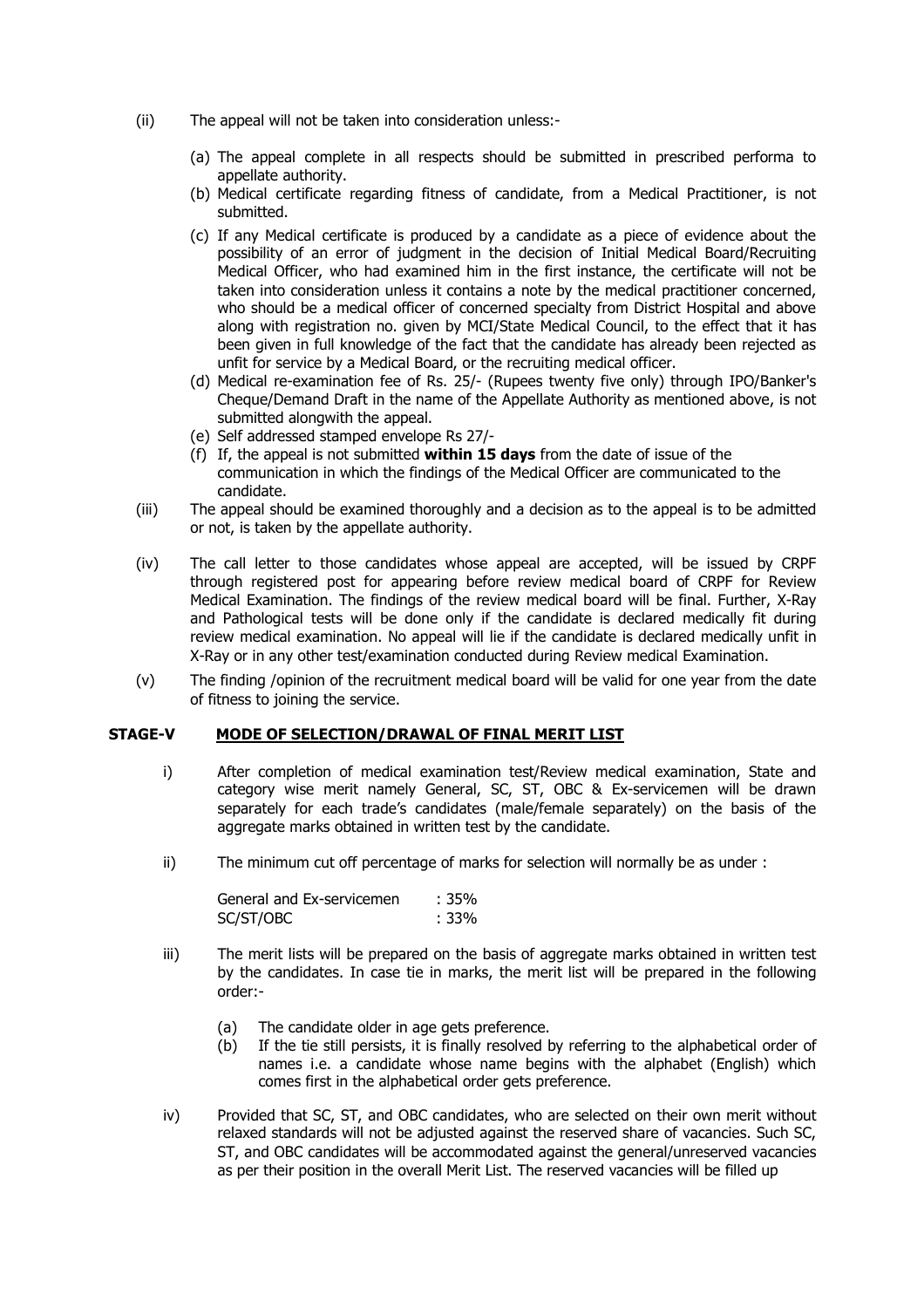separately from amongst the eligible SCs, STs, and OBCs, candidates which will, thus, comprise of SC, ST, and OBC candidates who are lower in merit than the last general candidate on merit list of unreserved category but otherwise found suitable for appointment by relaxed standard.

v) Final result will be published on website i.e. www.crpfindia.com. Besides, the list of finally selected candidates will be displayed on the notice board of the recruitment centre and uploaded on CRPF website followed by issue of offer of appointment.

**NOTE:-**

- 1) The candidates applying for the examination should **ensure that they fulfill all the eligibility conditions** for admission to the examination. Their admission at all the stages of examination will be **purely provisional**, subject to their satisfying the prescribed eligibility conditions. If, on verification, at any time before or after the PST/PET, written examination, Trade test and medical examination, it is found that they do not fulfill any of the eligibility conditions, **their candidature for the examination will be cancelled by the department.**
- 2) Final selection of the candidate will be made in order of merit in each category, for respective posts, on the basis of marks secured in written test.
- 3) An undertaking shall be taken from all the selected candidates at the time of joining that if at any stage of their service career, if they are found to be colour blind they will be boarded out as per the SHAPE Policy in vogue and enclose with their Service Records.
- 4) In case, any candidate is found ineligible or suppressing facts on any ground at any time during the recruitment process, his/her candidature/selection/appointment may be cancelled accordingly.
- 5) In case of vacancies reserve for Ex-Servicemen remain unfilled due to non availability of eligible or qualified candidates, the same shall be filled by other candidates from respective category in accordance with notification of amendment in Ex-Servicemen (Re-Employment in Central Civil Services and posts) Rules, 2012.
- 6) **No waiting list shall be maintained /kept**.

#### **12**. **DECISION**

The decision of the board/department in all matters relating to eligibility, acceptance or rejection of the applications, penalty for false information, sarkariresult.com, mode of selection, conduct of examination(s) allotment of examination centres and preparation of merit list will be final and binding on the candidates and no enquiry/correspondence will be entertained in this regard.

#### **13. COURTS JURISDICTION**

Any dispute in regard to this recruitment will be subject to courts/tribunals having jurisdiction over the City/Town in which the concerned Recruitment centre of CRPF is situated and where the candidate has submitted his/her application.

#### **14**. **IMPORTANT INSTRUCTIONS TO CANDIDATES**

- 1. **Matriculation or 10th class pass is the minimum educational qualification.** The recruitment will comprise of **Physical Standards Test (PST), Physical Efficiency Test (PET), Written Examination, Trade Test and Detailed Medical Examination**. **Female candidate will be considered only for posts earmarked for them.**  2. BEFORE APPLYING, CANDIDATES ARE ADVISED TO GO THROUGH THE DETAILED INSTRUCTIONS CONTAINED IN THIS NOTICE CAREFULLY. THIS NOTICE IS ALSO AVAILABLE ON CRPF WEBSITE www.crpf.nic.in 3. Candidates are advised to go through the requirements of educational qualification, age, physical
- standards, etc. and satisfy themselves that they are eligible for the posts, before applying. Copies of supporting documents will be sought only from those candidates who qualify for the medical examination. When scrutiny of document is undertaken after the written examination/Trade test, if any claim made in the application is not found substantiated, the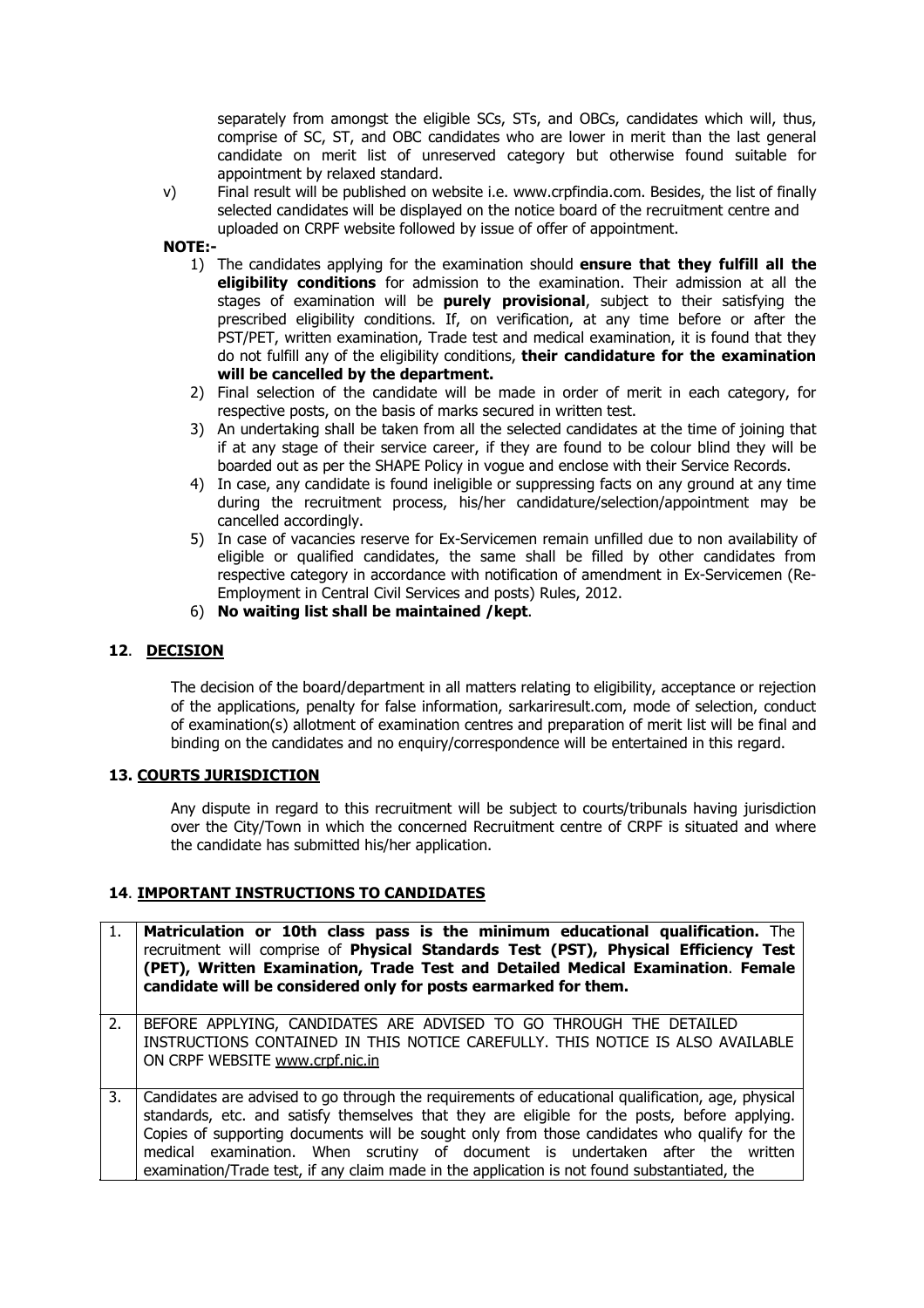|                        |                                                       | candidature will be cancelled and the decision of CRPF in this regard shall be final.                                                                                                                                                                                                                                                                                                                                                                                                                                                                                                                                                                                                                                    |                      |
|------------------------|-------------------------------------------------------|--------------------------------------------------------------------------------------------------------------------------------------------------------------------------------------------------------------------------------------------------------------------------------------------------------------------------------------------------------------------------------------------------------------------------------------------------------------------------------------------------------------------------------------------------------------------------------------------------------------------------------------------------------------------------------------------------------------------------|----------------------|
| 4.<br>5.               |                                                       | Candidates seeking reservation benefits as SC/ST/OBC/ Ex. Servicemen must ensure that they<br>are entitled to such reservation as per eligibility prescribed in the Notice. They should also be in<br>possession of the certificates in the format prescribed by Government of India in support of their<br>claim when the copies of the certificates will be sought after the written examination. OBC<br>candidates should ensure that they are in possession of OBC certificate in the prescribed format<br>issued by the competent authority within the due date prescribed in this Notice.<br><b>CANDIDATES BELONGING TO THE PHYSICALLY HANDICAPPED CATEGORY ARE NOT</b><br>ELIGIBLE TO APPLY FOR THIS EXAMINATION. |                      |
| 6.                     |                                                       | Fee payable: Rupees Fifty only (Rs. 50/-) payable only through SBI Challan or online payment<br>through Net banking/credit /debit cards of any bank or e-payment through post office E-Challan.<br>Fee is exempted for Women candidates and candidates belonging to Scheduled Caste, Scheduled<br>Tribe and Ex-Servicemen eligible for reservation, as per Government orders.                                                                                                                                                                                                                                                                                                                                            |                      |
| 7.<br>$\overline{8}$ . | <b>CLOSING DATE: 10/03/2016</b><br>DEPARTMENT (CRPF). | ON-LINE SUBMISSION OF APPLICATION FORM MAY BE MADE ON WEBSITE www.crpfindia.com.<br>FACILITY OF ON-LINE APPLICATION WILL BE AVAILABLE FROM 11/02/2016 TO 10/03/2016<br>FOR FILLING UP PART-I/II AND PART III. SUCH CANDIDATES SHOULD RETAIN THE<br>REGISTRATION NUMBER ASSIGNED TO THEM ON LINE FOR CORRESPONDENCE WITH THE<br>CRPF. THEY ARE NOT REQUIRED TO SUBMIT PRINT OUTS OF THEIR APPLICATION TO THE<br>MOBILES & ACCESSORIES AND OTHER ELECTRONIC GADGETS ARE BANNED WITHIN THE                                                                                                                                                                                                                                  |                      |
|                        |                                                       | PREMISES OF THE EXAMINATION VENUE. CANDIDATURE OF CANDIDATES IN POSSESSION OF<br>SUCH GADGETS WILL BE CANCELLED FORTHWITH. THE DEPARTMENT (CRPF) CONSIDERS<br>SUCH POSSESSION AS ADOPTING UNFAIR MEANS.                                                                                                                                                                                                                                                                                                                                                                                                                                                                                                                  |                      |
| 9.                     |                                                       | APPLICATION WILL BE ACCEPTED THROUGH ON-LINE MODE ONLY. ONLY ONE APPLICATION<br>IS TO BE SUBMITTED. IN CASE OF MULTIPLE APPLICATIONS, THE LAST APPLICATION FOR<br>WHICH PART-I/II AND PART-III REGISTRATION HAVE BEEN COMPLETED WILL BE ACCEPTED.                                                                                                                                                                                                                                                                                                                                                                                                                                                                        |                      |
| 10.<br>11.             |                                                       | The CRPF through registered firm will send acknowledgement through SMS/email to candidates<br>applying on-line, regarding successful completion of registration of on-line application.<br>The Call Letters/Admit Cards for PST/PET, Written Test, Trade Test and Detailed medical<br>examination will be uploaded on the website www.crpfindia.com                                                                                                                                                                                                                                                                                                                                                                      |                      |
| 12.                    |                                                       | Applicants will download their admit cards for PET/ PST, Written Test, Trade Test and<br>Detailed Medical Examination online only from web site www.crpfindia.com. For any<br>queries candidates may contact helpline 011-24368630                                                                                                                                                                                                                                                                                                                                                                                                                                                                                       |                      |
| 13.                    |                                                       | Candidates may also contact Recruitment centres for clarifications, if any, in respect<br>of submitting applications and written examination.                                                                                                                                                                                                                                                                                                                                                                                                                                                                                                                                                                            |                      |
|                        | <b>STATE</b>                                          | <b>NAME OF OFFICE/RECCTT. CENTRE</b>                                                                                                                                                                                                                                                                                                                                                                                                                                                                                                                                                                                                                                                                                     | <b>HELP LINE NO.</b> |
|                        | <b>BIHAR</b>                                          | THE DY. INSPECTOR GENERAL OF POLICE, GROUP<br>CENTRE, CRPF, P.O. JHAPHAN, VIA. UMANAGAR, DIST.<br>MUZAFFARPUR, BIHAR - PIN CODE- 842 004                                                                                                                                                                                                                                                                                                                                                                                                                                                                                                                                                                                 | 0621 2814815         |
|                        | <b>CHATTISGARH</b>                                    | THE DY. INSPECTOR GENERAL OF POLICE, GROUP<br>CENTRE, CRPF, BHRANI, P.O. : GANIYARI, DIST.<br>BILASPUR, STATE: CHATTISGARH, 495 001                                                                                                                                                                                                                                                                                                                                                                                                                                                                                                                                                                                      | 07753 252628         |
|                        | <b>JHARKHAND</b>                                      | THE DY. INSPECTOR GENERAL OF POLICE, GROUP<br>CENTRE, CRPF, AT: SEMBO, PO: DHURWA, DIST:<br>RANCHI, JHARKHAND- PIN-834 004                                                                                                                                                                                                                                                                                                                                                                                                                                                                                                                                                                                               | 0651 2901882         |
|                        | <b>MADHYA</b><br><b>PRADESH</b>                       | THE DY. INSPECTOR GENERAL OF POLICE, GROUP<br>CENTRE, CRPF, BHOPAL, VILL & POST-BANGRASIA,<br>TALUKA-HUZUR, DISTT- BHOPAL, (MADHYA PRADESH)<br>PIN CODE - 462 045                                                                                                                                                                                                                                                                                                                                                                                                                                                                                                                                                        | 07480 262244         |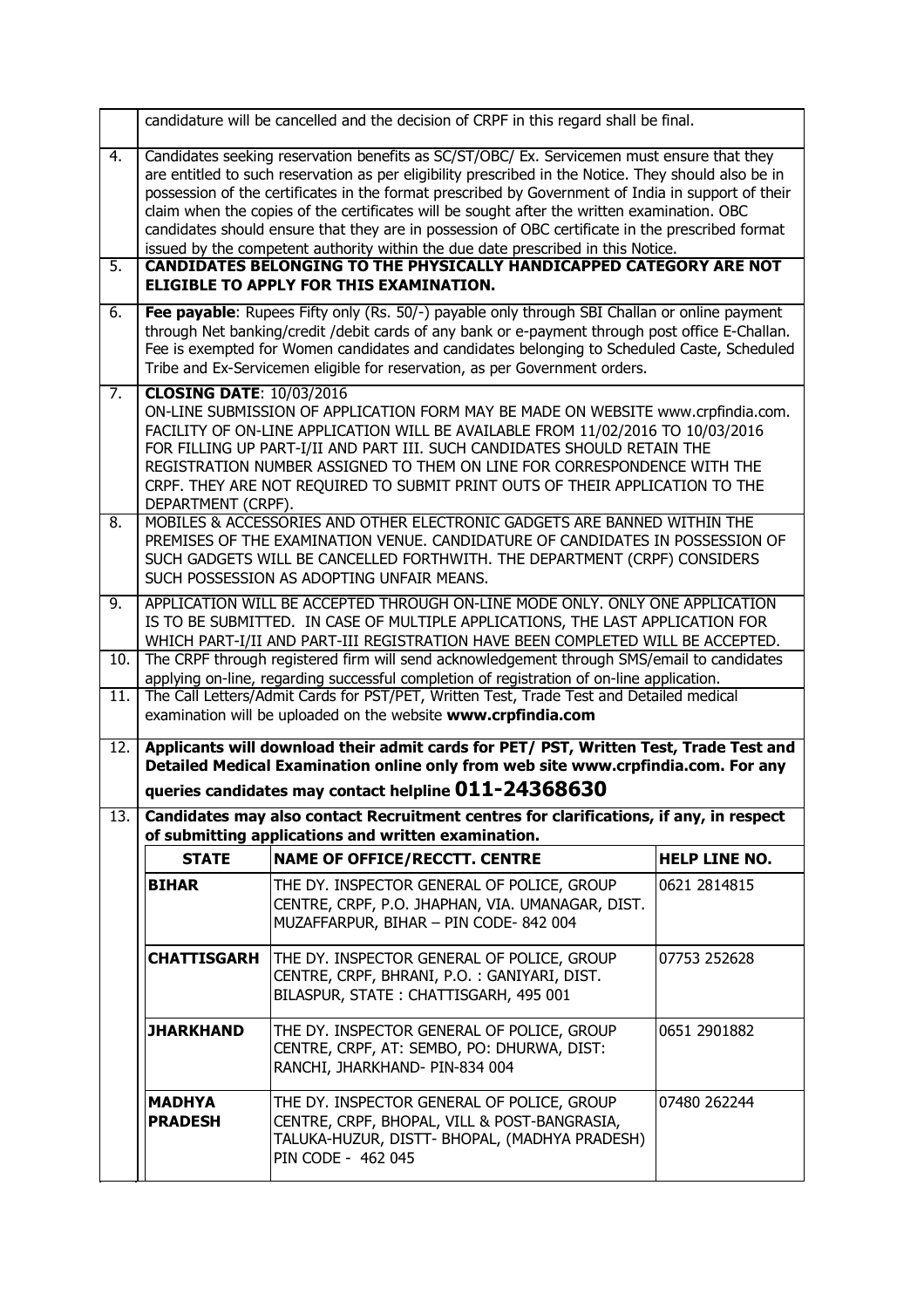|     |                                | THE DY. INSPECTOR GENERAL OF POLICE, GROUP<br>CENTRE, CRPF, NEEMUCH, DISTT- NEEMUCH,<br><b>PIN CODE 458 445</b><br>(MADHYA PRADESH)                                                                                                                                                                                                                                                                     | 07423 220162 |  |
|-----|--------------------------------|---------------------------------------------------------------------------------------------------------------------------------------------------------------------------------------------------------------------------------------------------------------------------------------------------------------------------------------------------------------------------------------------------------|--------------|--|
|     | <b>ODISHA</b>                  | THE DY. INSPECTOR GENERAL OF POLICE, GROUP<br>CENTRE, CENTRAL RESERVE POLICE FORCE, POST<br>OFFICE - GC, CRPF CAMPUS, BHUBANESWAR<br>(ODISHA) PIN - 751 011                                                                                                                                                                                                                                             | 0674 2558206 |  |
|     | <b>UTTAR</b><br><b>PRADESH</b> | THE DY. INSPECTOR GENERAL OF POLICE, GROUP<br>CENTRE, CENTRAL RESERVE POLICE FORCE, AMETHI<br>AT TRISUNDI, PO. RAMGANJ, DIST-AMETHI, UTTAR<br>PRADESH, PIN CODE - 228 159                                                                                                                                                                                                                               | 05368 233033 |  |
|     |                                | THE DY. INSPECTOR GENERAL OF POLICE, GROUP<br>CENTRE, CENTRAL RESERVE POLICE FORCE,<br>LUCKNOW, UTTAR PRADESH, PIN CODE - 226 002                                                                                                                                                                                                                                                                       | 0522 2817847 |  |
|     |                                | THE DY. INSPECTOR GENERAL OF POLICE, GROUP<br>CENTRE, CENTRAL RESERVE POLICE FORCE, RAMPUR,<br>UTTAR PRADESH, PIN CODE - 244901                                                                                                                                                                                                                                                                         | 0595 2352620 |  |
|     |                                | THE DY. INSPECTOR GENERAL OF POLICE, GROUP<br>CENTRE, CENTRAL RESERVE POLICE FORCE, PANDILA,<br>ISMAILGANJ, OLD AIRPORT, PHAPHAMAU, ALLAHABAD,<br>UTTAR PRADESH, PIN CODE - 211 013                                                                                                                                                                                                                     | 05322447688  |  |
|     | <b>UTTRAKHAND</b>              | THE DY. INSPECTOR GENERAL OF POLICE, GROUP<br>CENTRE, CENTRAL RESERVE POLICE FORCE,<br>SULTANNAGRI, GOLAPAR, KHERA GAON,<br>KATHGODAM, DISTT- NAINITAL (UTTARAKHAND) PIN<br>CODE-263 126.                                                                                                                                                                                                               | 05946 266434 |  |
|     | <b>WEST BENGAL</b>             | THE DY. INSPECTOR GENERAL OF POLICE, GROUP<br>CENTRE, CENTRAL RESERVE POLICE FORCE, POST<br>OFFICE - SHUSRUTA NAGAR, SILIGURI, DISTT -<br>DARJEELING (WEST BENGAL) PIN CODE-734 012                                                                                                                                                                                                                     | 0353 2585407 |  |
| 14. | THE EXAMINATION                | Candidates must carry at least one photo bearing IDENTITY PROOF such as Driving License,<br>Voter Card, Aadhaar Card, Identity Card issued by University/College, Income Tax Pan Card in<br>original to the examination center, failing which THEY SHALL NOT BE ALLOWED TO APPEAR FOR                                                                                                                   |              |  |
| 15. |                                | The department has the right to make any changes in the advertisement or cancel it without<br>assigning any reasons. Further all the conditions mentioned herein may vary as per orders issued<br>by Government of India from time to time.                                                                                                                                                             |              |  |
| 16. |                                | On appointment, candidates shall be governed by the CRPF Act and Rules as well as all such<br>Govt. instructions/rules issued from time to time, as applicable.                                                                                                                                                                                                                                         |              |  |
| 17. |                                | Candidates will have to appear for selection/test at their own risk/expenses and no TA/DA will be<br>admissible. They will also have to make their own arrangements for stay during recruitment.                                                                                                                                                                                                        |              |  |
| 18. |                                | Candidates are advised to have sufficient practice for the race/PET before coming for<br>recruitment. They are further advised to get themselves medically examined regarding their<br>suitability to run the specified distance in the given time. CRPF will not be responsible for any<br>injury/mishap or medical problem during the course of recruitment process/test.                             |              |  |
| 19. |                                | The admission of candidates at all the stages of examination will be purely provisional, subject<br>to their satisfying the prescribed eligibility conditions. Undergoing medical examination at the end<br>of the recruitment process does not guarantee appointment as the offer of appointment will be<br>made only according to allotted vacancies, for each category in respective posts, from the |              |  |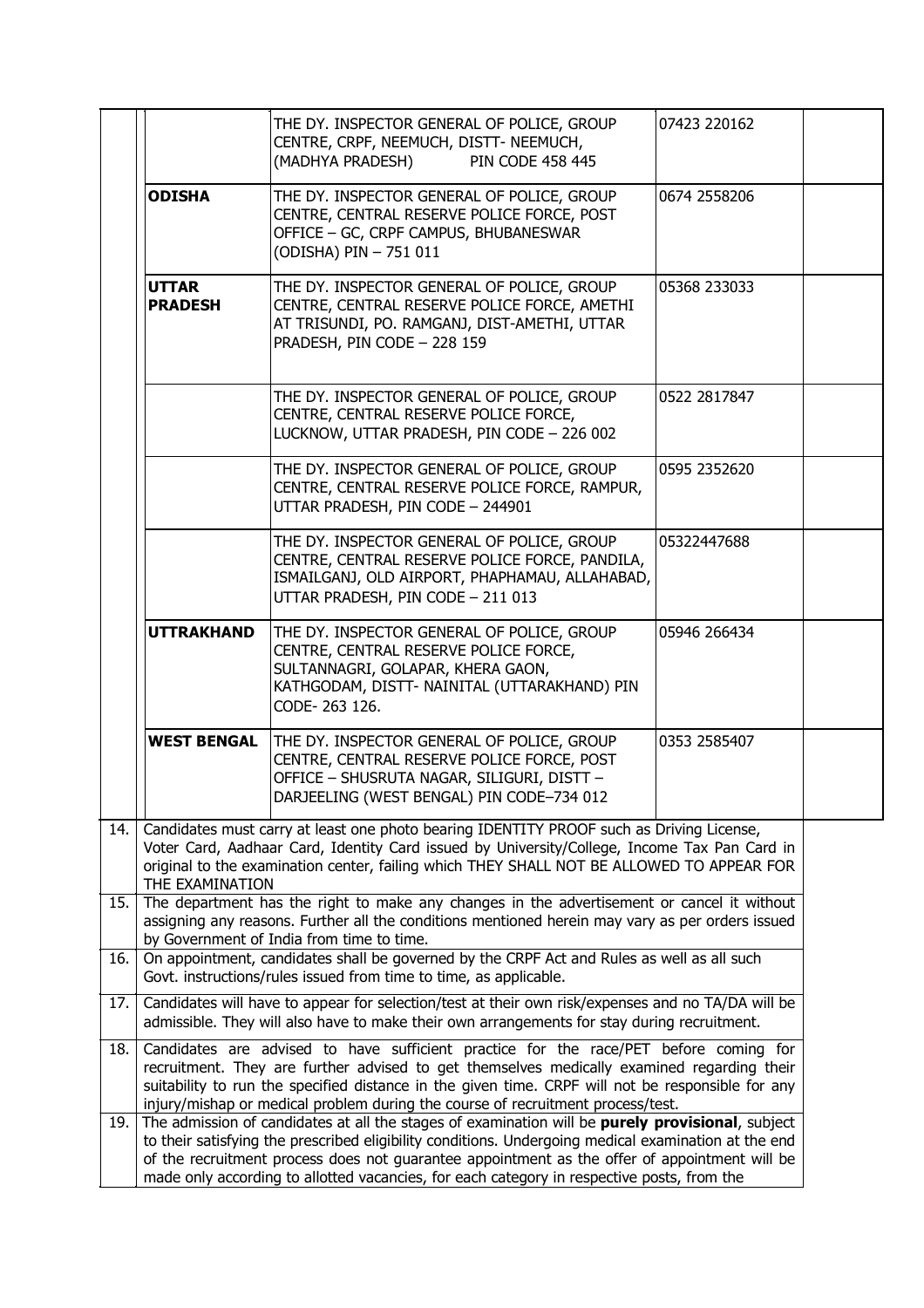|      | merit list in the order of seniority of the candidates.                                                                                                                                                                                                                                                                                                                           |
|------|-----------------------------------------------------------------------------------------------------------------------------------------------------------------------------------------------------------------------------------------------------------------------------------------------------------------------------------------------------------------------------------|
| 20.  | In case, candidates are appointed in CRPF and thereafter seek resignation or discharge<br>as per rules shall be required to remit a sum of equal to three months pay and<br>allowances or the cost of training imparted to him whichever is higher to the<br>Government.                                                                                                          |
| 21.  | Selected candidates will have to undergo prescribed training for specific period at any of the<br>Training Centres of the Force. If any candidate does not qualify the prescribed training, his/her<br>services are liable to be terminated                                                                                                                                       |
| 22.1 | Canvassing in any form or brining outside influence will automatically disqualify the candidate<br>from appearing the tests without notice.                                                                                                                                                                                                                                       |
| 23.  | Candidates having the right aptitude, capability, fitness and knowledge of respective trade, may<br>apply for the posts.                                                                                                                                                                                                                                                          |
| 24.  | Success in the examination confers no right to appointment, unless the department is satisfied<br>after enquiry as may be considered necessary that the candidate is suitable in all respects for<br>appointment to the post.                                                                                                                                                     |
| 25.  | Decision of the concerned recruitment board/department will be final.                                                                                                                                                                                                                                                                                                             |
| 26.  | The decision of the department in all matter relating to eligibility, acceptance or rejection of the<br>applications, mode of selection, conduct of examinations and allotment of examination centres,<br>mode/procedure for skill test, medical examination etc will be final and binding on the candidates<br>and no enquiry/correspondence will be entertained in this regard. |
|      | Note: -Beware of Touts. No money is charged for recruitment in CRPF. If anyone<br>demands money or promises recruitment, inform the Presiding officer of<br>recruitment board immediately.                                                                                                                                                                                        |

**( B.K. SHARMA ) DIG(ADM), WBS, CRPF, HC BLOCK, SECTOR -3, SALTLAKE, KOLKATA, WEST BENGAL**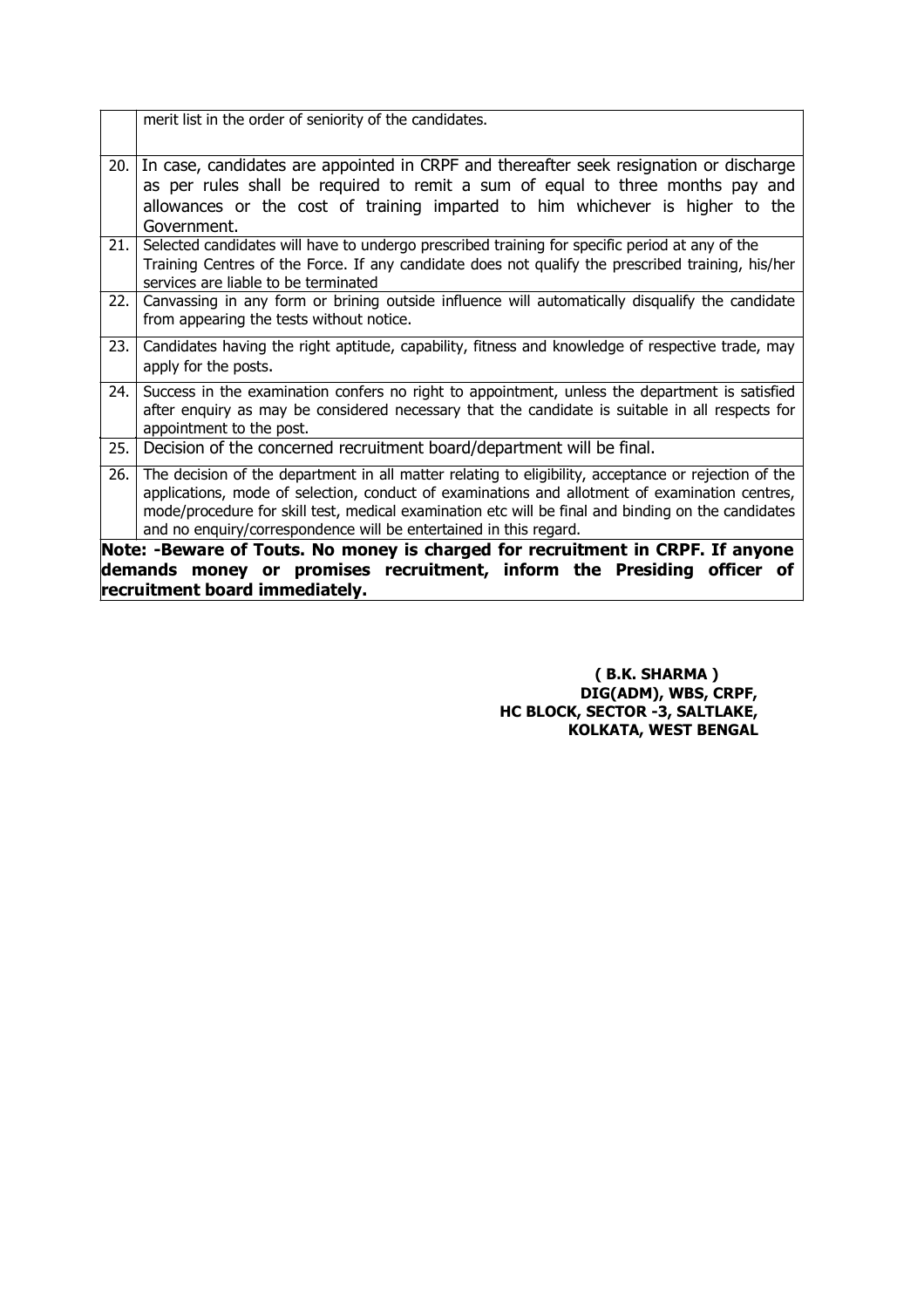## **Annexure-I**

## **PROCEDURE FOR ONLINE SUBMISSION OF APPLICATION**

**On-line application will be available as below:-**

**Part-I/II/III Registration : from 11/02/2016 to 10/03/2016**

- 1. The online submission of the application may be made at website : **http:// /www.crpfindia.com & www.crpf.nic.in.**
- 2. Candidate should read the instructions in this Notice carefully before making any entry or selecting options. Candidate should supply all the required details while filling up the online form. Mandatory fields are marked with  $*$  (asterisk) sign. The filling of online application contains three parts as following:
	- 1. Part I Registration (with personal details)
	- 2. Part II Registration (upload photo & signature)
	- 3. Part III Payment of fees (online i.e Net banking /Debit card/ Credit Card & SBI Challan Or E- Transaction through post office)
- 3. In Part I registration, candidate will have to fill basic personal information. After completion of part –I candidate should press "Next" button. Now complete information will show as filled by candidate. Now if candidate desires to make any correction than press "back" button and if he/she is satisfied with the data filled by him/her than press "submit" button. After selecting submit button no correction will be possible. Hence Candidates are advised to press "submit" button only after confirmation of correctness of filled information's by him/ her.
- 4. In part II registration candidate will have to upload their photograph and scanned signature. Once photograph and scanned signature uploaded press "Next" button. Next screen will show uploaded photo and Signature. If found ok press "submit" otherwise press "back" to edit photo and signature. Once uploaded successfully then a page with Registration No. shall be generated. Note down registration number or take out the print out of the page.
- 5. Part- III of application form is regarding payment of Fee. Candidates who have to pay application fee can pay fee online through net banking/ credit cards or debit cards of any bank(Visa/Maestro/Master cards) or through SBI bank challan or through E-transaction through post office. Candidates may note that the Registration number given by the Department and Transaction ID of the Bank should be properly entered in the relevant space , failing which it will not be possible to link the payment with initial parts of registration.
- 6. On-line application will be completed only after uploading of scanned signature and photo and payment of fee.
- 7. Candidates are advised to keep a print copy of filled application form with them for future requirements. Candidates will have to keep the print copy of receipt of fees and will have to show to recruitment board at the time of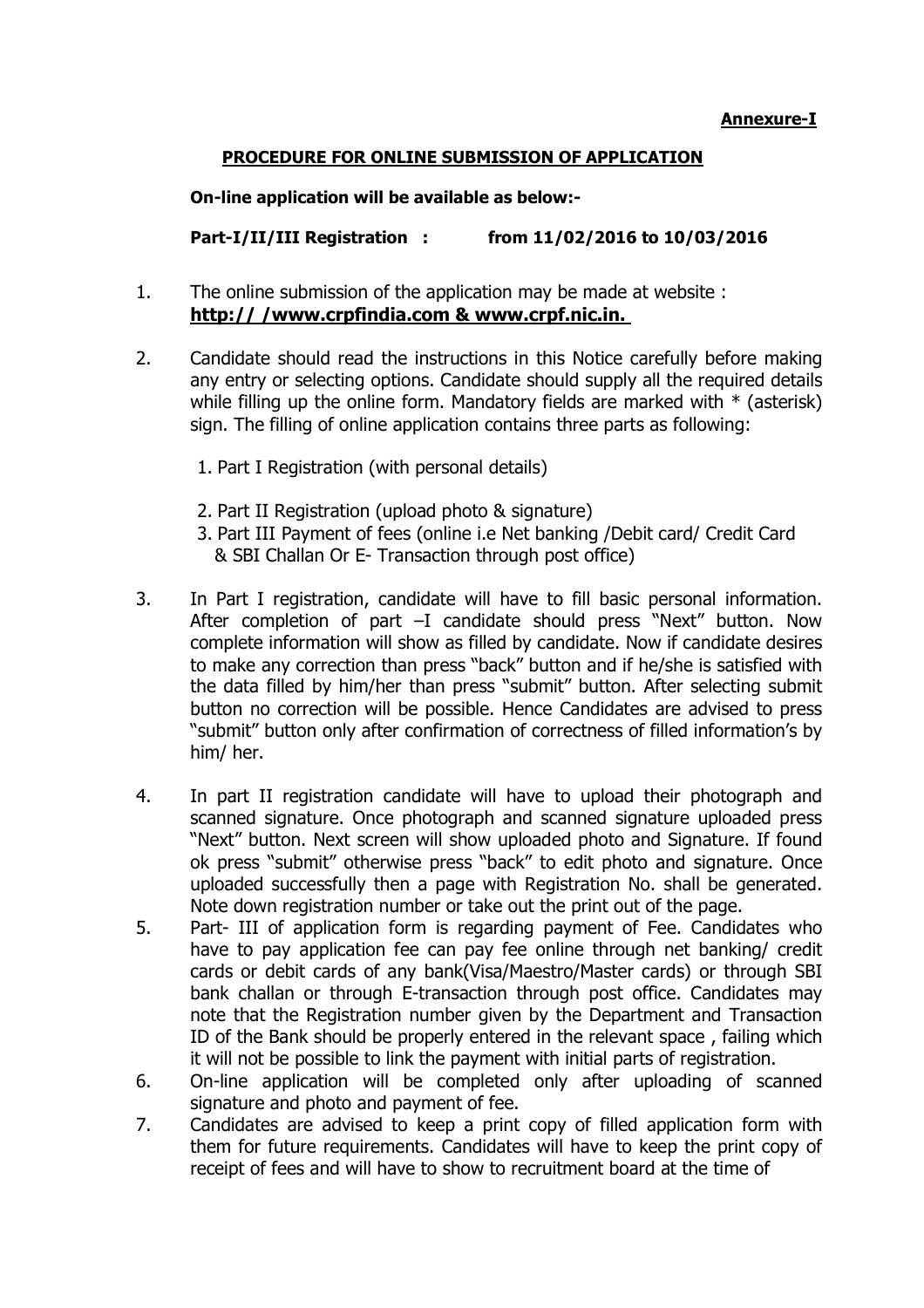PST/PET or as and when required.

- 8. Candidates are advised to upload a recently taken scanned photograph in 8 bit JPG format. The digital size of the file must be less than 12 kb and greater than 4 kb of resolution 100 pixel widths by 120 pixels height.
- 9. Also upload your scanned signature in 8 bit JPG format. The digital size of the file must be less than 12 kb and greater than 4 kb of resolution 140 pixel width by 60 pixels height.
- 10. Candidates are advised to go through the instructions carefully before filling up the application form.
- 11. Request for change/correction in any particulars in the Application Form shall not be entertained under any circumstances. The Department will not be responsible for any consequences arising out of non acceptance of any correction/addition/deletion in any particular filled in application form whatever the reasons may be.
- 12. On line applications received after last/closing date i.e. **10/03/2016,** will be summarily rejected and no further correspondence in this regard will be entertained.
- 13. No TA/DA will be allowed to the candidates for their journey to attend test.
- 14. They will appear for the selection tests at their own expenses and risk.
- 15. The appointment will be subject to the condition that the candidates declared medically fit as per laid down criteria and fulfilling all other required conditions.
- 16. All the posts are combatised. Selected candidates will be sent for Basic combatisation training/course at any of the training institution/GC of the CRPF. The services of those who fail to complete the training successfully are liable to be terminated as per the Rules / Instructions issued on the subject by the Govt./Department from time to time.
- 17. After his/her selection/appointment, if any candidate is found ineligible or guilty of suppressing facts, on any ground, his/her services will be terminated without assigning any reason.
- 18. These posts carry with all India liability and candidates are liable to be posted anywhere in India / abroad.
- 19. Selected candidates, on their appointment in CRPF will be governed by the CRPF Act, 1949, CRPF Rules 1955 and other rules and regulations as applicable from time to time. In case of candidates so appointed in the Force seeking resignations or discharge as per rule, shall be required to remit to the Govt. a sum equal to 3 months pay and allowances or the cost of training imparted to him/her, whichever is higher.
- 20. The candidates should clearly mention the post for which he/she has applied for post in the online application form.
- 21. Appointment will be made from the final merit list in order of seniority in domicile state.
- 22. Success in the selection process confers no right to appointment unless the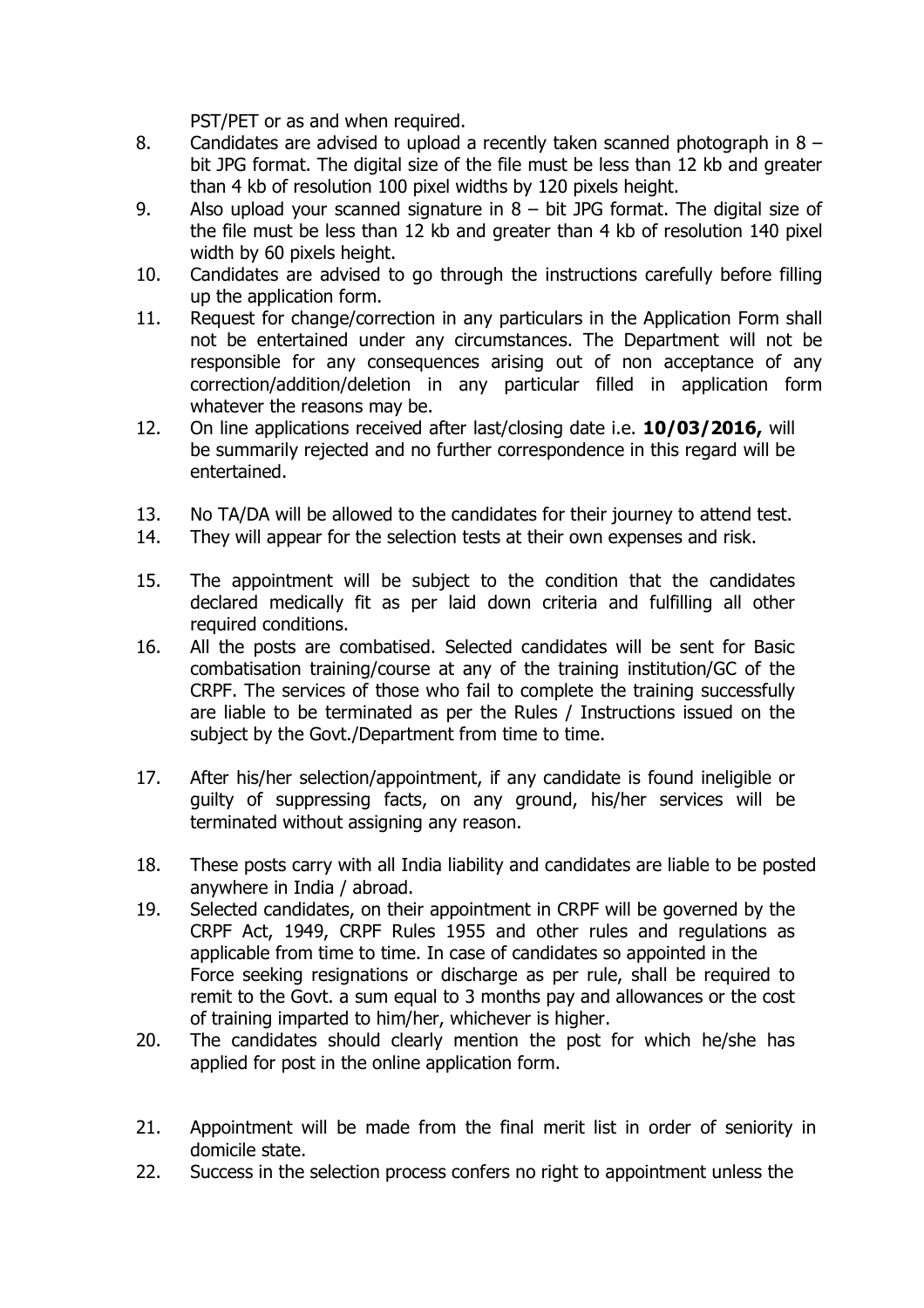candidates comes within the cut off merit list prepared as against the advertised vacancies and the department is satisfied after such enquiry as may be considered necessary that the candidate is suitable in all respects for appointment to the service/post.

- 23. Canvassing of any form or any outside influence will automatically disqualify the candidate from appearing the test without notice.
- 24. Vacancies can be increased or decreased due to administrative reasons.
- 25. New Contributory pension scheme to Central Govt. Employees, which has come into effect w.e.f. 01/01/2004 will be applicable to the selected candidates.
- 26. The recruitment board shall not be liable for any claim arising out of any injury etc. suffered during the tests. The decision of the recruitment board shall be final in all matters connected with this recruitment.
- 27. **Government strives to have a workforce which reflects gender balance and women candidates are encouraged to apply.**
- 28. Candidate will only be responsible for any injury or mis-happening during any stage of examination i.e. he will appear at his own risk.
- 29. Final scrutiny of eligibility criteria with regards to age, educational qualification, caste, physical/medical standard etc. will be undertaken at the time of Medical Examination and also at the time of joining in the force. Therefore, candidature of a candidate will be accepted only provisionally till joining the force. At the time of medical examination/joining the force when scrutiny is undertaken and if any claim made in application is not found substantiated then the candidature will be cancelled and the decision of CRPF in this regard shall be final. Also after joining the force, authenticity/genuineness of DOB/Education/Caste/other requisite certificates will be got verified from concerned Board/authority/institution and in case of any discrepancy found at any stage, services of individual concerned shall be liable to be terminated without assigning any reason.
- 30. Any amendment to the advertisement or updates regarding recruitment and tests/result etc. will only be published on CRPF **website (www.crpfindia.com & www.crpf.nic.in).**Candidates in their own interest are requested to regularly log on to **www.crpfindia.com & www.crpf.nic.in** for updates.
- 31. Any query related to any stage of recruitment will be entertained till the schedule of respective stage. After completion of the particular stage, no query related to that stage will be entertained.
- 32. Relaxation of respective category will only be given to those cases where vacancies are available in the respective category for the applied post. If vacancies of the respective category are not available in the post and candidate is not taking relaxation of his category, he will be treated as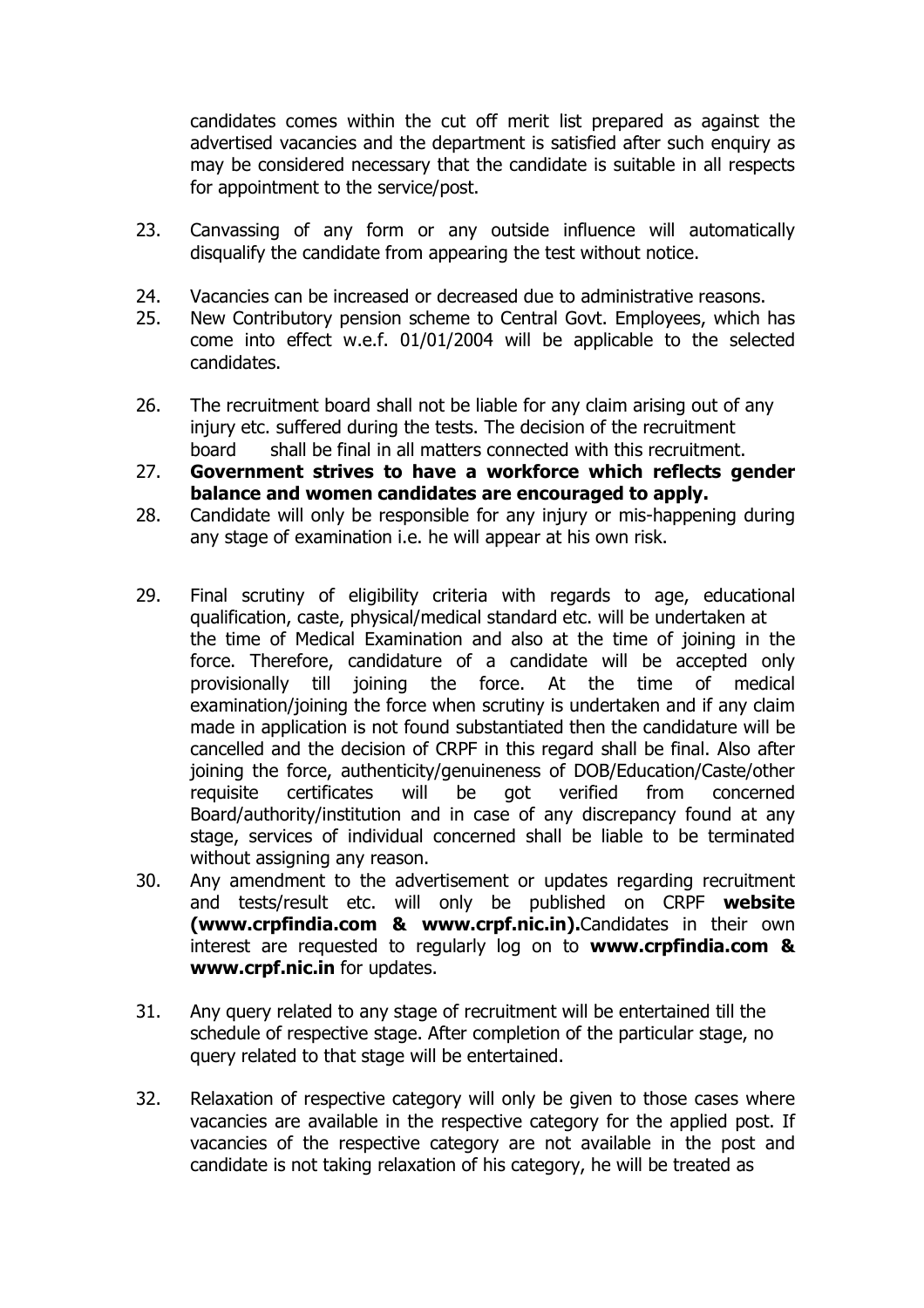General/UR category candidate. Where vacancies of OBC/SC/ST category is not available and candidate does not fulfill the criteria of General/UR category candidate, candidature of such candidate will be rejected at any stage. However, applications of Ex-Servicemen candidates will be accepted irrespective of their category or vacancy in particular category.

# **IMPORTANT NOTICE FOR CANDIDATES**

**Beware of touts. Money is not charged for recruitment in CRPF. If you have paid or promised to pay money to any one, you are being cheated & you are losing money. If anyone demands money for getting you selected, immediately inform the Presiding Officer (PO) of recruitment board, IG/DIG of concerned recruitment Centre or nearest police station.**

> **( B.K. SHARMA ) DIG(ADM), WBS, CRPF, HC BLOCK, SECTOR-3 SALTLAKE, WEST BENGAL**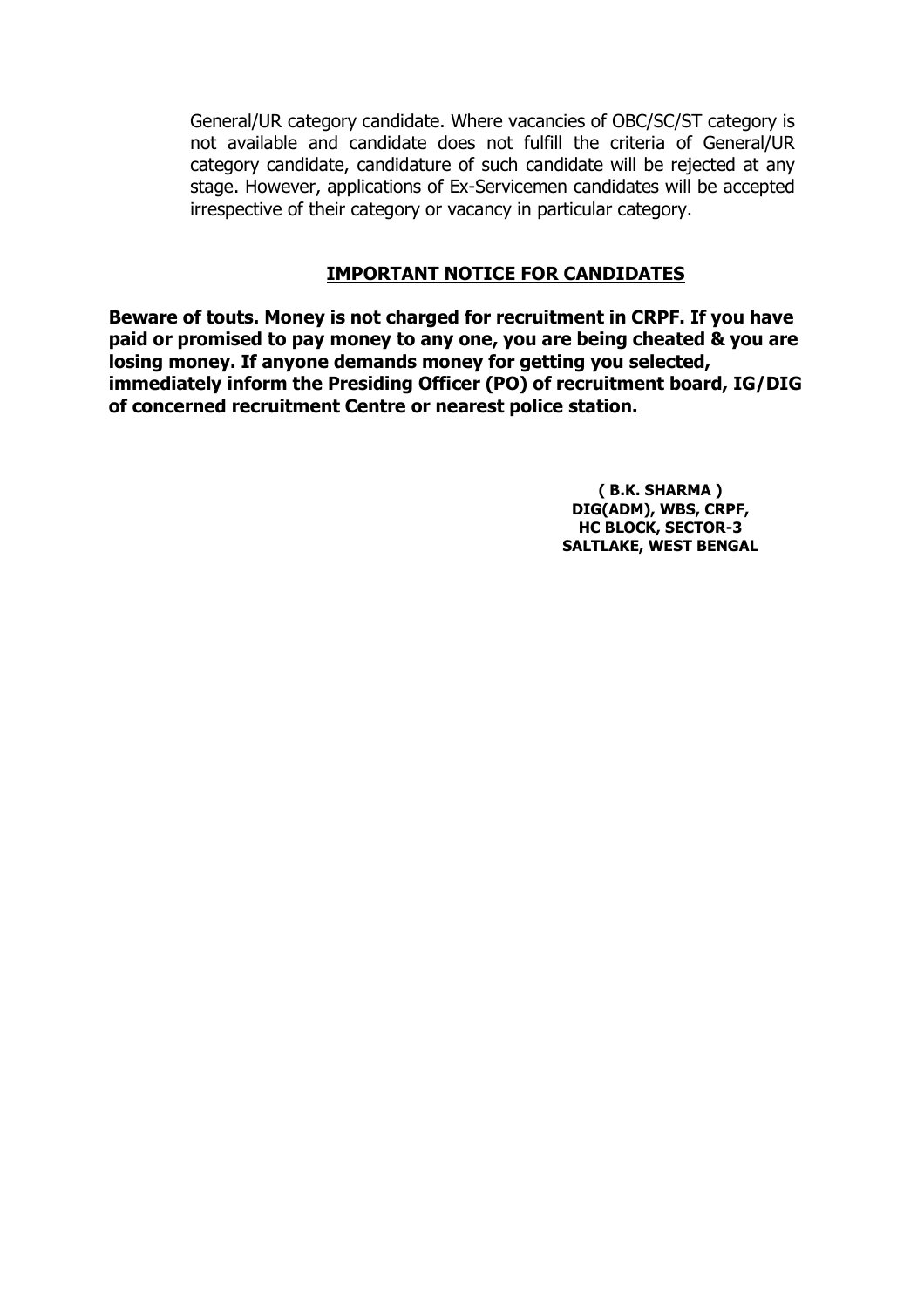#### **ANNEXURE- II**

## Form of Certificate for serving Defence Personnel (Please see Note III Para-5 (A) of Notice **for the Examination)**

I hereby certify that, according to the information available with me (No.) \_\_\_\_\_\_\_\_\_\_\_\_\_\_\_\_\_\_\_\_\_\_\_\_\_\_\_\_\_\_\_\_\_\_ (Rank) \_\_\_\_\_\_\_\_\_\_\_\_\_\_\_\_\_\_\_ (Name) \_\_\_\_\_\_\_\_\_\_\_\_\_\_\_\_\_\_\_\_\_\_\_\_\_\_\_ is due to complete the specified term of his engagement with the Armed Forces on the (Date)

Place: Place: Place: Place: Place: Place: Place: Place: Place: Place: Place: Place: Place: Place: Place: Place: Place: Place: Place: Place: Place: Place: Place: Place: Place: Place: Place: Place: Place: Place: Place: Place Date: Contract the Contract of the Contract of Contract of Contract of Contract of Contract of Contract of Contract of Contract of Contract of Contract of Contract of Contract of Contract of Contract of Contract of Contrac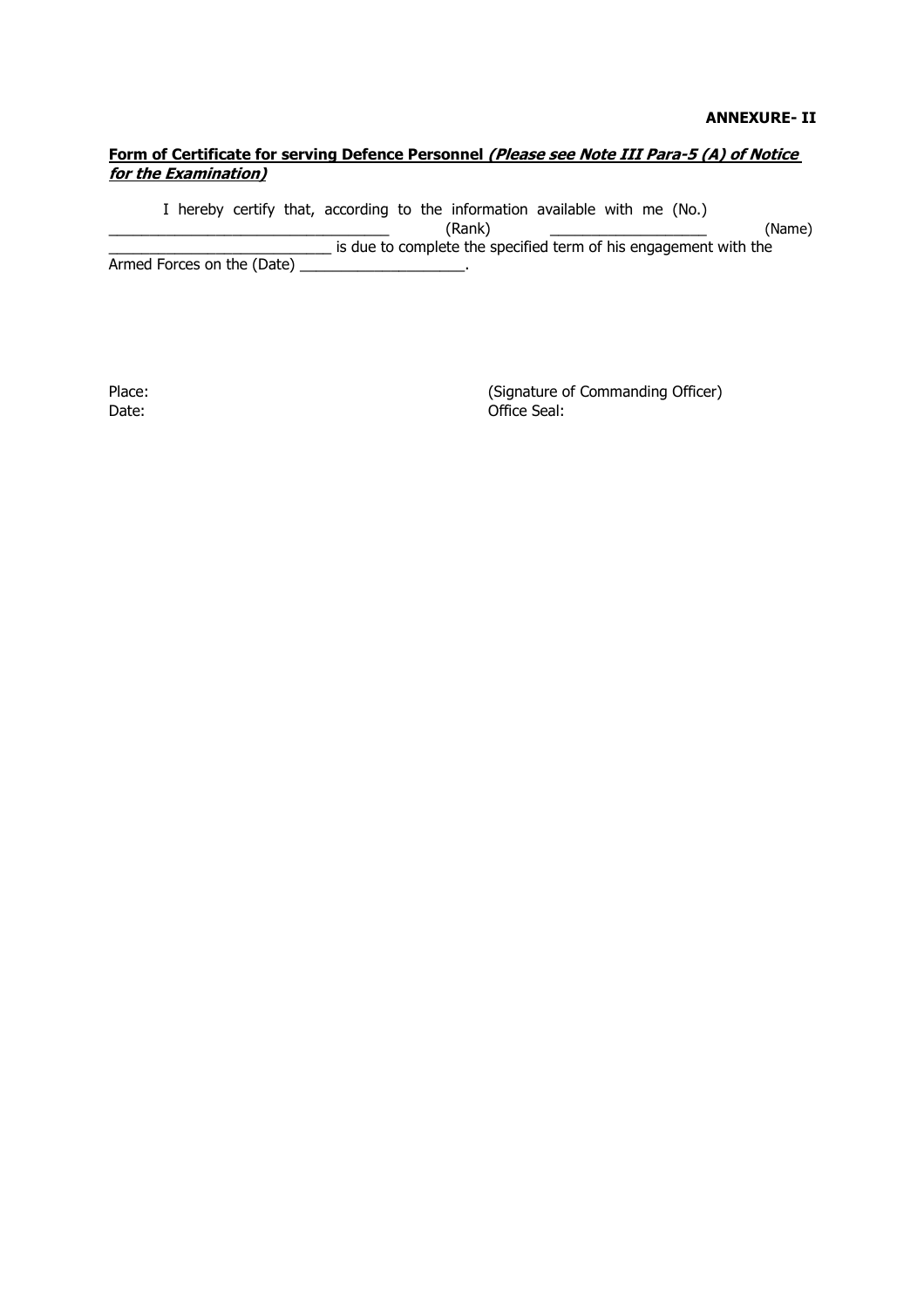#### **UNDERTAKING TO BE GIVEN BY THE CANDIDATE COVERED UNDER NOTE III PARA 5(A) OF NOTICE**.

I understand that, if selected on the basis of the recruitment/examination to which the application relates, my appointment will be subject to my producing documentary evidence to the satisfaction of the Appointing Authority that I have been duly released/retired/discharged from the Armed Forces and that I am entitled to the benefits admissible to Ex-Servicemen in terms of the Ex-Servicemen (Re-employment in Central Civil Services and Posts rules, 1979, as amended from time to time).

I also understand that I shall not be eligible to be appointed to a vacancy reserved for Ex-S in regard to the recruitment covered by this examination, if I have at any time prior to such appointment, secured any employment on the civil side (including Public Sector Undertakings, Autonomous Bodies/Statutory Bodies, Nationalized Banks, etc.) by availing of the concession of reservation of vacancies admissible to Ex-S.

I further submit the following information: a) Date of appointment in Armed Forces b) Date of discharge \_\_\_\_\_\_\_\_\_\_\_\_\_\_\_\_\_\_\_\_ c) Length of service in Armed Forces \_\_\_\_\_\_\_\_\_\_\_\_\_\_\_\_\_\_ d) My last Unit / Corps

(Signature of the Candidate)

Place: Date: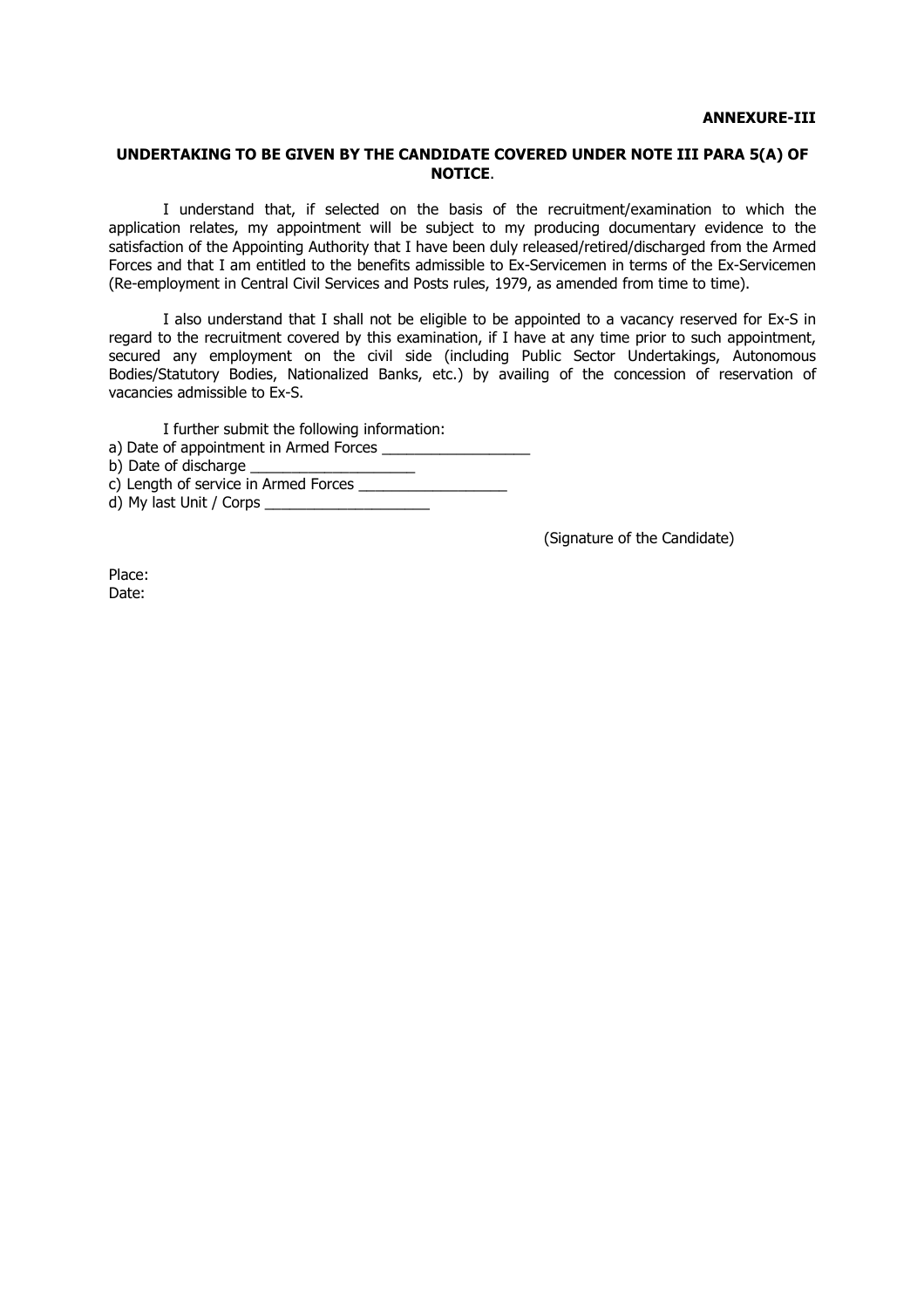#### **FORMAT FOR SC/ST CERTIFICATE**

A candidate who claims to belong to one of the Scheduled Caste or the Scheduled Tribes should submit in support of his claim an attested/certified copy of a certificate in the form given below, from the District Officer or the sub-Divisional Officer or any other officer as indicated below of the District in which his parents(or surviving parent) ordinarily reside who has been designated by the State Government concerned as competent to issue such a certificate. If both his parents are dead, the officer signing the certificate should be of the district in which the candidate himself ordinarily resides otherwise than for the purpose of his own education. Wherever photograph is an integral part of the certificate, the Commission would accept only attested photocopies of such certificates and not any other attested or true copy.

(The format of the certificate to be produced by Scheduled Castes and Scheduled Tribes candidates applying for appointment to posts under Government of India)  $T$  is the  $T$  of  $\overline{C}$  to certify the structure  $\overline{C}$  is the structure of  $\overline{C}$  son/daughter of  $\overline{C}$ 

| $\frac{1}{10}$ s to certify that Surfyshmially annual $\frac{1}{10}$ solution $\frac{1}{10}$ solution in District/Division                            |
|-------------------------------------------------------------------------------------------------------------------------------------------------------|
| $\ast$                                                                                                                                                |
| belongs to the Caste/Tribes__________________ which is recognized as a Scheduled Castes/Scheduled<br>Tribes* under:-                                  |
| The Constitution (Scheduled Castes) order, 1950 ________________________________                                                                      |
|                                                                                                                                                       |
|                                                                                                                                                       |
| (Scheduled Tribes) Union Territories Order, 1951*                                                                                                     |
| As amended by the Scheduled Castes and Scheduled Tribes Lists(Modification) order, 1956, the Bombay                                                   |
| Reorganization Act, 1960 & the Punjab Reorganization Act, 1966, the State of Himachal Pradesh Act                                                     |
| 1970, the North-Eastern Area(Reorganization) Act, 1971 and the Scheduled Castes and Scheduled Tribes                                                  |
| Order(Amendment) Act, 1976.                                                                                                                           |
| The Constitution (Jammu & Kashmir) Scheduled Castes Order, 1956                                                                                       |
| The Constitution (Andaman and Nicobar Islands) Scheduled Tribes Order, 1959 as amended by the                                                         |
| Scheduled Castes and Scheduled Tribes order (Amendment Act), 1976*.                                                                                   |
| The Constitution (Dadra and Nagar Haveli) Scheduled Castes order 1962.                                                                                |
| The Constitution (Dadra and Nagar Haveli) Scheduled Tribes Order                                                                                      |
| 1962@. The Constitution (Pondicherry) Scheduled Castes Order 1964@                                                                                    |
| The Constitution (Scheduled Tribes) (Uttar Pradesh) Order, 1967 @                                                                                     |
| The Constitution (Goa, Daman & Diu) Scheduled Castes Order, 1968@                                                                                     |
| The Constitution (Goa, Daman & Diu) Scheduled Tribes Order 1968 @                                                                                     |
| The Constitution (Nagaland) Scheduled Tribes Order, 1970 @                                                                                            |
| The Constitution (Sikkim) Scheduled Castes Order 1978@                                                                                                |
| The Constitution (Sikkim) Scheduled Tribes Order 1978@                                                                                                |
| The Constitution (Jammu & Kashmir) Scheduled Tribes Order                                                                                             |
| 1989@ The Constitution (SC) orders (Amendment) Act, 1990@                                                                                             |
| The Constitution (ST) orders (Amendment) Ordinance 1991@                                                                                              |
| The Constitution (ST) orders (Second Amendment) Act, 991@                                                                                             |
| The Constitution (ST) orders (Amendment) Ordinance 1996                                                                                               |
| %2. Applicable in the case of Scheduled Castes, Scheduled Tribes persons who have migrated from one                                                   |
| State/Union Territory Administration.                                                                                                                 |
| This certificate is issued on the basis of the Scheduled Castes/ Scheduled tribes certificate issued to                                               |
|                                                                                                                                                       |
|                                                                                                                                                       |
| <u>__________________</u> in District/Division*<br>$\overline{\text{of}}$ and $\overline{\text{of}}$ and $\overline{\text{of}}$<br>the<br>State/Union |
| Territory*__________                                                                                                                                  |
|                                                                                                                                                       |
| is recognized as a Scheduled Caste/Scheduled Tribe in the State/Union Territory* issued by                                                            |
| the $\_$<br>dated                                                                                                                                     |
| his/her family ordinarily<br>Shri/Shrimati/Kumari<br>%3.<br>and<br>$\ast$<br>reside(s)<br>/or<br>in                                                   |
| _________ of ________________________ District/Division*<br>village/town*                                                                             |
| of the State/Union Territory of                                                                                                                       |
| Signature                                                                                                                                             |
|                                                                                                                                                       |
| (with seal of office)                                                                                                                                 |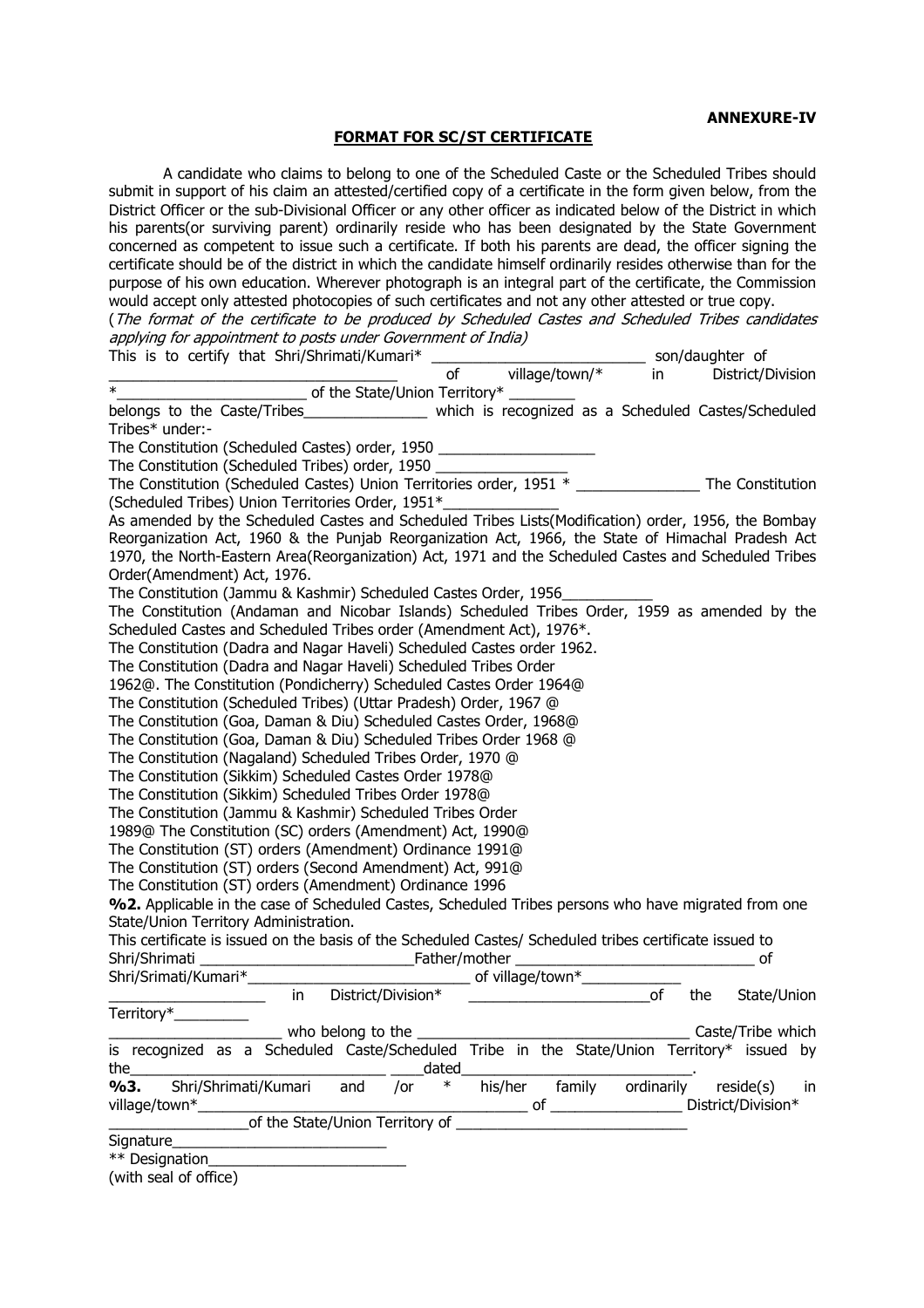Place\_\_\_\_\_\_\_\_\_\_\_\_\_\_

Date

\* Please delete the words which are not applicable

@ Please quote specific presidential order

% Delete the paragraph which is not applicable.

**NOTE**: The term ordinarily reside(s) used here will have the same meaning as in section 20 of the Representation of the People Act, 1950.

\*\* **List of authorities empowered to issue Caste/Tribe Certificates**:

(i) District Magistrate/Additional District Magistrate/Collector/Deputy Commissioner/Additional Deputy Commissioner/Dy.Collector/Ist Class Stipendiary Magistrate/Sub-Divisional Magistrate/Extra-Assistant Commissioner/Taluka Magistrate/Executive Magistrate.

(ii) Chief Presidency Magistrate/Additional Chief Presidency Magistrate/Presidency Magistrate.

(iii) Revenue Officers not below the rank of Tehsildar.

 $\overrightarrow{(iv)}$  Sub-Divisional Officers of the area where the candidate and/or his family normally resides.

**NOTE**: ST candidates belonging to Tamil Nadu state should submit caste

certificate ONLY FROM THE REVENUE DIVISIONAL OFFICER. 33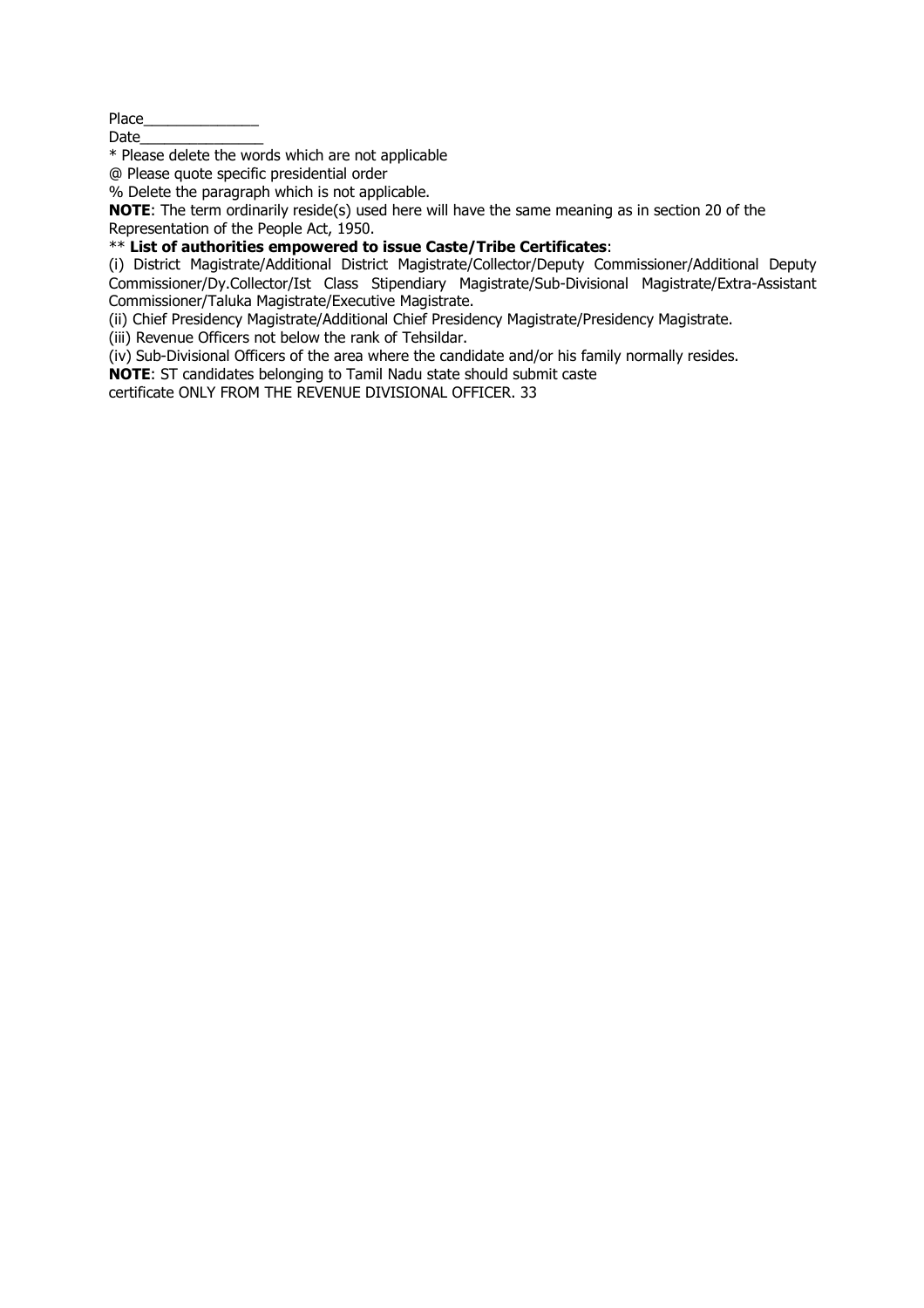#### **(FORM OF CERTIFICATE TO BE PRODUCED BY OTHER BACKWARD CLASSES APPLYING FOR APPOINTMENT TO POSTS UNDER THE GOVERNMENT OF INDIA)**

This is to certify that Shri /Smt./Kumari \_\_\_\_\_\_\_\_\_\_\_\_\_\_\_\_\_\_\_\_\_\_\_\_\_\_\_\_\_\_\_\_son/daughter of \_\_\_\_\_\_\_\_\_\_\_\_\_\_\_\_\_\_\_\_\_\_\_\_\_\_\_\_\_\_\_ of village/town \_\_\_\_\_\_\_\_\_\_\_\_\_\_\_\_\_\_\_\_\_\_\_\_\_ in District/Division \_\_\_\_\_\_\_\_\_\_\_\_\_\_\_\_\_\_\_\_\_\_\_\_\_\_\_\_\_\_\_\_ in the State/Union Territory \_\_\_\_\_\_\_\_\_\_\_\_\_\_\_\_\_\_\_\_\_\_\_\_\_\_\_\_ belongs to the \_\_\_\_\_\_\_\_\_\_\_\_\_\_\_\_\_\_ Community which is recognized as a backward class under the Government of India, Ministry of Social Justice and Empowerment"s Resolution No. \_\_\_\_\_\_\_\_\_\_\_\_\_\_\_\_\_\_\_\_\_\_\_\_\_ dated \_\_\_\_\_\_\_\_\_\_\_\_\_\_\_\_\_\*. Shri/Smt./Kumari and/or his/her family ordinarily reside(s) in the District/Division of the **District/Division of the** State/Union Territory. This is also to certify that he/she does not belong to the persons/sections (Creamy Layer) mentioned in Column 3 of the Scheduled to the Government of India, Department of Personnel & Training O.M. No. 36012/22/93-Estt (SCT) dated 8.9.1993\*\*.

> District Magistrate Deputy Commissioner etc.

Dated:

Seal:

\* The authority issuing the certificate may have to mention the details of Resolution of Government of India, in which the caste of the candidate's is mentioned as OBC.

\*\* As amended from time to time.

Note: The term "Ordinarily" used here will have the same meaning as in Section 20 of the Representation of the People Act,1950.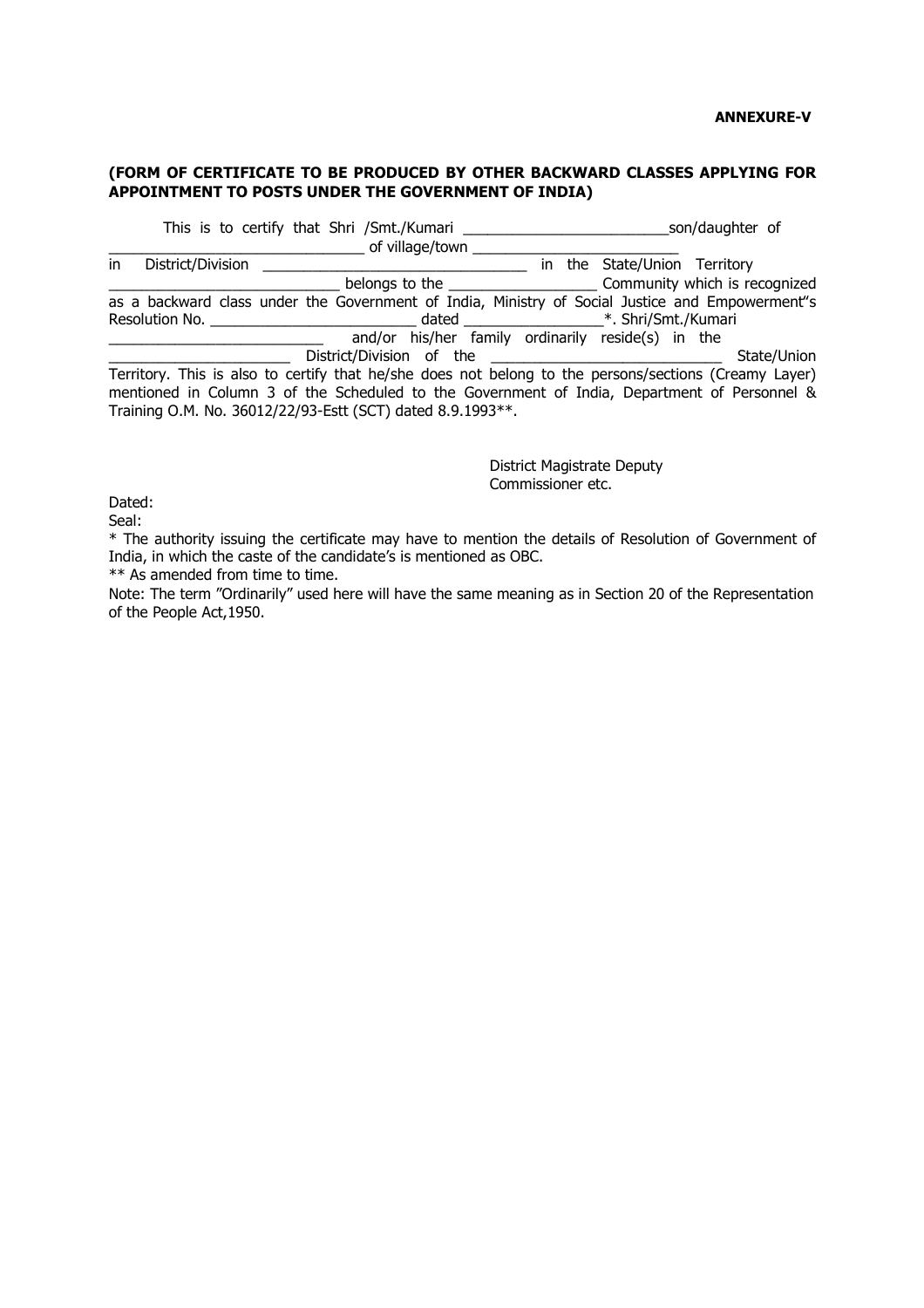#### **ANNEXURE-VI**

#### **FORM OF CERTIFICATE TO BE SUBMITTED BY THOSE CANDIDATES WHO INTEND TO AVAIL RELAXATION IN HEIGHT OR CHEST MEASUREMENT**

Certified that Shri \_\_\_\_\_\_\_\_\_\_\_\_\_\_\_\_\_\_\_\_\_\_\_\_ S/o Shri \_\_\_\_\_\_\_\_\_\_\_\_\_\_\_\_\_\_\_\_\_\_\_is permanent resident of village \_\_\_\_\_\_\_\_\_\_\_\_\_\_\_\_\_\_\_\_\_\_, Tehsil/Taluka \_\_\_\_\_\_\_\_\_\_\_\_\_\_\_\_\_\_\_\_\_\_

District\_\_\_\_\_\_\_\_\_\_\_\_\_\_\_\_\_\_\_ of \_\_\_\_\_\_\_\_\_\_\_\_\_\_\_\_\_\_\_\_\_ State.

2. It is further certified that :

\* Candidates falling in the categories of Garhwalis, Kumaonis, Dogras, Marathas and candidates belonging to the States of Assam, Himachal Pradesh and Jammu & Kashmir.

\* Candidates hailing from the North Eastern States of Arunachal Pradesh, Manipur, Meghalaya, Mizoram, Nagaland, Sikkim & Tripura and candidates hailing from Gorkha Territorial Administration (GTA) comprising of the three Sub-Divisions of Darjeeling District namely Darjeeling, Kalimpong and Kurseong and includes the following "Mouzas" Sub-Division of these districts:

(1)Lohagarh Tea Garden (2)Lohagarh Forest (3)Rangmohan(4)Barachenga (5)Panighata (6)Chota Adalpur (7)Paharu (8)Sukna Forest (9)Sukna Part-I (10) Pantapati Forest-I (11)Mahanadi Forest (12)Champasari Forest (13)Salbari Chhat Part-II (14)Sitong Forest (15)Sivoke Hill Forest (16)Sivoke Forest (17) Chhota Chenga (18) Nipania.

\* He / she belong to Scheduled Tribe. **Signature** 

> District Magistrate / Sub-Division Magistrate / Tehsildar

Date:

Place:

\* Delete whichever is not applicable.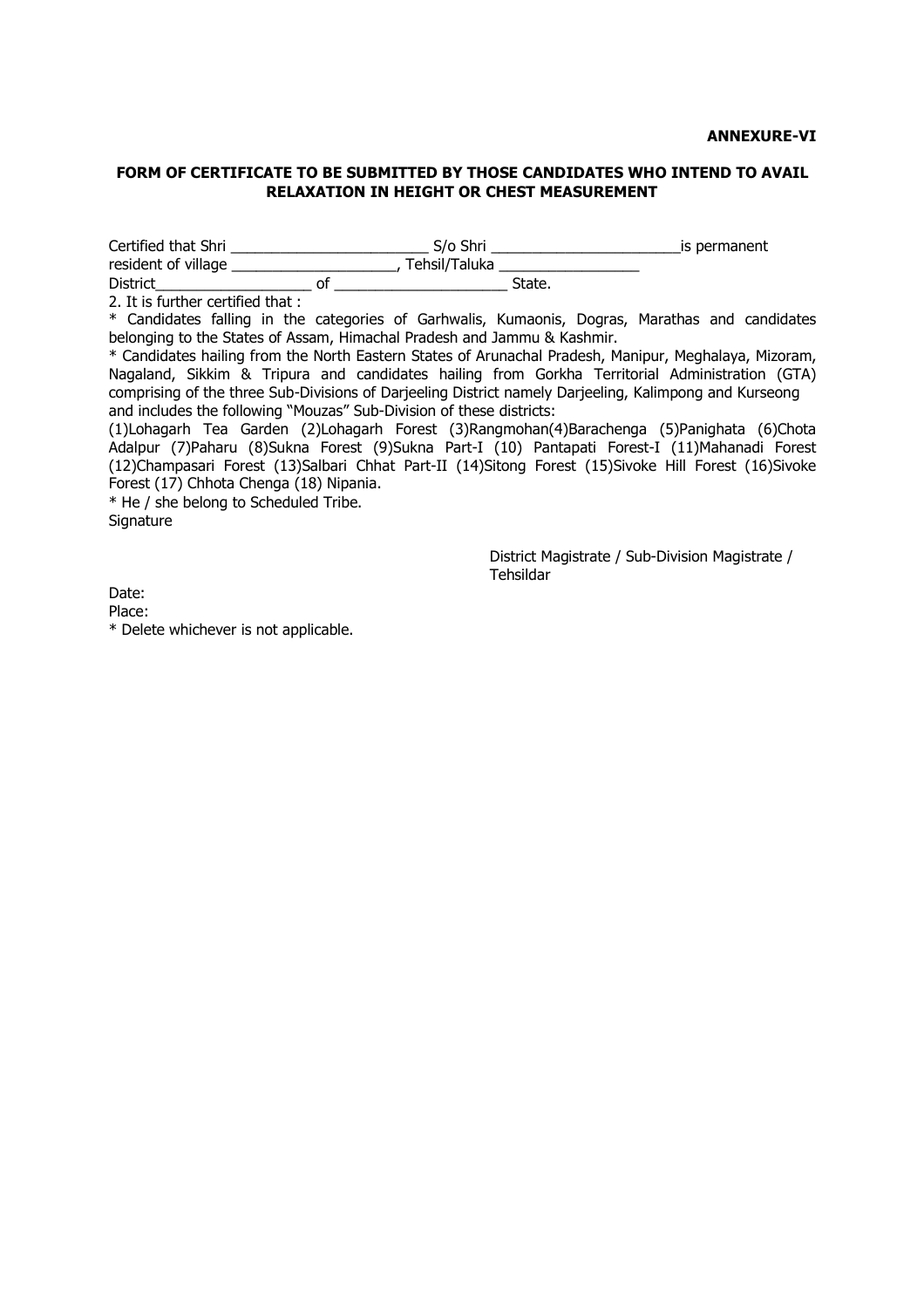#### **ANNEXURE-VII**

### **CERTIFICATE FOR SONS, DAUGHTERS, WARDS OF SERVING CRPF PERSONNEL**

Certified that \_\_\_\_\_\_\_\_\_\_\_\_\_\_\_\_\_\_\_\_\_\_\_\_\_\_ (Name of the candidate) is Son / Daughter / ward of CRPF No. \_\_\_\_\_\_\_\_\_\_\_\_\_\_ Rank\_\_\_\_\_\_\_\_\_ Name \_\_\_\_\_\_\_\_\_\_\_\_\_\_\_\_\_\_ who is posted at CRPF Unit \_\_\_\_\_\_\_\_\_\_\_\_\_\_\_\_\_. It is also certified that the applicant has been residing with the serving personnel. The name of the Son/Daughter/ ward has been verified from the service records of the individual.

Dated :

(Signature of the Unit Commander)

| Name               |  |
|--------------------|--|
| Rank               |  |
| Unit:              |  |
| (With office seal) |  |

Note: One copy of the certificate to be kept in the personal file of the serving personnel.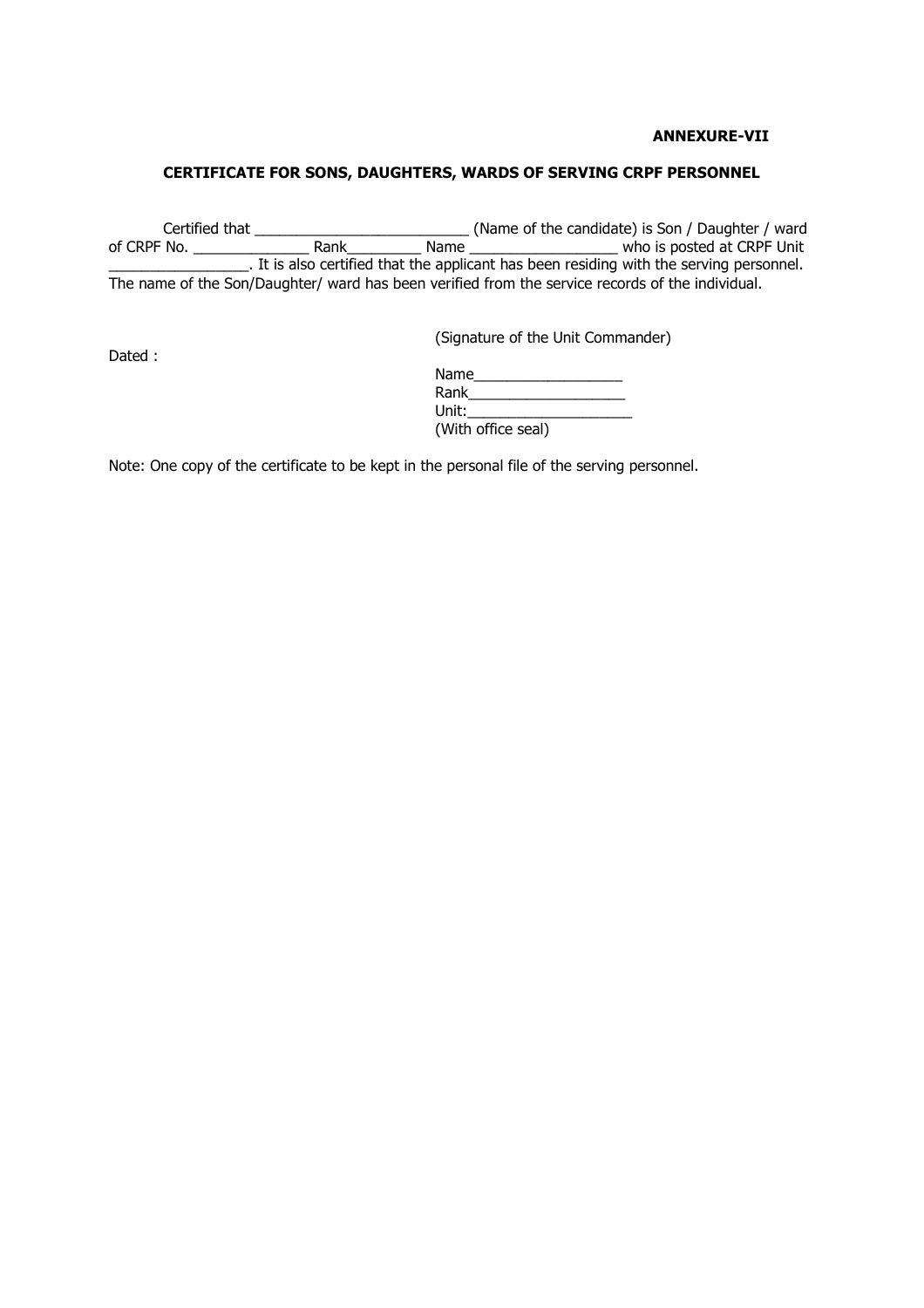#### **Annexure-VIII**

| <b>RECRUITMENT OF CT (TECH &amp; TRADES)-2015 IN CRPF</b><br>FORM NO. CAPFs/CT(TECH & TRADES)-2015/3<br><b>FOR CANDIDATE</b><br><b>MEDICAL FITNESS CERTIFICATE</b>                                                                   |                                      |  |
|--------------------------------------------------------------------------------------------------------------------------------------------------------------------------------------------------------------------------------------|--------------------------------------|--|
| Medical practitioner to attest Photograph & Thumb<br>impression of candidate                                                                                                                                                         |                                      |  |
|                                                                                                                                                                                                                                      | Space for photograph<br>of candidate |  |
| Age _________ years, a candidates of recruitment of Constable (Tech/Trade)-2015 in CRPF whose<br>photo and thumb impression are appended above duly attested by me was examined by me at<br>Hospital example and the conduct on date | Thumb impression of<br>candidate     |  |
| 2. I, the undersigned have the knowledge that Mr./Ms.<br>Medical Officer during recruitment of Constable (Tech/Trade)-2015 in CRPF due to :-                                                                                         |                                      |  |

In my opinion this is an error of judgment due to following reasons :-

**After due examination, I declare him/her medically fit for the said post.**

Date:- Date:- Signature & Name with seal of specialist Medical officer concerned field Registration No……………

> (MCI/State Medical Council) Designation\_ Name & Address of Govt. Hospital (District Hospital and above)

Signature of the Candidate (in the present of medical practitioner)

Attested by

Specialist medical officer of concerned field Signature & seal

**Note :** 1) The findings of the Medical Practitioner should be supported by Medical reports/ documents wherever applicable.

2) The Photograph thumb impression and signature of the candidates should be attested Medical practitioner giving this Medical fitness Certificate. Un-attested forms shall be summarily rejected.

3) CRPF shall not be responsible for postal delay.